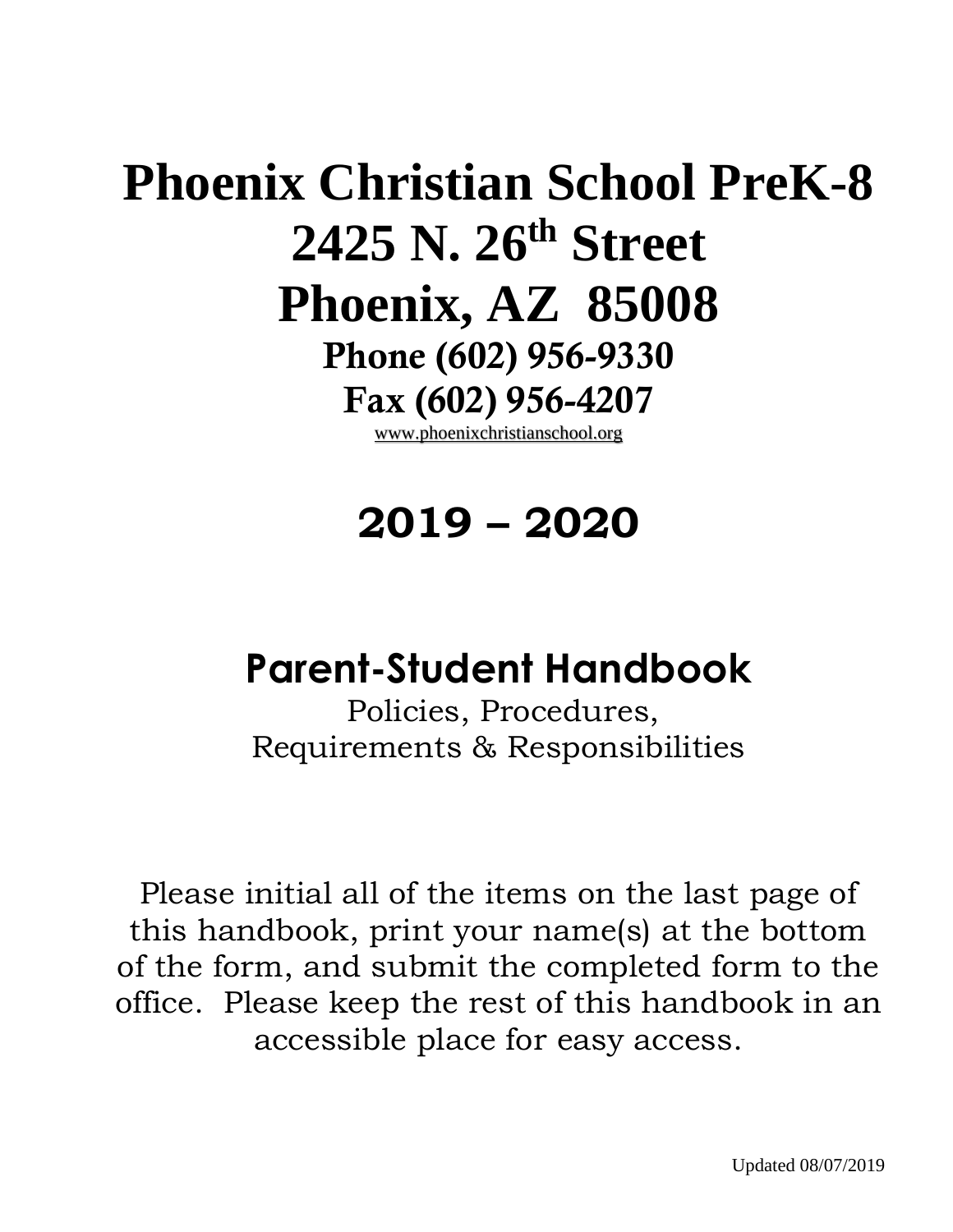**Our Foundation**

 **The mission of Phoenix Christian School PreK-8 is to partner with Christian families and Christian churches to educate children for lives of loving and obedient service to God, His kingdom, and all humankind.**

The school enrolls Christian families from many Christian churches. We focus on God's Word and the assurance that Jesus loves us. Students begin with the premise that all truth comes from God. We have confidence that will provide for our needs. God reigns, so that even in this world of opposition and strife, we can be assured that our Lord loves us.

## **"Love Does"**

*"Dear children, let us not love with words or speech but with actions and in truth."*

I John 3:18 (NIV)

## **Home of the Wildcats!**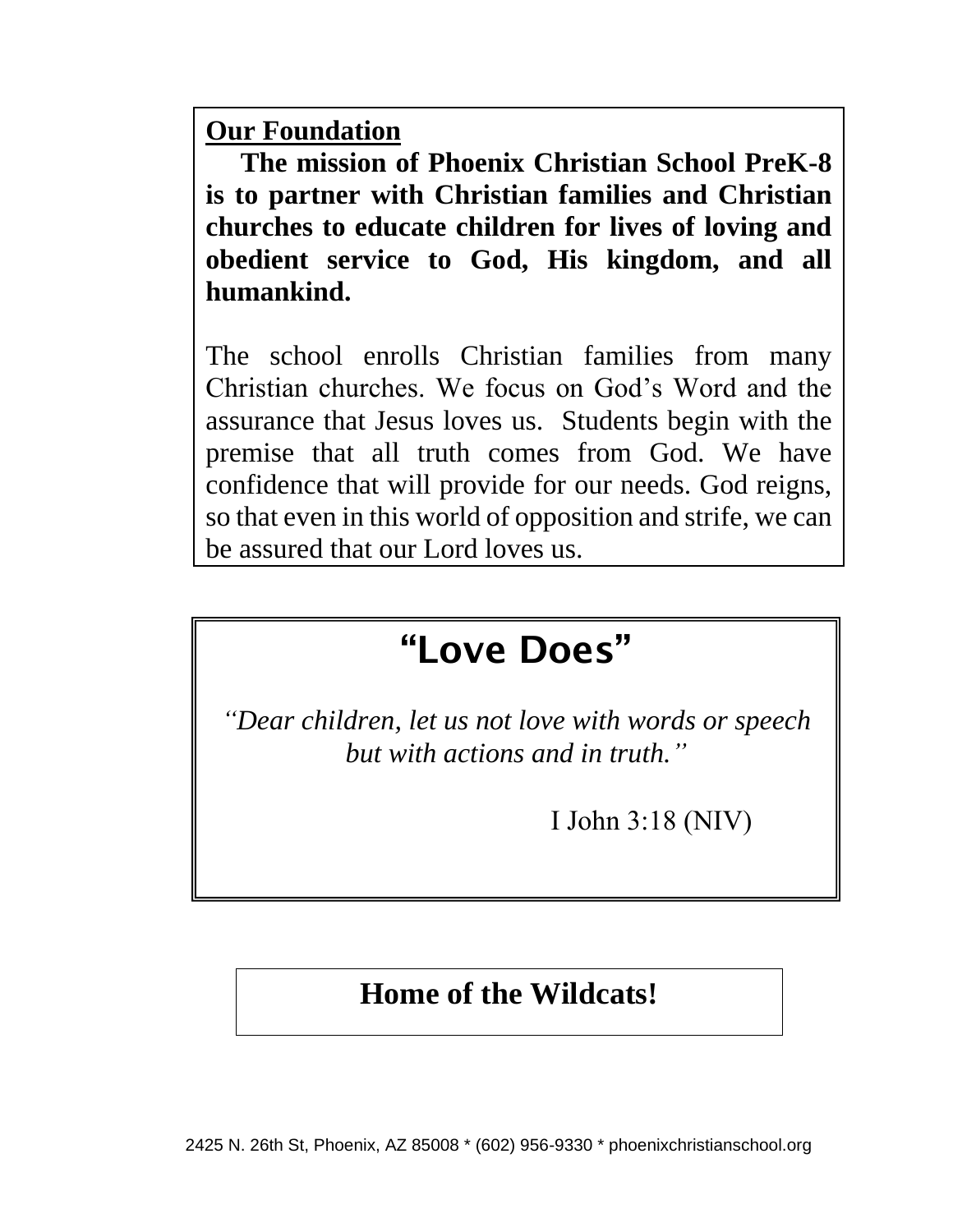

Dear Parents and Students,

As we prepare for the upcoming school year, we thank our Lord for the faithfulness He has shown to Phoenix Christian School PreK-8 over the years. As we partner together in the education of our children, we pray to God for wisdom, understanding, grace, and energy. May each new day continue the legacy that started in 1959.

Returning families continue to be the backbone of the school. Their continued support of the entire education program is amazing. Their willingness to pitch in when and where needed makes our school great. We thank you for your continued support through your prayers, time, talents and treasures.

We welcome all our new students and families to our school. We are blessed to have you as part of the PCS PreK-8 family. May you feel a sense of community from the faculty, staff, board, and our families.

Please take some time in reading over this handbook. Each year we strive to communicate new or revised procedures that have been put into place. As we partner with you, the parents, during this school year, may your children be educated in the knowledge and fear of the Lord.

We welcome you all to Phoenix Christian School PreK-8. We pray for God's continued blessings on out school. May each child develop his or her gifts and talents as we commit to teaching faith and educating futures.

Warmly in Christ,

Ryan K. Groen Principal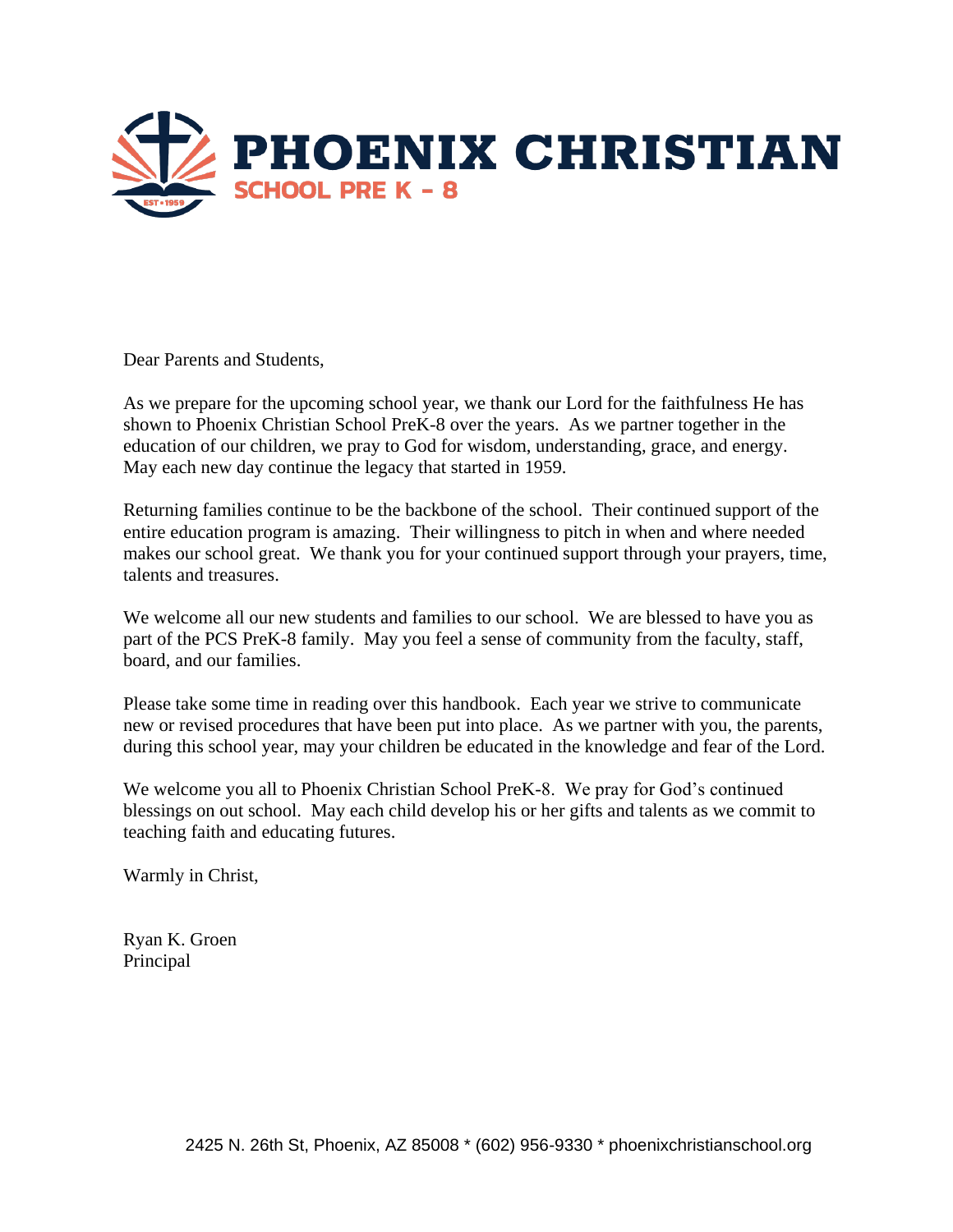### **CONTENTS**

| DISCIPLINARY ACTIONS/CONSEQUENCES TO PROBLEM BEHAVIOR 17 |  |
|----------------------------------------------------------|--|
|                                                          |  |
|                                                          |  |
|                                                          |  |
|                                                          |  |
|                                                          |  |
|                                                          |  |
|                                                          |  |
|                                                          |  |
|                                                          |  |
|                                                          |  |
|                                                          |  |
|                                                          |  |
|                                                          |  |
|                                                          |  |
|                                                          |  |
|                                                          |  |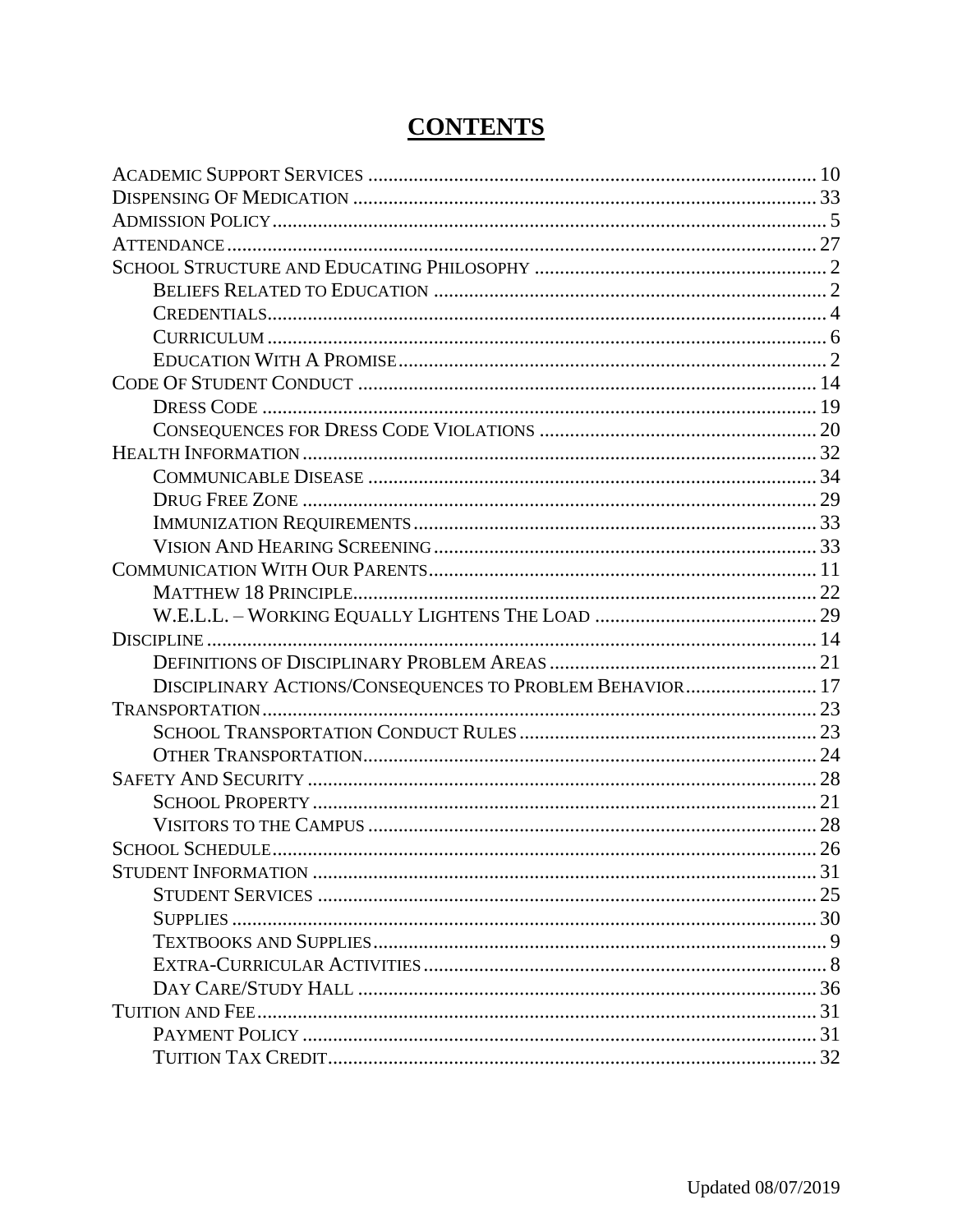### **Education with a Promise**

 Christian Education is education with a promise: God promises to teach us His ways, and we promise to walk in his paths (Micah 4:2).

 At Phoenix Christian School PreK-8 (PCS), students learn that they are God's redeemed children in God's world. They will discover that God is teaching who He is and what He has created - including atoms, equations, art, literature, mathematics, history, and current events - all in the light of God's Word. In this supportive Christian community, children discover that God cares for each of them personally.

 As children see God's promises unfold according to His plan, they learn to respond with a promise to walk in His paths. Children are trained to seek excellence as they develop their Godgiven talents to do God's work in this world.

This Christian educational program promotes growth in:

-knowledge and insight

-moral awareness and choice

-creative freedom

 Phoenix Christian School PreK-8 seeks to enable each student to better serve God and others. This is education with a promise . . . and you are part of it!

### **Beliefs Relating to Education**

#### **We believe. . .**

- **Human life is a gift of God**. God created people to live their life in total commitment to Him. Following Him demands that we educate our children to respect life as from God's hand.
- **The Bible is the infallible written Word of God.** The truths of Scripture help us to understand our great God, His world, and our place in it. Our children must be told of and experience God's leading in their lives. Through Scripture we can begin to know God's will and hear His heartbeat of love for us.
- **The creation, preservation, and ultimate restoration of the world is the work of the Triune God.** When we study the world in relationship to God, then we can properly understand it. We are to bring glory to His name in every area of our lives.
- **People are created in the image of God** to enjoy covenant fellowship with their Creator. We should reflect God's image. God instructs people to exercise dominion over the world in loving obedience to Him and to interpret all reality according to His design and will.
- Sin is disobedience to God's will. By sinning we have estranged ourselves from God and our neighbor and brought God's curse upon the creation. As a result, we have become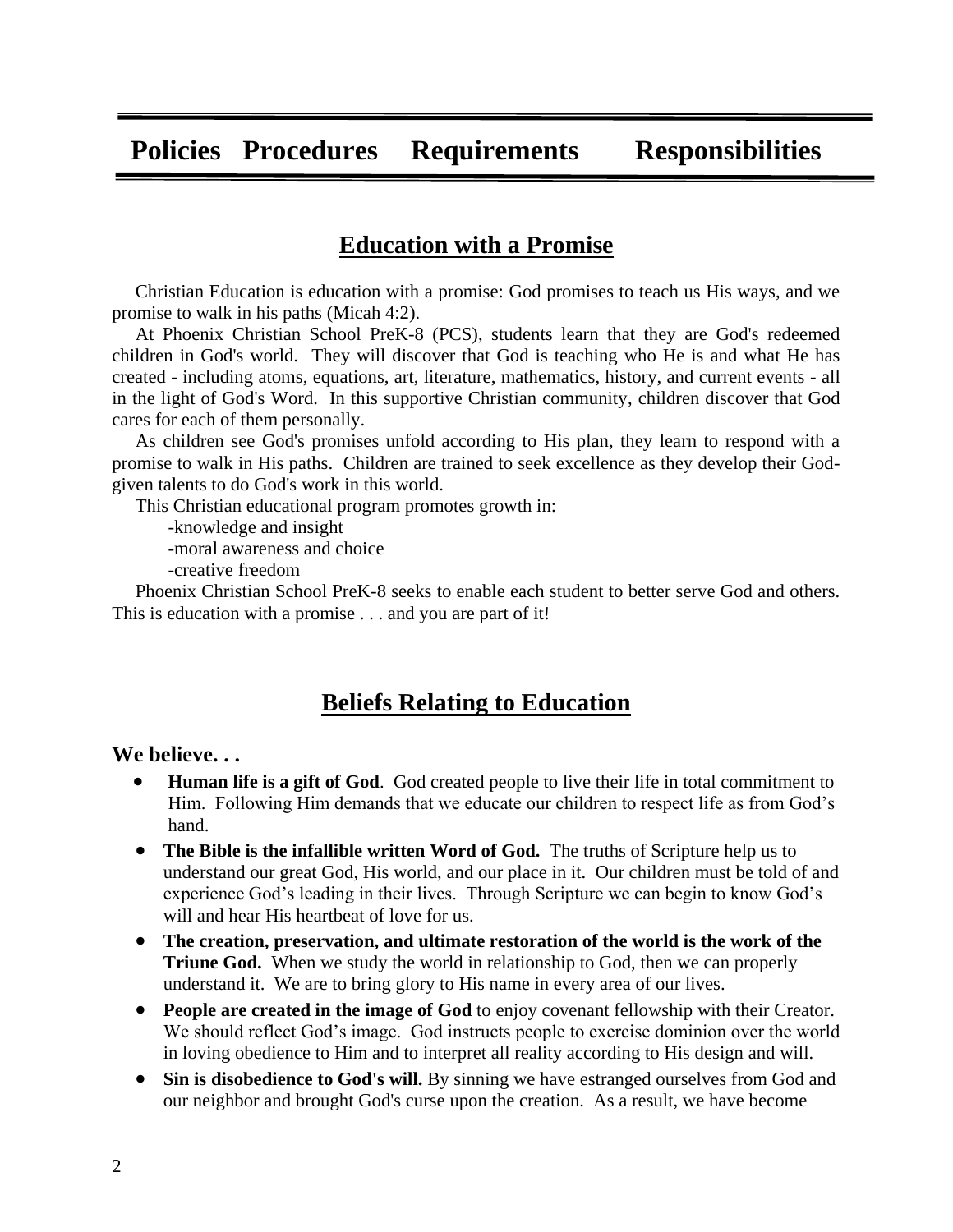corrupt in heart and blind to the true meaning of life. We repress and misuse the knowledge of God that confronts us in creation and Scripture.

- **Jesus Christ, our living Lord, has made the world right with God and redeems our lives completely**. Until His return, our life should express itself in constant gratitude to Him in Christian service for His redeeming and reconciling work.
- **Through His Holy Spirit, God renews our hearts to love God and our neighbors**. He directs our minds to know Him, ourselves, and our world.
- **The rule of the Triune God over all things establishes the Kingdom of God,** which makes this life and the life to come meaningful and full of great anticipation. In obedience to God and with His strength, we daily follow the divine commandment to love God above all and to love our neighbor as ourselves.
- **The purpose of Christian education is to direct and guide the child in the way of truth, which is Christ**. Each child is to attain understanding, wisdom, knowledge, and righteousness to serve God competently and responsibly in the home, church, and community.
- **God gives parents the responsibility to nurture and train their children**. Christian parents may choose to share this responsibility with institutions such as Phoenix Christian School PreK-8 that are able to carry forward their God-given task.
- **The child, entrusted by God to the parents, needs nurturing, correction, and instruction**. Children of Christian homes share in the Gospel and are entitled to study the world and deal with life's issues and problems from a Christian perspective.
- **The teacher is a servant of God and is called to walk in the ways of the Lord and teach the child to do the same**. The teacher is committed to Christ and will help the child experience relationships so that the child follows a life committed to Christ. The teacher is a co-worker with the parent since the school is the extension of the home. All avenues of communication must be kept open so that the child's school life brings glory to God and builds His Kingdom.

### **School Structure**

Phoenix Christian School Society, Inc., owns and operates the school founded in 1958. Members of this society represent about 45 churches in the valley.

Voting membership in this society is open to parents, grandparents, and friends who share the vision of the school, give financial support, and/or enroll their children in the school. Such individuals can become members by attending the society meetings and acknowledging the Three Forms of Unity - the Canons of Dordt, the Heidelberg Catechism, and the Belgic Confession - as the basis of the school.

- The Society meeting is scheduled annually to elect new Board Members, approve the annual budget, and consider other matters submitted by the Board of Directors for approval.
- Special society meetings are scheduled as required to consider needs or proposals for the approval of the corporate body.
- The complete constitution, by-laws of the society and Three Forms of Unity are available on request.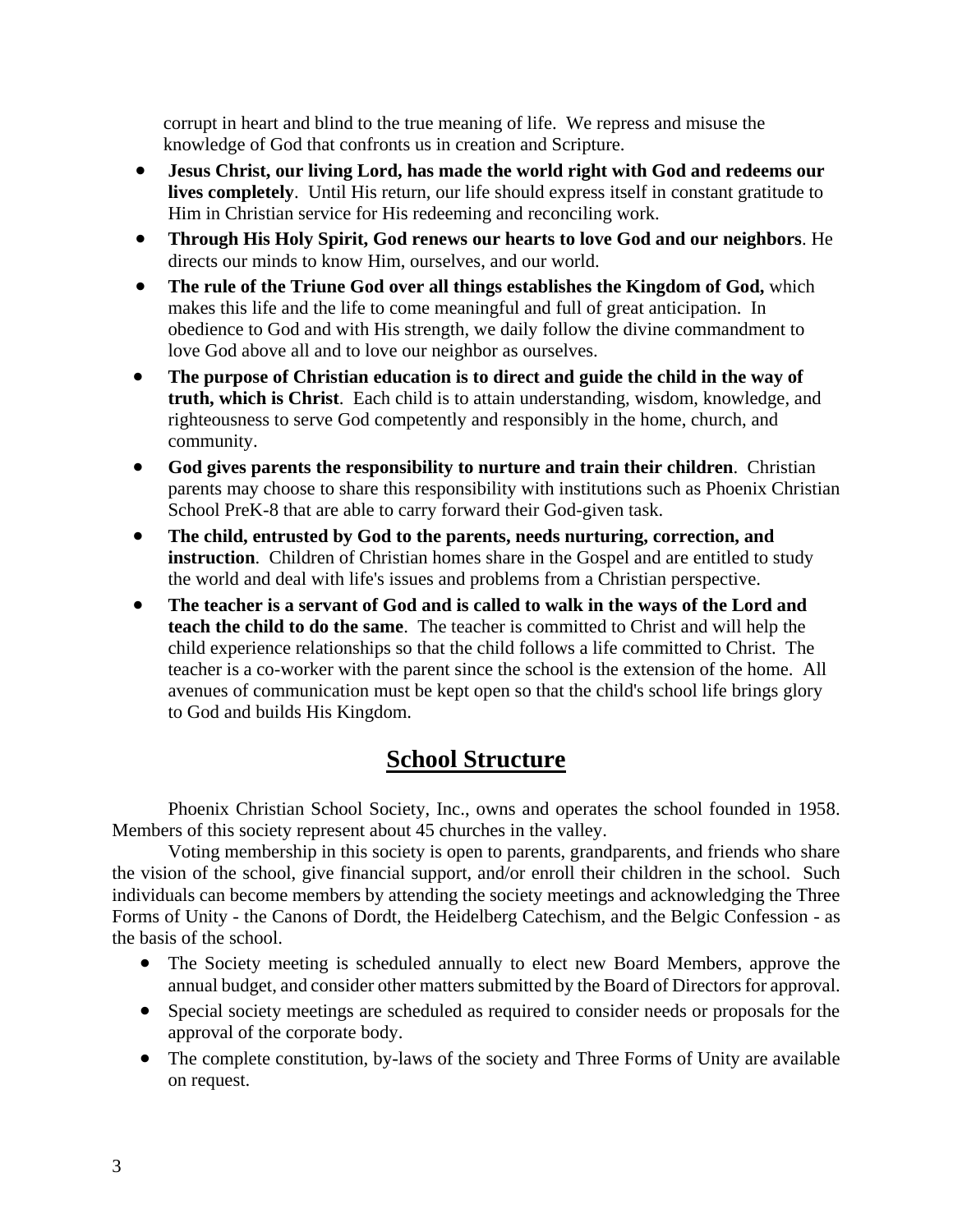#### **The School Board**

The school board of Phoenix Christian School Society, Inc., is elected during the annual meeting in the spring of the year. A majority of the board members must be members of a Reformed Church. Up to one third of the board may be members of other Christian churches. All must be members of the society. Each member is elected for a three-year term with two optional one-year term extensions. Each year new members are elected to replace retiring members. These members attend monthly meetings to make decisions concerning the welfare and direction of Phoenix Christian School PreK-8.

There are various School Board Committees that are under the direction of the School Board.

-The **Executive Committee,** comprised of the Principal and the School Board officers, meets to set the general direction of the school and concentrates on long-range planning.

-The **Education Committee** supervises educational policies, considers staff matters, deals with student discipline, and sets the curriculum.

-The **Promotions Committee\*** decides the methods of bringing the cause of Christian education to the constituency and the public.

-The **Ways and Means Committee\*** seeks to find means of non-tuition financial support.

-The **Finance Committee** is responsible for procurement and expenditure of funds as mandated by the School Board. All tuition matters, bookkeeping matters, accounts payable, accounts receivable, and Tuition Tax Credits are administered through this committee.

-The **Building/Grounds/Transportation Committee\*** deals with all matters concerning the use and maintenance of the physical property of Phoenix Christian School PreK-8 and transportation.

These committees have representatives from the School board but also solicit participation from PCS family members and other society members.

 The School Board meets on a specific Monday night of each month at 7:00 p.m. at the school. The meetings are open to society members and parents, but any specific issue must be brought through an appropriate committee. Notification to the Board President is necessary prior to the meeting if visitation at a board meeting is desired.

### **Credentials**

 Phoenix Christian School PreK-8 meets the curriculum requirements of the state and Phoenix Christian School Society. All teachers are professing Christians and certified graduates of accredited colleges or universities.

 At Phoenix Christian School PreK-8, teachers strive for excellence in academics and, therefore, continually update their own education. Teachers also integrate their faith with their teaching, and take a personal interest in their students.

 Phoenix Christian School PreK-8 is a member of Christian Schools International (CSI), a unique support organization that offers a Reformed approach to Christian education. This particular perspective can be seen daily in classrooms as teachers unfold the mysteries of God's sovereignty over each area of our lives. Since 1920, CSI has promoted the development of over 600 Christian grade schools and high schools. As a CSI member, Phoenix Christian School PreK-8 receives high-quality curriculum materials, assistance with teacher placement, and other support services. CSI strengthens the school, helps shape its character, and advances the worldwide cause of Christian education.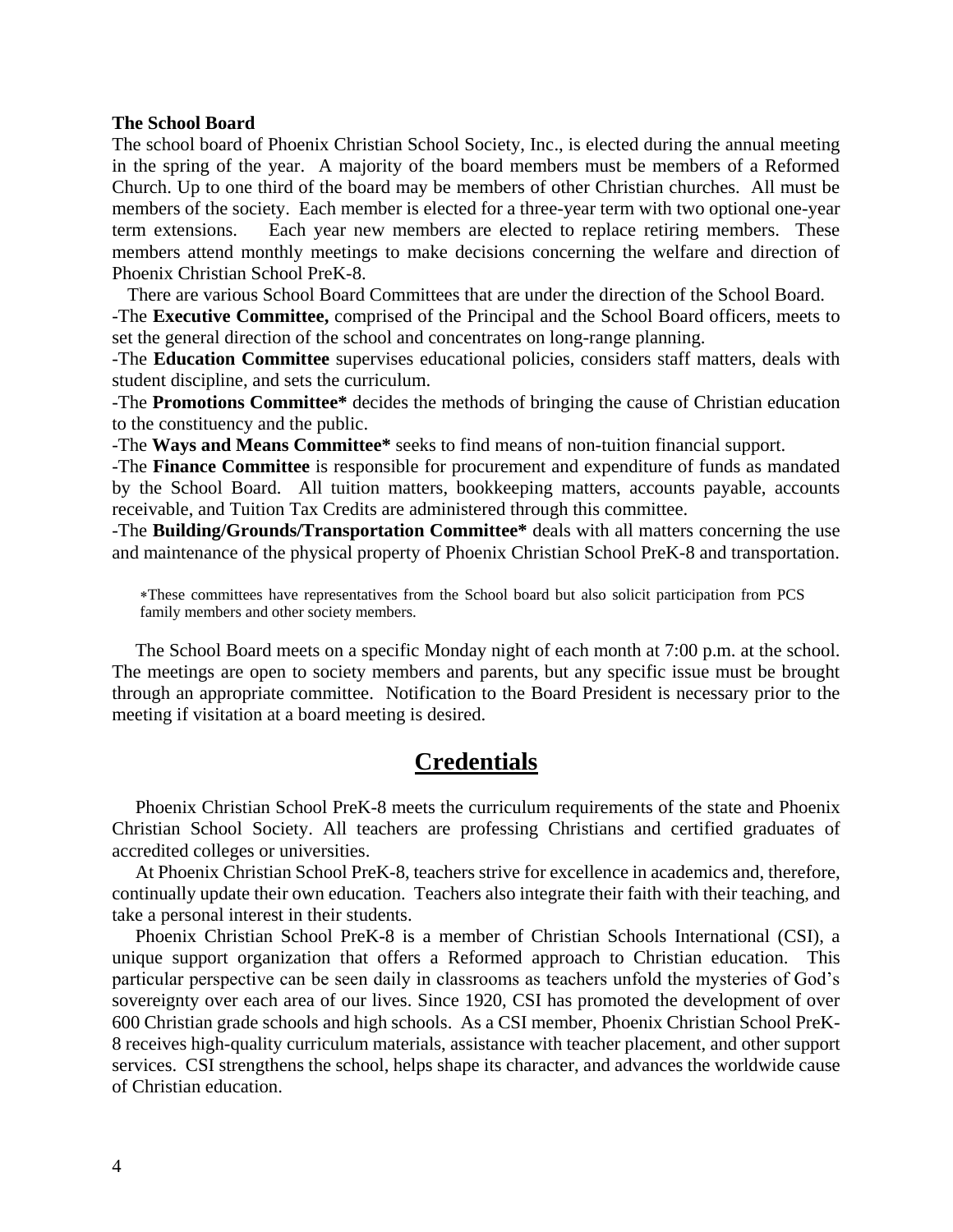Phoenix Christian School PreK-8 is also a member of the Association of Christian Schools International (ACSI). This is a full-service organization designed to be a meaningful aid to our educational process. In 2016, ACSI and CSI increased the collaboration their organizations so all member schools could enjoy combined services provided by the two groups.

### **Admission Policy**

 At Phoenix Christian School PreK-8, we believe that the partnership of home, school, and church is essential in the presentation of the consistent view of life to children. Therefore, applications are welcomed from all Christian parents who regularly participate in the life of a Bible-believing church. Phoenix Christian School PreK-8 admits students of any race, color, or national origin.

 Requirements for application include a family recommendation from a pastor and a personal interview with members of the school board and the administration.

#### **Admission Process (new students)**

- 1. Complete and submit a student application for enrollment (non-refundable \$250 fee per family, of which \$150 is applied to the registration fee
- 2. Have your pastor or church leader submit a completed recommendation form
- 3. Have an interview at school with board member(s) and/or the administration
- 4. Approval of application by Board
- 5. Have the student tested for placement (\$25.00 fee per child)

#### **Late Fee**

 Tuition is due on the first of each month. A late fee of \$20.00 is charged to the account if payment is not received by the 10th of the month.

#### **Bus Fees**

Bus fees are included on monthly statements for those who will be using the bus.

#### **Special Fees**

 Information on other fees that are required for field trips, class projects, ACSI competitions, and some extracurricular activities is sent home to parents before the event. PCS makes every effort to keep these fees at a minimum.

#### **Student Placement Testing**

 Following registration, the Test of Academic Performance will be given to any student entering PCS PreK-8 for the first time. There is a \$25.00 fee for this testing.

#### **Kindergarten Testing**

 All applicants for Kindergarten will be interviewed by the Kindergarten teacher. Students are also evaluated on an individual basis using the Gesell Developmental Assessment to decide their school readiness. This test, administered by a qualified examiner, gives an excellent reading of the developmental age, learning potential, and possession of skills that each child has when entering our Kindergarten. There is a Kindergarten Round-up Day in April where group assessment is conducted.

#### **Extended Day Care** (Alpha and Omega) program provided.

See information on pages 32 and 33 in this Handbook for details.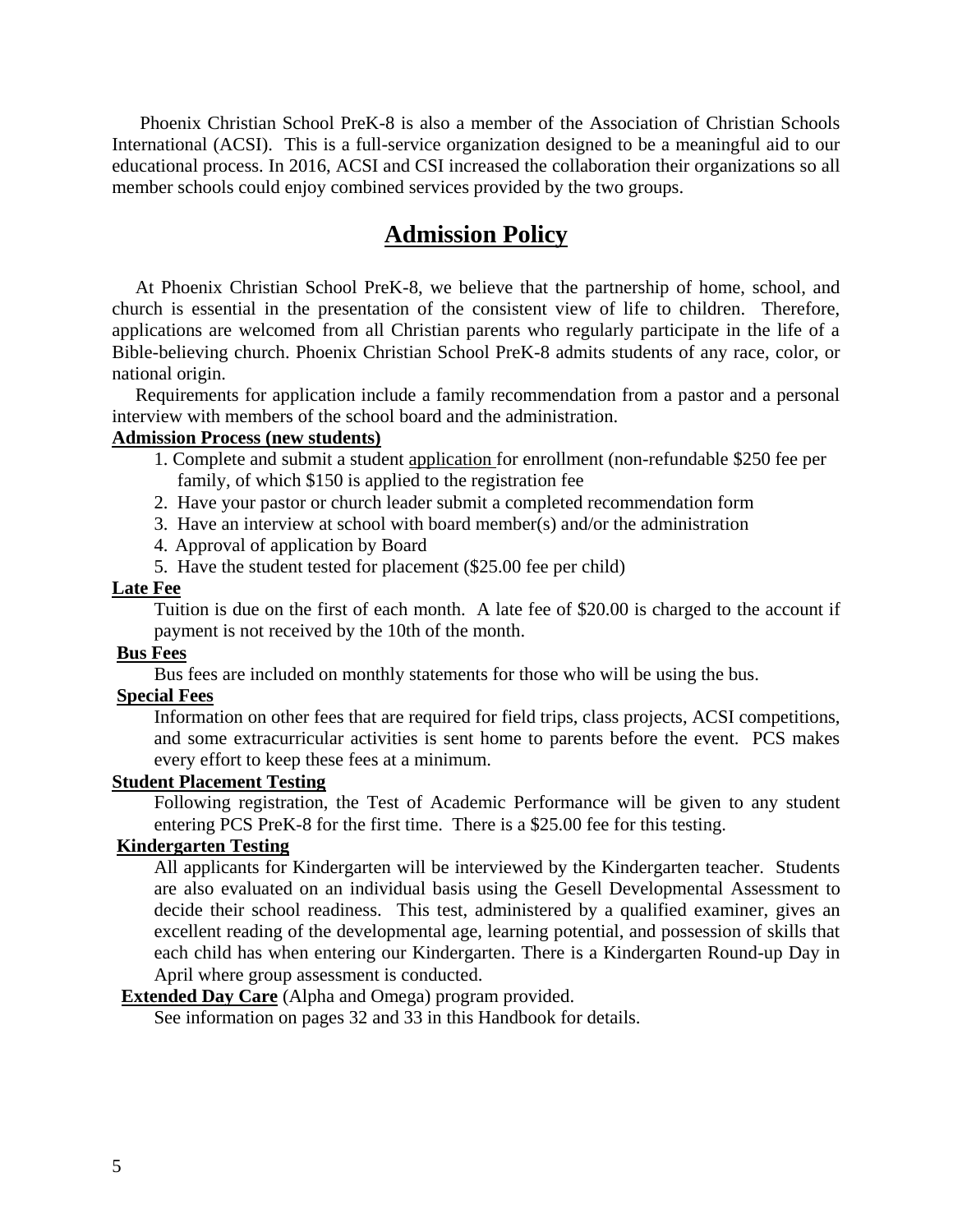### **Curriculum**

 Because "the earth is the Lord's," we confess that all creation and every facet of culture is the Lord's and, therefore, under His direction and control. Everything can and will be studied in the light of Christ's love.

 All Phoenix Christian School PreK-8 students receive a carefully defined educational program emphasizing basic skills and a full range of creative activities. Our students are provided with many opportunities for mental, spiritual, physical and emotional growth in a caring atmosphere.

#### **Devotions/Chapel**

 Each class has daily prayer and devotions in the classroom. At least twice a month, all school (PreK-8) chapels are scheduled. Chapels are conducted by teachers, students, and guests. Parents and friends are welcome and encouraged to attend these chapels held on Wednesday morning from  $8:50 - 9:20$ .

#### **Bible Instruction**

 Our daily Bible classes follow the Bible curriculum from Christian Schools International. Scripture is at the heart of every lesson in every grade level. The entire chronological sequence of the Bible is repeated four times during grades PreK-8. The curriculum is designed to foster growth in students that equips them to love God, others and themselves. Students are urged to accept God's call to repentance, faith and service.

#### **Mathematics**

 K-4 grades use the Houghton-Mifflin series. Purposeful Design from ACSI is used in grades 5 & 6. Starting in grade seven, the McDougal-Littell curriculum is used. All students in grades 3–8 use the online IXL Math program to help reinforce what is taught in the classroom.

#### **Social Studies**

 The course of study used at Phoenix Christian School PreK-8 is designed to help the students become geographically aware, historically literate, and politically astute. Various textbooks and trade books are incorporated into our course of study to assure a thorough coverage of all of the essential elements of social studies, geography, history, and civic responsibility. PCS PreK-8 also participates in the Kids Voting program which enhances students' knowledge of our governmental system and the election process.

#### **Language Arts**

 The Language Arts Curriculum encompasses the reading and literature programs, writing skills, grammar studies, as well as spelling and language usage. Library skills are taught in all grades. The upper-level classes study speech and drama. PCS PreK-8 uses the Houghton Mifflin English and Reading series to implement the program. Phoenix Christian School PreK-8 feels strongly that all students must have a firm foundation in phonics training. Starting in Kindergarten, our students receive phonics instruction to encourage reading success.

#### **Technology**

 Keyboarding is included in grades 5-8 in the Computer Curriculum. A student who progresses through the 5-8 program will be ready for high school assignments requiring typing. Word processing skills are also included. Students will be able to produce letters, articles, stories, and documents with the use of word processing software that also includes graphics.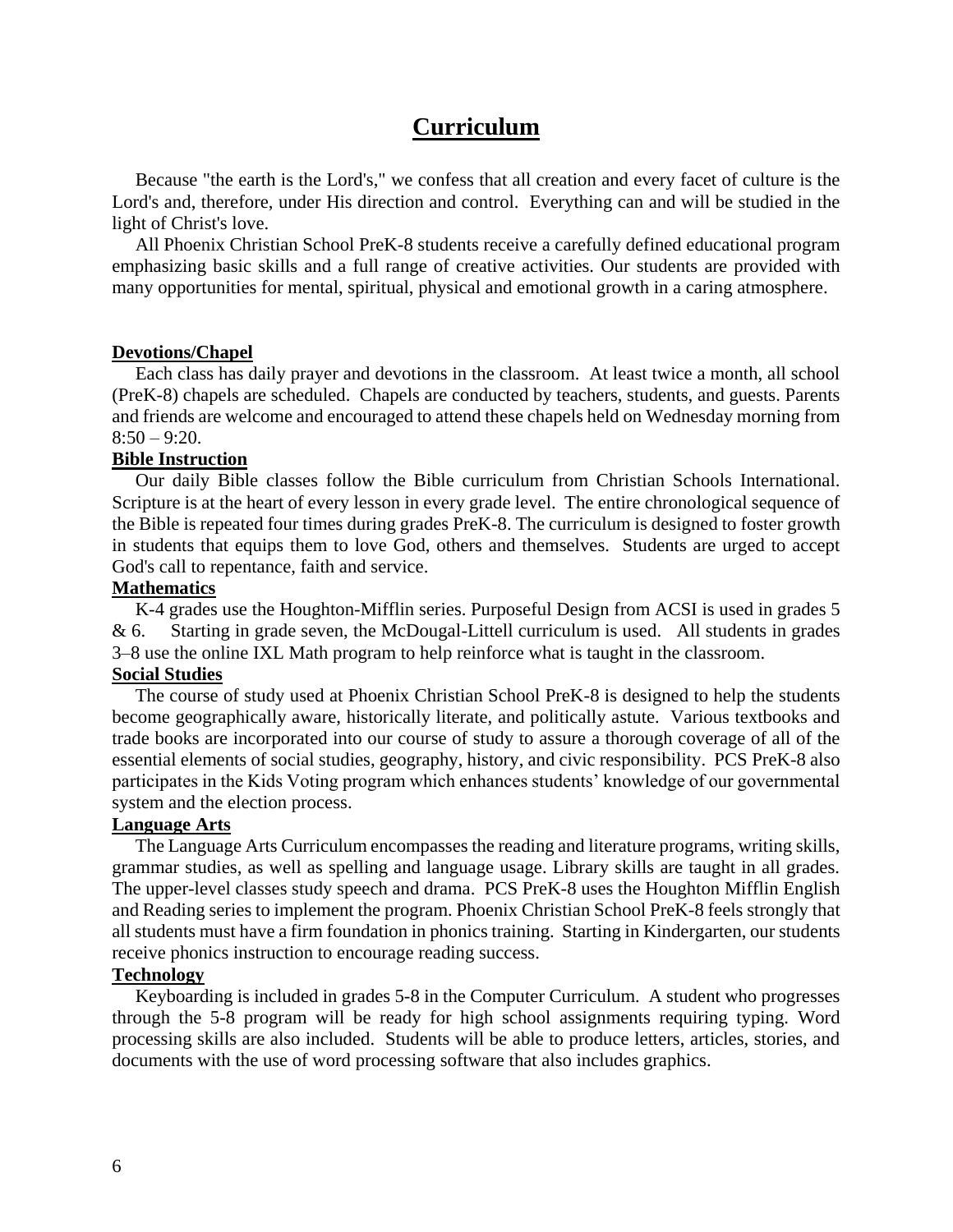#### **Handwriting**

Our school uses the Zaner-Bloser Handwriting program to teach both appropriate manuscript and cursive handwriting skills. Grades K-6 have specific handwriting workbooks for students, and grades

7-8 amplify on those important skills.

#### **Music**

All students participate in choir. Fifth and sixth-graders participate in a combined choir. Seventh and eighth-graders have a similar choir. Their material challenges them to even greater levels of learning.

Beginning in the fourth grade, students learn to play the recorder. All fifth-graders participate in band. In grades six through eight participation in band is an elective. The students are responsible for obtaining an instrument. PCS PreK-8 has some instruments available for the students to use for a fee.

 All segments of the music program are included in at least two public performance during the school year. All students are required to be present and participate in performances as part of their grade.

### **Physical Education**

 The Physical Education program at PCS PreK-8 is designed according to the Christian Schools International Curriculum Guide. Students are taught how the body works and how it moves. They then apply this knowledge through performing skills, participating in activities that develop skills and provide cardiovascular stimulation. P.E. uniforms may be purchased on our website for students in grades 5-8. Students in grades 5-8 will be issued a lock and locker for P.E. items. **Science**

 Science is the study of God's World (see Psalm 33:6-8). We use the CSI and ACSI Science and Health Curriculum in grades K-6, the Abeka science program in 7-8. It is the aim of the Science Curriculum to develop within each child a deep reverence for the almighty power and infinite wisdom of God. This helps the student understand the order and precision of the physical world. The world operates in His continual providence, and He reveals Himself in this natural world. (see Psalm 19:1).

#### **Media Center**

 Phoenix Christian School PreK-8 is equipped with an extensive library of both fiction and nonfiction material that complements our curriculum. Every week each child will visit the library to check out books for personal reading. The Computer lab is equipped with 18 stations for students to use for research or other materials. All  $5<sup>th</sup> - 8<sup>th</sup>$  grade students will have classes throughout the week teaching them computer skills and programs. Chromebooks are also available for classroom use by our students.

### **Spanish**

 **S**tudents have the opportunity to begin learning Spanish. Grammar, vocabulary, and reading and writing skills will be introduced. The Spanish program is delivered using an online program where each student can proceed at his or her own pace.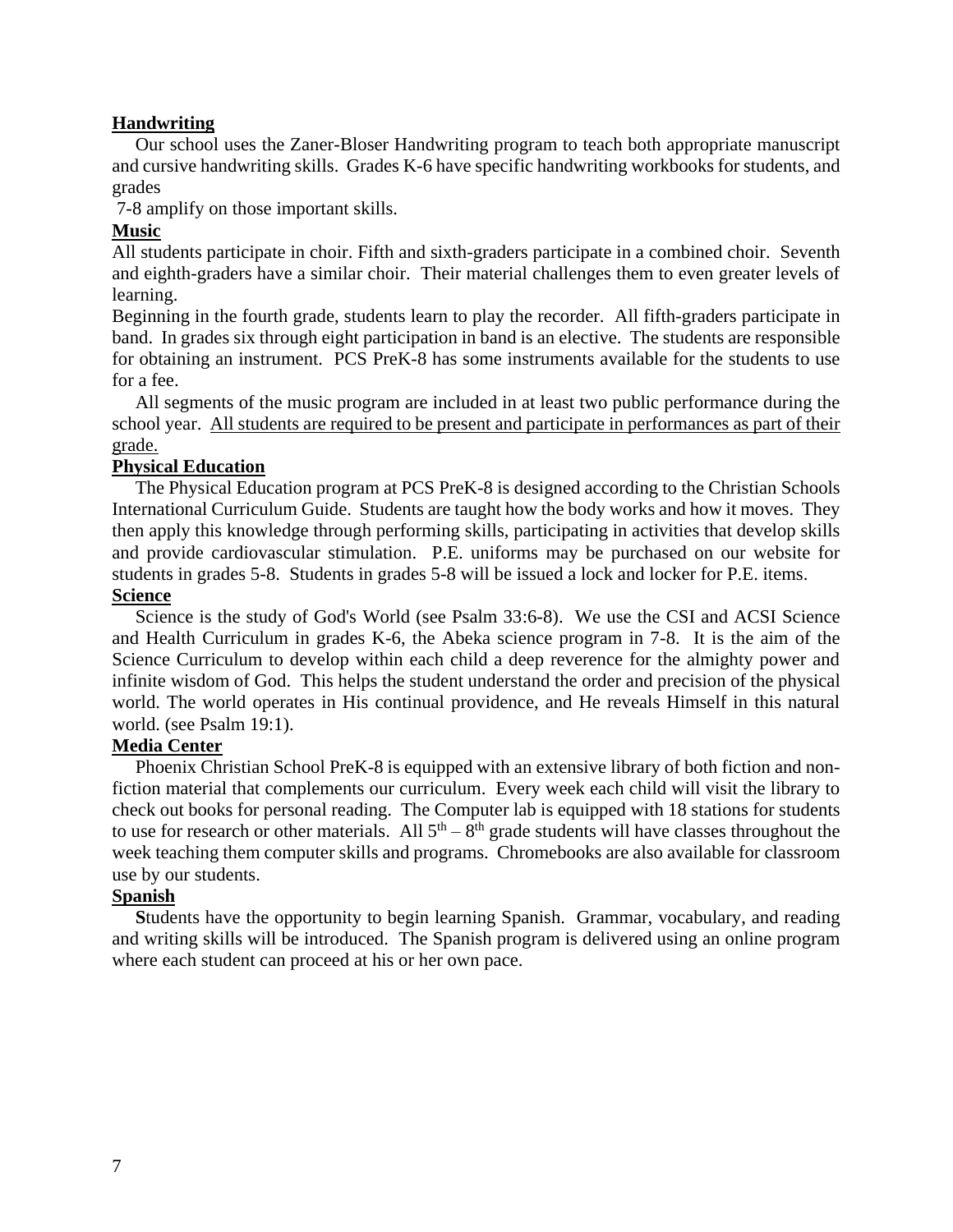### **Extra-Curricular Activities**

#### **Sports**

Students in grades 5-8 are given the opportunity to become involved in extracurricular activities, including a competitive sports program involving other schools in the Cactus Christian School League. Boys participate in soccer, cross country, baseball, and basketball. Girls participate in volleyball, cross country, softball and basketball. Soccer may be a coed sport if not enough boys participate.

Eligibility Requirements: A student participating in the after-school sports program must be up-to-date with assignments and be passing all classes.

- If a student is missing three or more daily assignments or one major project assignment he/she will not attend or participate in any activities, practices and/or games until all assignments are completed and submitted.
- A weekly grade check will be done for all students participating in sports.
- Students failing any course (including music, PE, etc.) will be placed on probation for one week. During that time he/she should work on getting the grade raised and will not be allowed to practice or participate in games.
- If the failing grade is not improved by the next grade check, the student will have another week's probation.
- If a student has a failing grade  $(F)$  for three consecutive grade checks, he/she will be suspended for the remainder of that sport season.

*Schedule(s)*: Students participating in the interscholastic sports program will be given a schedule of practices, games, and rules for team membership.

#### **Field Trips**

 Field trips provide enrichment to the learning experiences of our children. Therefore, each class is encouraged to take several trips each year. Written notification will be given to parents before each event, with details of the nature and purpose of the trip. Permission approval is given on the family registration form. NOTE: No younger siblings or friends of students may ride the school bus on field trips (Liability Insurance Concerns)

#### **Contests**

 Being a member of the Association of Christian Schools International and Christian School International gives Phoenix Christian School PreK-8 students the opportunity and privilege to take part in several different competitions, including Spelling Bee, Math Olympics, and Geography Bee. Requirements for involvement vary with each activity.

#### **Class/School Parties**

 Class parties are planned by the individual classroom teacher with the room parents. All plans for parties must be approved by the principal to avoid disruption of the instructional program of the school.

**Note**: *We ask that parents please help their children to be sensitive to the feelings of other children when inviting classmates to a birthday party or giving presents for birthdays. If you are not including all classmates, please extend invitations by mail or by phone. The school classroom is a small community of people with tender feelings. Feelings often get hurt by not being included. It does not take much to disrupt the delicate balance of feelings that exist in the classroom. Presents should be left in the office if they are brought to school. Please use adult judgment and common sense in matters which could stir up jealousy.*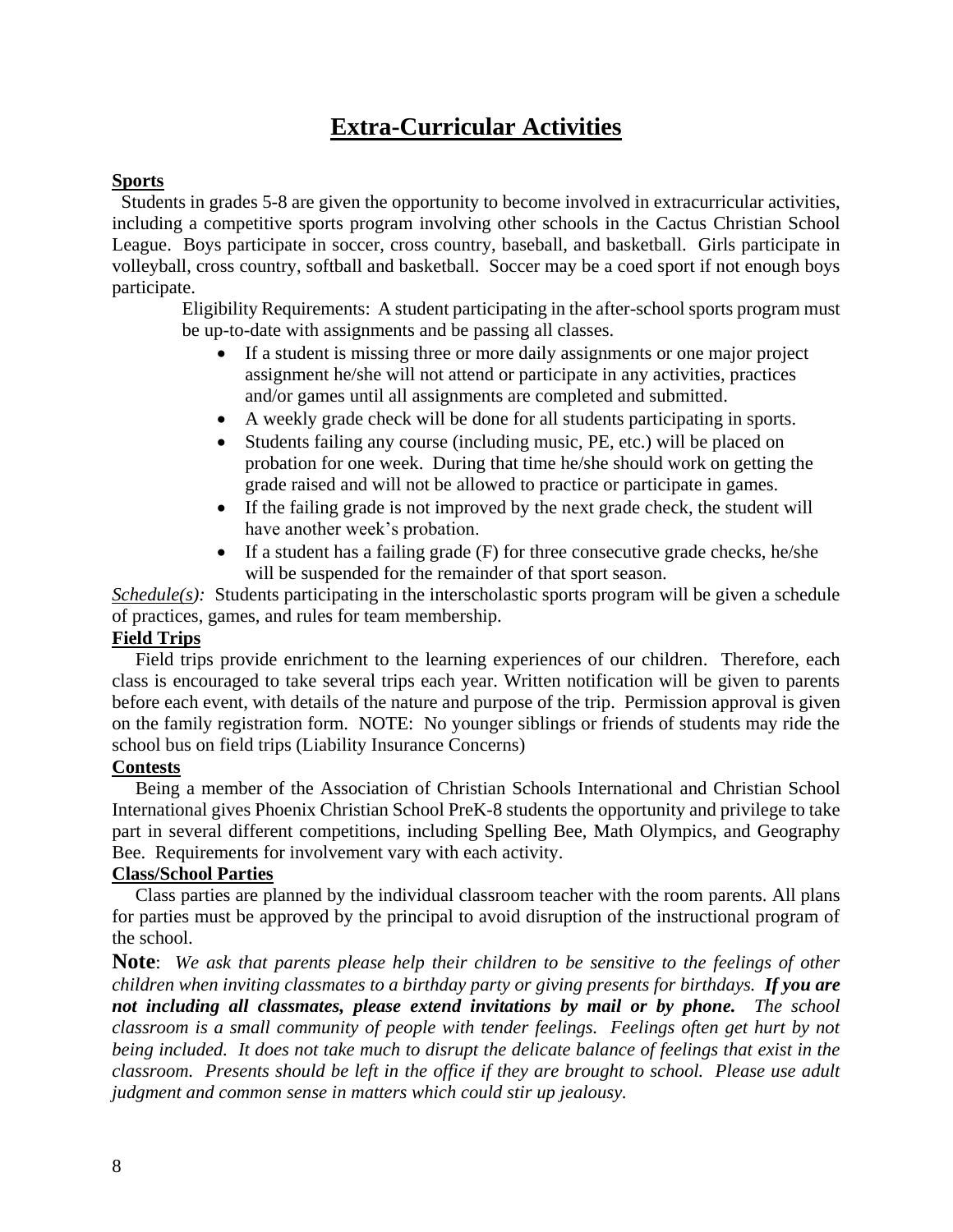### **Textbooks and Supplies**

 Textbooks are supplied for all students in grades PreK-8. We ask that all students keep workbooks and textbooks neat and free from damage. Respect for other students who will use the textbooks in the future requires diligence in caring for the school-owned books. All hard-cover texts should be covered with book covers.

 All supplies are furnished for PreK and Kindergarten students. At the end of the school year grades 1-8 will be given a list of supplies needed for the next year, to facilitate summer time purchasing.

### **Academic Assignments and Homework**

The faculty, staff, and Board members at Phoenix Christian School PreK-8 recognize that parents have chosen PCS for their children not only because it offers a Christ-based education but also because it holds to high standards and the programs are designed to produce high-quality students, with a first-rate education. It is the philosophy of Phoenix Christian School PreK-8 that the education of its children is a team effort. The members of this team are the principal, the teachers, the student, and the parents / guardians, etc., with the head being our Lord Jesus Christ. Each member of the team has an important responsibility in ensuring a successful education.

#### **Students in Grades 3-4:**

Students in grades 3-4 are issued an assignment book/agenda by the school. The student should bring the assignment book home each day and complete the required assignments. Parents need to check that the required homework is completed neatly and is ready to return to school the next day. Help and explanation, if needed, is encouraged. If the homework was not completed, parents should not sign the planner, but write a brief note explaining why the homework was not completed (e.g. my child was ill or my child needs help from the teacher or there was a family emergency.)

#### **Students in Grades 5-8:**

 Students in grades 5-8 are on the verge of becoming young men and women. Important skills for students today are self-discipline and self-responsibility. The Bible instructs us to "Train up a child in the way he should go; and when he is old he will not turn from it." (Proverbs 22:6). We are committed, as a staff, to help our students become strong, respectful, responsible, caring, and competent young Christian men and women. In order to encourage growth in this area, we have developed the guidelines outlined below.

#### *Daily Assignments and Homework:*

Homework consists of specific homework assignments, as well as uncompleted work from the school day. These assignments may also be available on the teacher's web page or in a weekly newsletter. Parents should check that assignments are completed and up to date.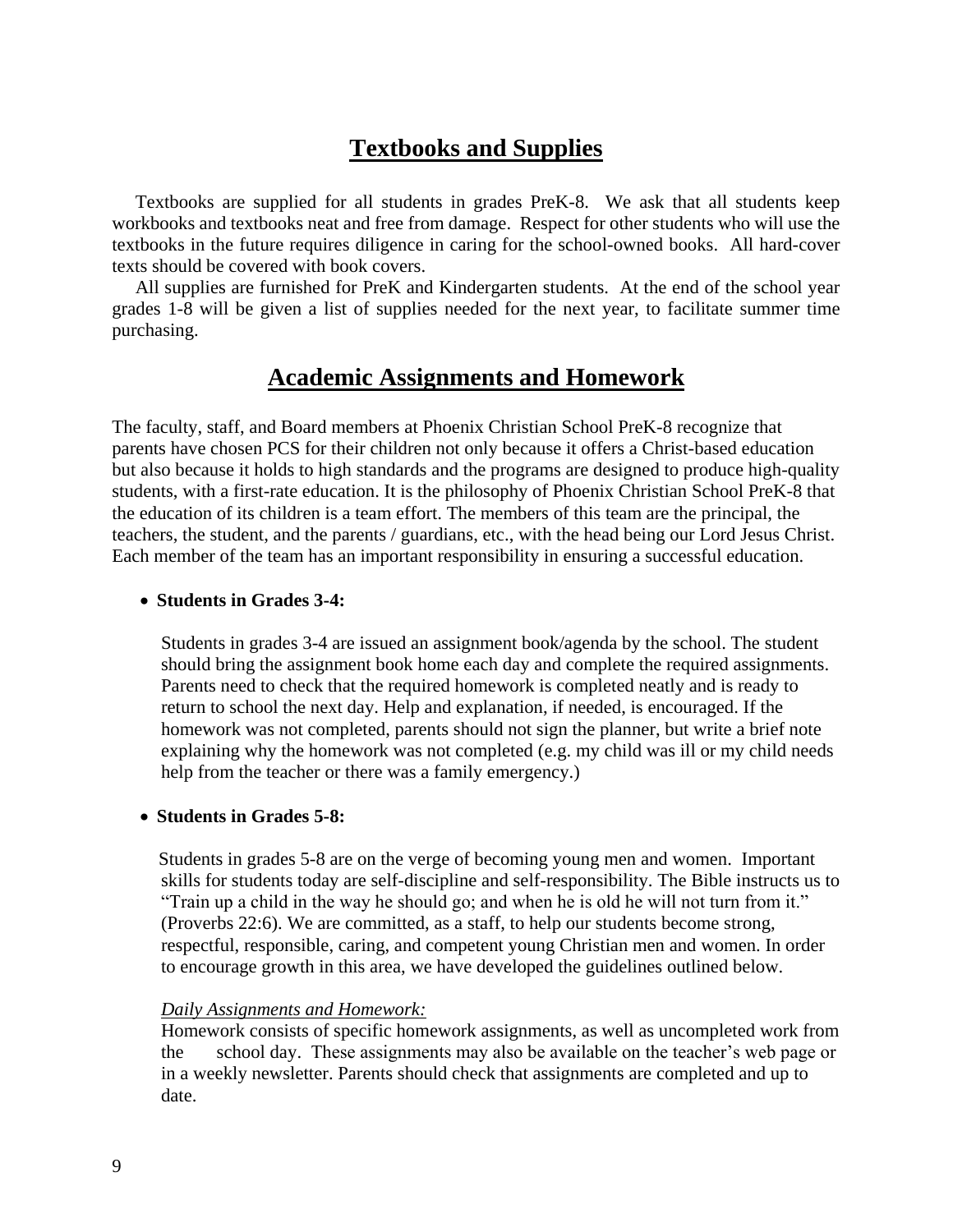#### *Late Work*

All daily homework and unfinished class assignments are required to be completed and submitted by the following day. Late work will be awarded 50% credit, if completed by Friday of that week. If submitted later, no credit will be awarded. Any assignments completed after a test has been given over that material will not be accepted for credit. If a student is absent, he/she will be given 2 days per absent day to complete and submit missed assignments and tests.

When a  $5<sup>th</sup>$ -8<sup>th</sup> grade student is missing three or more daily assignments, or one major project assignment, that student will be required to attend after school study hall (and possibly miss breaks,) until all work has been satisfactorily completed. Parents are asked to regularly check jupitergrades.com for a list of any missing work.

#### *Study Hall*

Study Hall is provided for students in grades 5-8 after school, Monday through Thursday until 4:30 in the  $8<sup>th</sup>$  grade classroom. The proctoring teacher will provide a quiet atmosphere to allow students to study and work. The teacher is there to help students and monitor the Study Hall. The teacher can answer questions but needs to be available to monitor the whole room. Individual tutoring, if needed, can be arranged directly with a child's teacher for a tutoring fee.

### **Academic Support Services**

Phoenix Christian School PreK-8 will address the needs of children with extensive physical, emotional or cognitive disabilities. We can provide academic support services to those students referred by their teacher. Upfront, we inform parents who inquire about a Resource education program, that our school is staff-equipped to address special needs requiring additional support services. While we regret that we cannot provide a Christian Special Education Program, the administration is quite willing to provide information to encourage parents in their search for a special education program.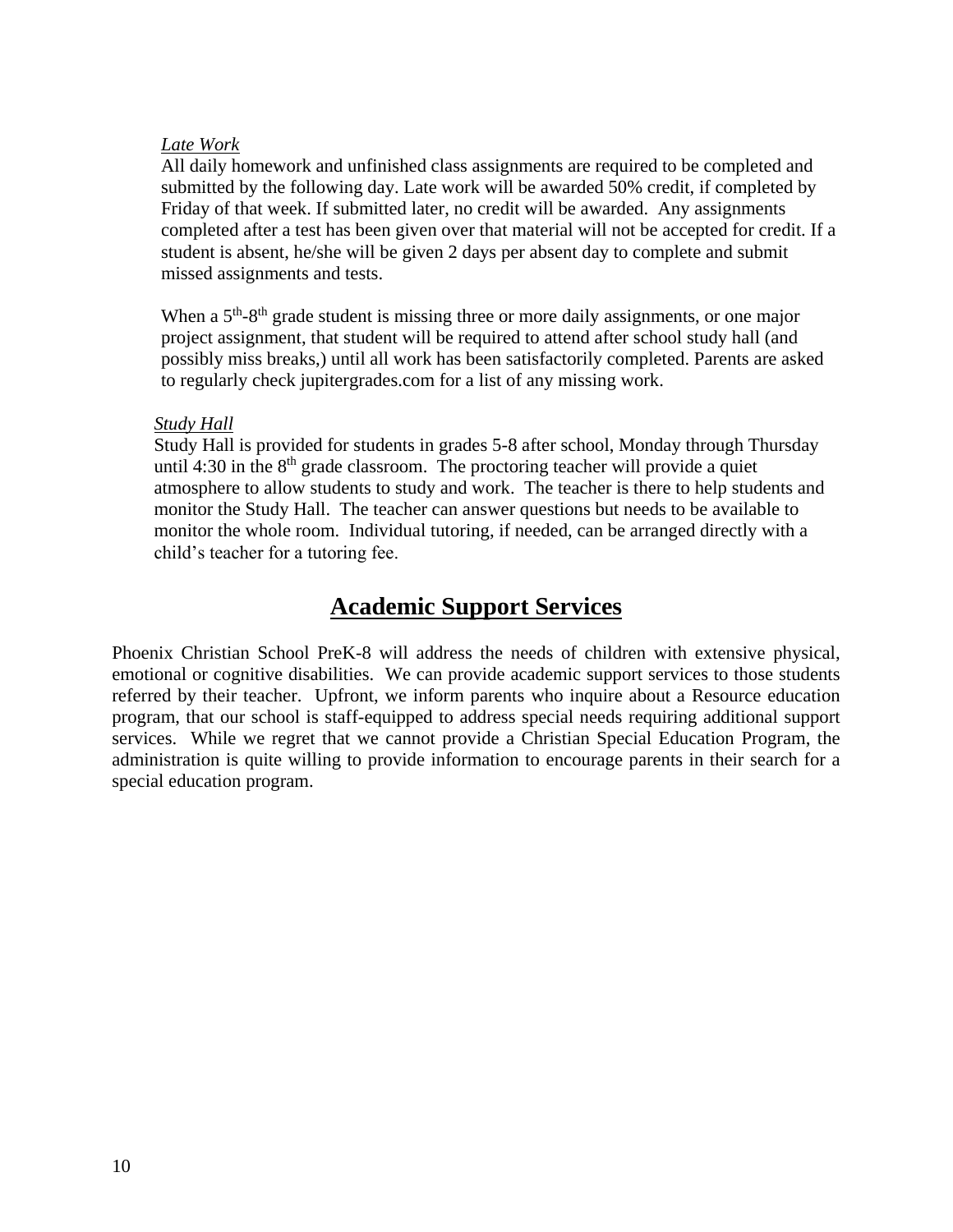### **Communication with Parents**

#### **Report Cards**

Report cards are e-mailed or mailed after each nine-week grading period.

#### **Grading Scale**

In grades 1-3 the grading scale is:

Praiseworthy, Satisfactory, Needs Improvement, Unsatisfactory

In grades 4-8, most subjects will be marked with the following:

| $98-100 = A$ $92-94 = B+$ $83-85 = C+$ $74-76 = D+$ $A =$ Superior |  |                                                               |
|--------------------------------------------------------------------|--|---------------------------------------------------------------|
| $95 - 97 = A$                                                      |  | $89 - 91 = B$ $80 - 82 = C$ $70 - 73 = D$ $B =$ Above Average |
|                                                                    |  | $86 - 88 = B - 77 - 79 = C - 60 - 69 = D - C = Average$       |
|                                                                    |  | $0-59 = F$ D = Below Average                                  |
|                                                                    |  | $F =$ Failure                                                 |

### **Principal's List**

 To qualify for the Principal's List, students in grades 5-8 must earn a 3.7 GPA or higher which is approximately an A- average.

### **Honor Roll**

 To qualify for the Honor Roll, students in grades 5-8 must earn a 3.3 GPA or higher which is approximately a B+ average.

### **National Junior Honor Society**

 Students in grades 6-8 may apply for NJHS membership, which recognizes students for outstanding scholarship, leadership, service, character, and citizenship. No grades may be lower than a "C."

### **8 th Grade Graduation Awards**

- **Valedictorian-** This award will be given to the student who maintains the highest grade point average for both the seventh and eighth grade school years. This includes all academic subjects and includes art, music, physical education, technology, and other classes we may offer.
- Salutatorian **-** This award will be given to the student that maintains the second highest grade point average for both seventh and eighth grade school years. This includes all academic subjects and includes art, music, physical education, technology, and other classes we may offer.
- **Athletic Award -** This award may be given to one boy and/or one girl who demonstrate focus on developing their God-given talent in athletics to compete as the highest level they can reach. This includes commitment to competing on the school teams and evidence of developing skills in physical education classes. Athletes will demonstrate a consistent striving of servant leadership to lead teams in practice and games, in skill development, refinement, and performance of skills on the field. Athletes will excel in competitions and cooperative team play along with showing a willingness to be coached.
- **Music Award -** This award may be given to one boy and/or one girl who demonstrate focus on developing their God-given talent in music by dedicating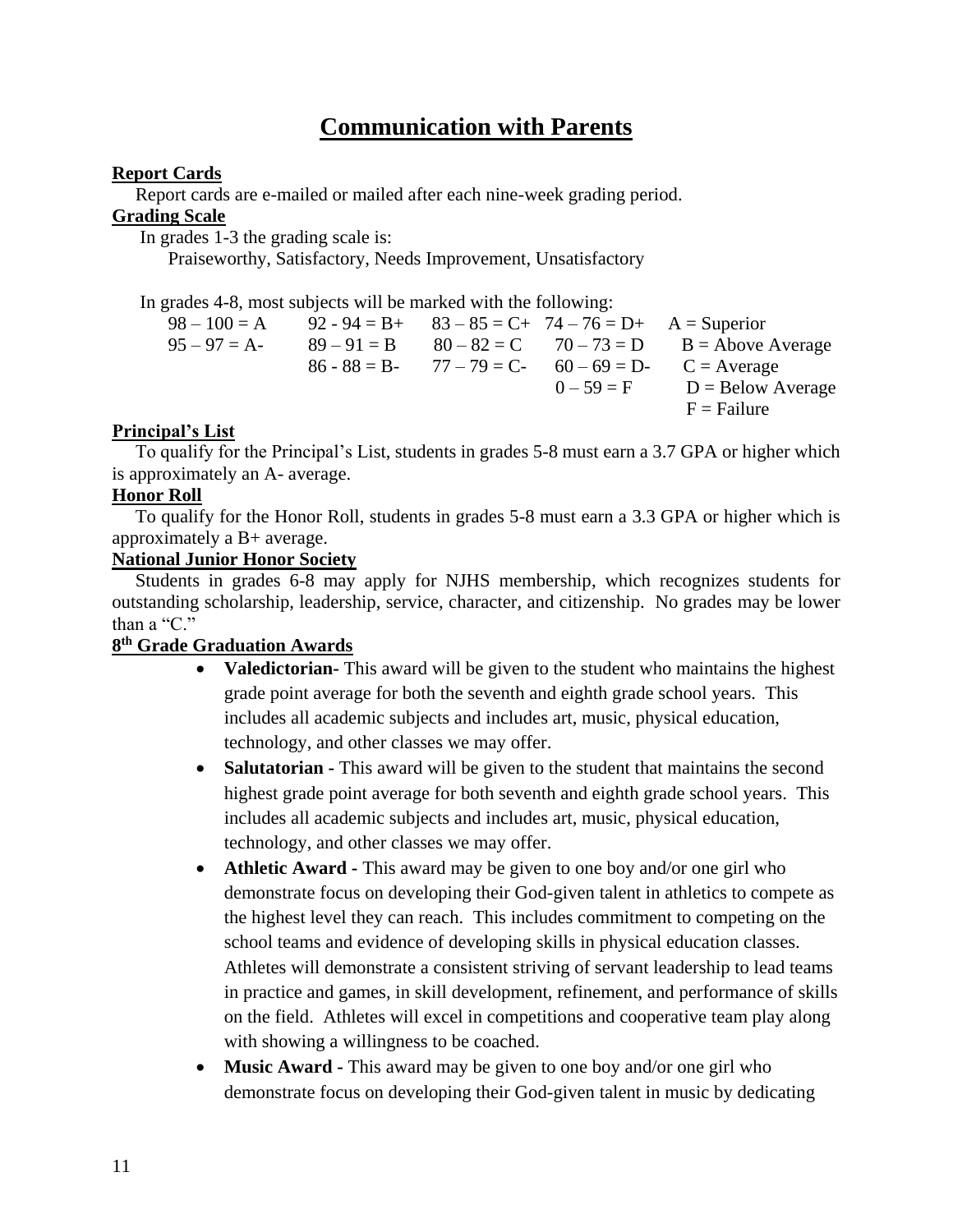themselves to achieve their highest level in choir, band, and musical performances. Musicians will show evidence of growth in musicality both instrumentally and vocally, and enthusiasm toward instructional growth in class. Musicians will show evidence of musicianship and creativity and set high goals for the class, leading by example toward the desired outcomes of the instructor.

- **Drama Award -** This award may be given to one boy and/or one girl who demonstrate focus on developing their God-given talent in acting and theater. Thespians will be dedicated to helping with the whole show including learning lines, helping with props, staging, make-up, and technical aspects and creative ideas that enhance the presentation. Thespians will show evidence of mastery in getting into character, learning their mannerisms while helping others learn their lines/mannerism, and bring an enthusiastic servant leadership to practices and performances.
- **Citizenship Award -** This award will be given to the student that best represents the fruits of the Spirit as outlined in Galatians 5:22-23. The citizenship award is voted on by peers and will be ratified by the faculty and staff. The fruits of the Spirit will need to be displayed in all aspects of the student's life, including all activities at PCS PreK-8, at church, home and community. The student who receives this award will have his/her name engraved on the Citizenship Award plaque in the school office.
- **Service Award -** This award is given to the student who has served as a member of the National Junior Honor Society and Student Council. Though their service to PCS PreK-8, church, community they have logged many hours of volunteering. Although all volunteering hours will be counted, this award honors hours that best help the greater community at a higher percentage.

### **7 th Grade Award**

 **George Groen Scholarship -** This award will be given to the student that best represents the fruits of the Spirit as outlined in Galatians 5:22-23. The George Groen Scholarship is voted on by the faculty and staff. The fruits of the Spirit will need to be displayed in all aspects of the student's life, including all activities at PCS PreK-8, at church, home and community. The student who receives this award will have his/her name engraved on the George Groen Scholarship plaque in the school office. This award comes with a \$700 scholarship for the  $8<sup>th</sup>$  grade year.

### **Mid-term Reports**

 Mid-term progress reports will be sent home for each child at the end of the fifth week of school. In the remaining three quarters, progress reports will be sent home at the discretion of the individual classroom teacher.

### **Parent/Teacher Conferences**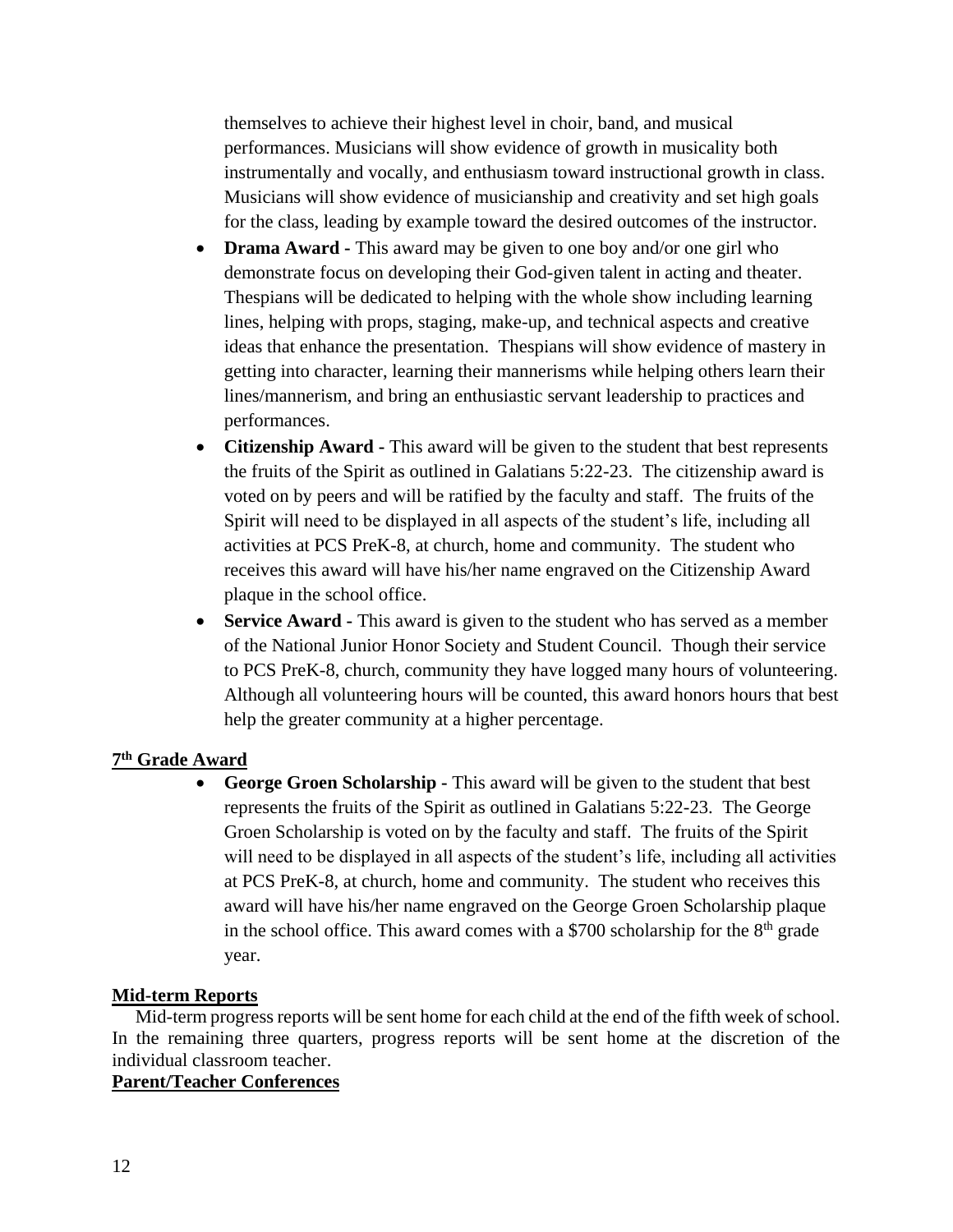A formal parent/teacher conference will be scheduled regarding each child **following the first quarter.** The student's progress will be discussed with an emphasis on parent/teacher cooperation to help each student fulfill his/her God-given potential. Anytime during the year, parents can request a special appointment with any teacher.

#### **Iowa Test of Basic Skills**

 The Iowa Test of Basic Skills is given to students enrolled in grades 3-8. These tests will be given to the students during the spring semester.

#### **Written Communication**

 -Parent/Student Directory: A directory listing all families, along with address and phone number, is published and supplied for all families. It is not intended for solicitation purposes.

 -School Calendar: A list of events is sent out in the fall. It includes Society activities, PCS Wildcat PAC functions, and any other events important to the school family.

 -Wildcat Weekly: Each week the "Wildcat Weekly" will be e-mailed or sent home with the youngest child from each family. These announcements inform the parents and children about upcoming school activities. Requests to have information included in the announcements should be in the office by Monday morning. All announcements should be intended for the entire school family.

-Newsletter: The "PCS Report Card" is published quarterly during the school year. This publication is also sent to alumni and friends of the school. If you know of someone who would like to be added to our mailing list, please inform the school secretary.

#### **Non-Custodial Parents**

 The following guidelines have been adopted to assist the school in situations where a noncustodial parent wishes to become involved in school related activities, or wishes to have contact with or take custody of a child while the child is at school.

- 1. Ordinarily, the school will not resist or interfere with a non-custodial parent's involvement in school-related affairs. Access to the child or the child's records will be allowed unless the school is presented with a court order, or a comparable legal document, which restricts such involvement or access.
- 2. A non-custodial parent may not take custody of a child or remove the child from school, unless the parent presents either a written court order or a written authorization, signed by both custodial parents, which permits such custody.
- 3. If the action of any parent(s), custodial or otherwise, becomes disruptive to the operations of the school, the school has the right to restrict access by such parents and to take other reasonable and necessary action.
- 4. Concerning student activities which require parental consent, the school will accept consent only from the custodial parent, \* unless authority to grant consent is given to the non-custodial parent by a court order or comparable legal document.

 \*Normally, this is the person who has signed the registration form. The school has no desire to be involved with domestic quarrels.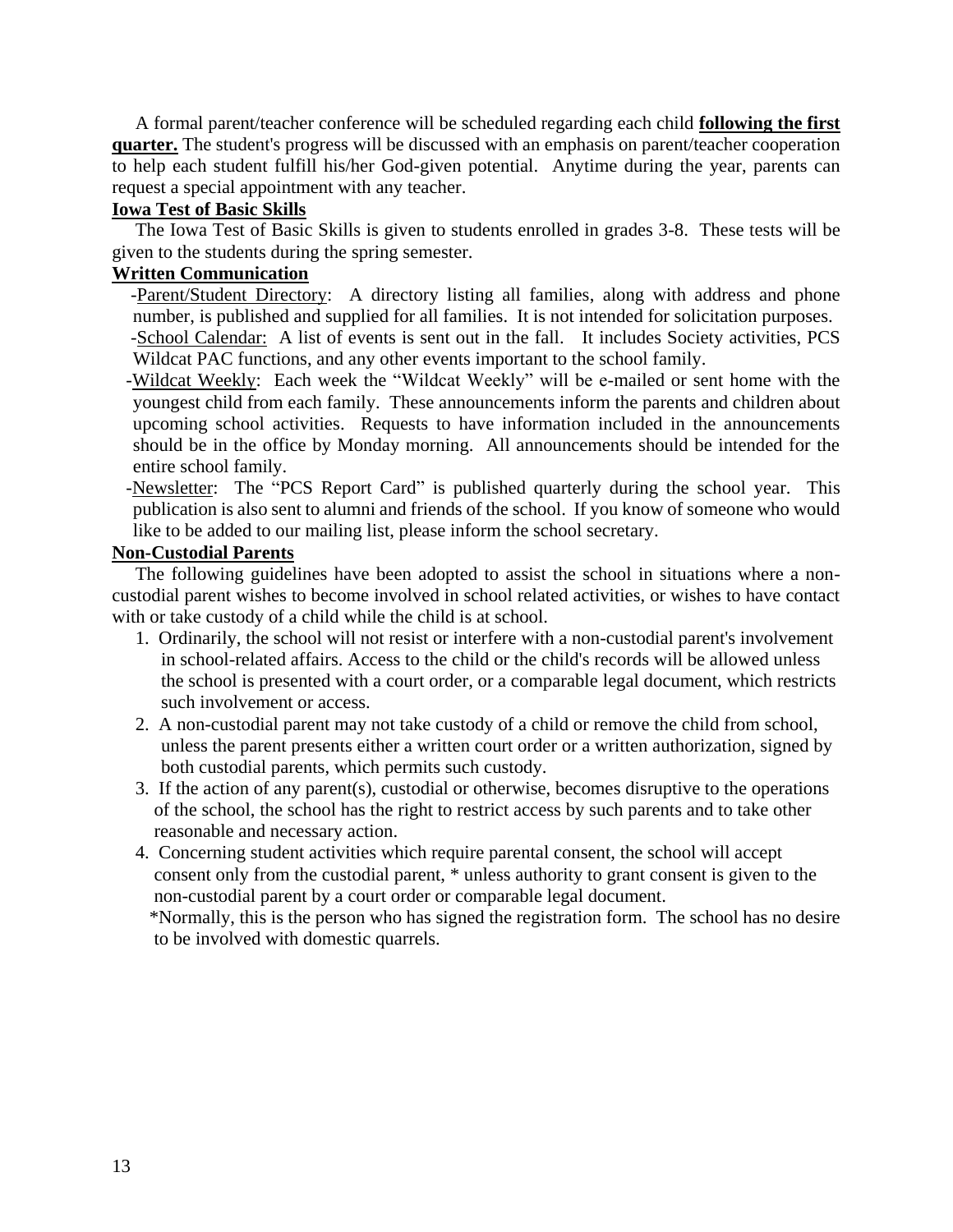### **Discipline**

The word "discipline" is derived from the word "disciple". To disciple means to provide training that instructs, corrects and molds for purpose of developing appropriate behavior. Matthew 18 becomes our model for addressing inappropriate behavior. Learning always requires a change of behavior; otherwise, the appropriate desired behavior has not been learned.

**Discipline may appear to be negative, but when done out of love and commitment, it is also a positive thing…we discipline ourselves to be a great athlete, musician, artist, etc. As God's children we want to discipline ourselves for His glory. Our focus, therefore, is on heart changes that impact behavior changes. It is easy to get sidetracked with behavior without addressing the issues of the heart. God's law requires obedient behavior. Parents, teachers and children must come to understand that it is the straying heart that results in wrong behavior. Scripture consistently reminds us: "Above all else, guard your heart, for it is the wellspring of life" (Proverbs 4:23).** 

**"Heart training" takes discipline by the home, church and school and really occurs "all of the time," as Deuteronomy 6 clearly admonishes. In order to provide a safe school environment, there must be codes for conduct in behavior and for dress. (***Please Note: The word "parent" throughout the text refers to "parent or guardian".)*

*In school, corrective discipline is generally carried out in the setting where an infraction has occurred. However, repeated infractions or more serious concerns will be addressed with the school* 

*principal and, eventually, may even go to the Board. Such behaviors as outright or subtle harassment, defiance, defacing of property, profanity, bringing contraband material to school, general disrespect, etc., WILL ABSOLUTELY NOT BE TOLERATED.* 

### **Code of Student Conduct**

 **Governing Scripture:** *"…whatever is true, whatever is noble, whatever is right, whatever is pure, whatever is lovely, whatever is admirable – if anything is excellent or praiseworthy – think about such things." (***Philippians 4:8)**

Christian homes understand the need for a code of conduct in the school setting too. Discipline is desired, which is one of the primary reasons that families want their children in a Christian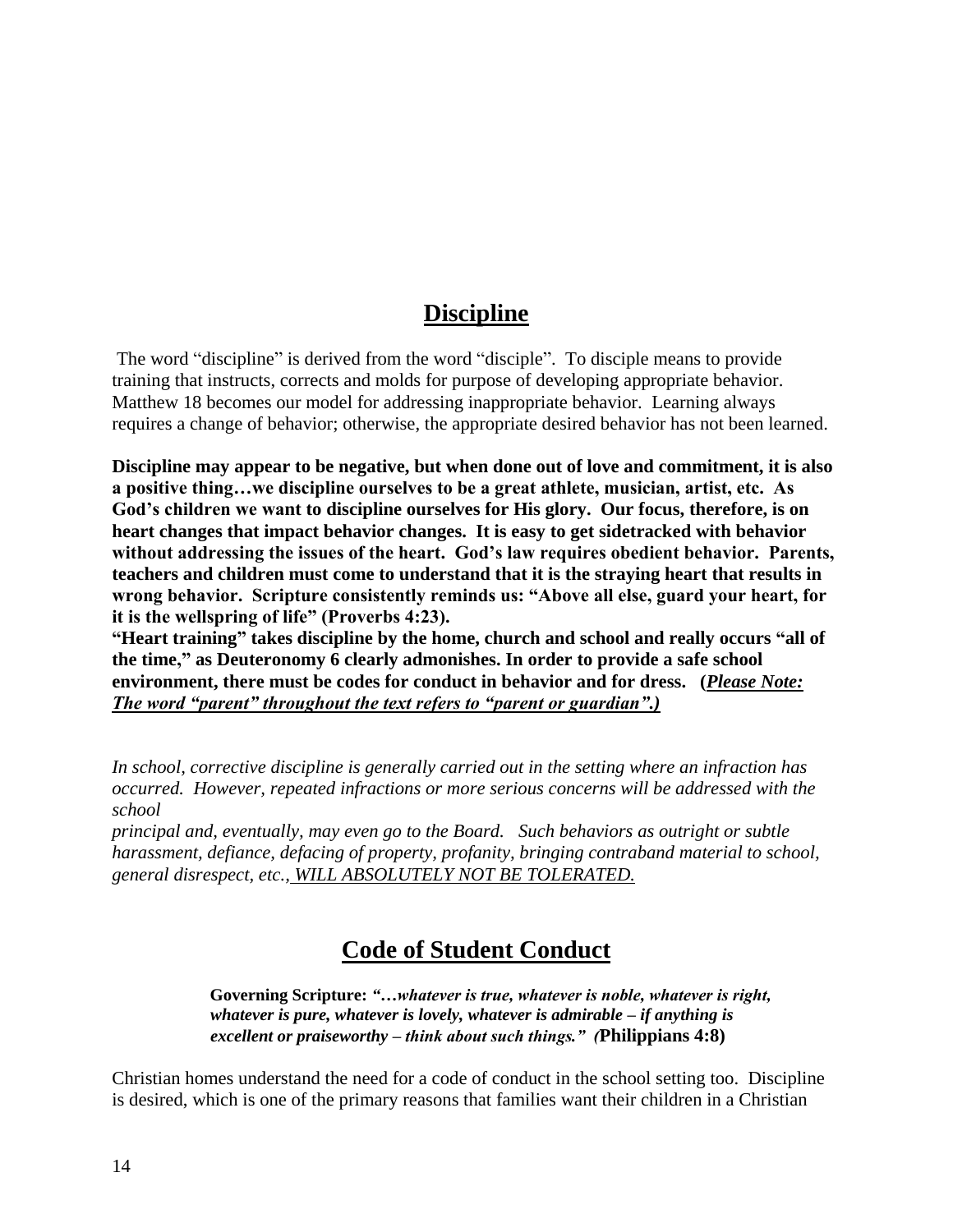school. We don't rewrite the Ten Commandments; God already wrote them for all ages long ago. God wrote them with the intent to have us strive to obey them. Obedience is a virtue in all of life. As a Christian school, our obedience is to Jesus Christ, our ultimate authority. School is no exception. So, we do not give new "commandments" here, but rather we agree upon guidelines necessary for a safe and productive learning experience:

- 1. State law prohibits student use or possession of tobacco, alcohol, and illegal substances at school. State laws also prohibit profane or foul language or gambling at school. (A.R.S. 15-345, 15-841)
- *2.* Campus policy prohibits having the following items on campus (*unless approved by the teacher/coach responsible):*
	- $\checkmark$  Aerosols
	- All electronic devices are to be turned off and kept in backpack during the day *(The*) *School Will Not Be Responsible for Any Personal Items Brought to School or Confiscated)*
	- *The school has a zero-tolerance policy for weapons of any kind)* Weapons of any kind including, but not limited to, handguns (toy or real), explosives firecrackers, matches, lighters, knives;
	- Hats and sunglasses are not to be worn inside buildings (*except with doctor's written orders)*
	- $\checkmark$  Gum or sunflower seeds
	- $\checkmark$  Stink bombs, snap caps, pop bags, bean shooters, spit-wads or other prank items
- 3. Students are not permitted to enter campus or leave campus during regular school session hours unless a parent signs them in or out in the school office.
- 4. Food/candy is to be eaten only in the designated classroom or lunch area under the direction and with permission of a staff member. Trash or food is to be placed only in the provided waste containers. Each student is responsible for their own trash.
- 5. Students are not to make disrespectful or threatening comments, exhibit inappropriate behavior, participate in student-to-student harassment (bullying), engage in gossip or slander, speak disrespectfully, or use inappropriate gestures toward staff members, visitors, or other students.
- 6. Students are to remain in designated playground areas as outlined by the classroom teachers. *(These areas include the grass playground on the east side of classroom buildings and the paved basketball courts.)* There is to be no play or running, chasing, etc. on the sidewalk area between classrooms. However, during inclement weather, a teacher may direct children to play in that area. At no time are students permitted to play in any area west of the main building or classroom building that is adjacent to  $26<sup>th</sup>$  Street! (*That Includes While Waiting for Transportation Home).*
- 7. Prescription drugs and over the counter medications must be kept in the school office. *(See Specific Instructions Regarding Health Care and Medications Elsewhere in This Handbook).*
- 8. No skate boards, skates, roller blades, Heelys, or scooters are permitted to be used on campus.
- 9. Spitting is not permitted.
- 10. No animals are permitted on campus, except by special permission of classroom teacher and the principal.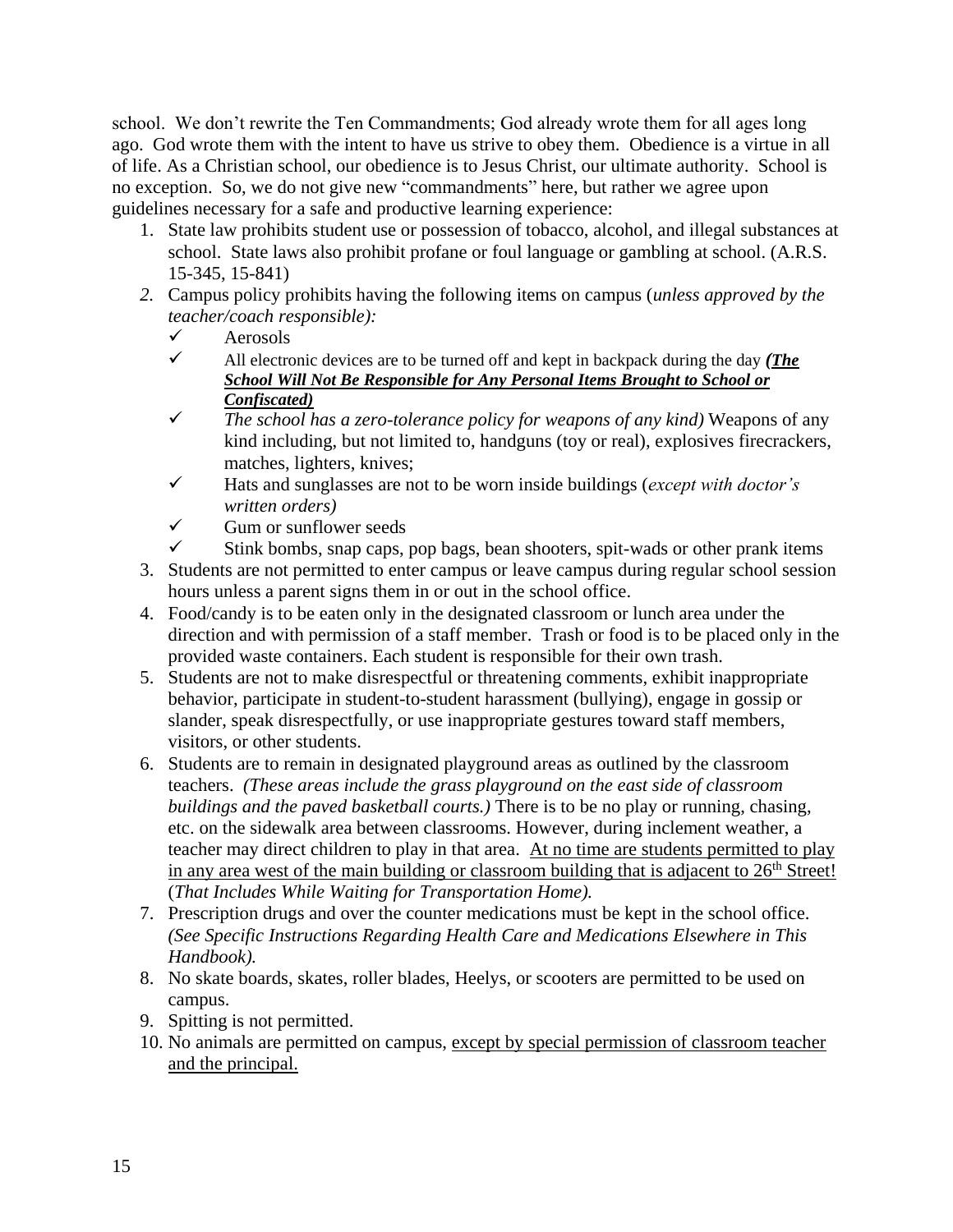- 11. Graffiti or vandalism will not be allowed on any personal or school property. Any items displaying such inappropriate writing, as judged by staff, will be noted and parents contacted.
- 12. There is to be no public display of affection (PDA) such as holding hands, kissing, and hugging between girlfriend and boyfriend on campus.
- 13. Any additional significant rule(s) will be included in special "Wildcat Weekly" announcements throughout the school year.

### **General Playground Rules:**

- a. All students must stay within the fenced boundaries during school time hours.
- b. Students should not play by the fences and must not be beyond the fence on the east side of the campus.
- c. Students must stay outside of classrooms, unless they have special permission from that classroom's teacher to be inside.
- d. When the first outdoor bell rings for classes to begin or for lunch to end, students are expected to come immediately to take their line-up positions as instructed by their teacher.

Students should be in their seats by the time the second bell rings.

- e. Recess times are for bathroom use to minimize the need for anyone using the restroom or filling water bottles during class time, except in emergencies or for medical reasons.
- f. Any balls or items that go over the fence can only be retrieved if an adult supervisor has given permission. If the gates are locked, students will go through the designated entrance area. No jumping the fence!
- g. Balls are not to be thrown into the sand area that contains the playground equipment. Obviously this includes not throwing any objects towards or on top of roofs or canopies. Students are not to throw balls or any objects near the classroom windows or on cement in-between classrooms and walking paths.
- h. Games involving tackling or rough play are not to be played. Overly aggressive "keep away" or "take away" will not be allowed.
- i. Playground Sand Area rules:
	- The slide is for sliding down, not for climbing up.
	- Standing on top of horizontal bars or monkey bars are not acceptable.
	- Playground equipment should be used as appropriately.
- j. Students must stay away from standing water.
- k. Swings must not be thrown over the upper horizontal bar from which they hang.
- l. Students are not to jump, or flip out of the swings. Swings are for your bottom.
- m. Students should not attempt to monopolize one piece of equipment for an entire recess period when other students are also waiting to use any part of the equipment.
- n. Sand is not to be removed or thrown. (*Oexcept that which shows up in children's shoes and slacks* $\mathcal{O}$ ) There is to be no throwing of sand at any time.
- o. Students are not to climb soccer goals.
- p. **Do Not Disturb** classrooms by knocking on windows or doors while passing by.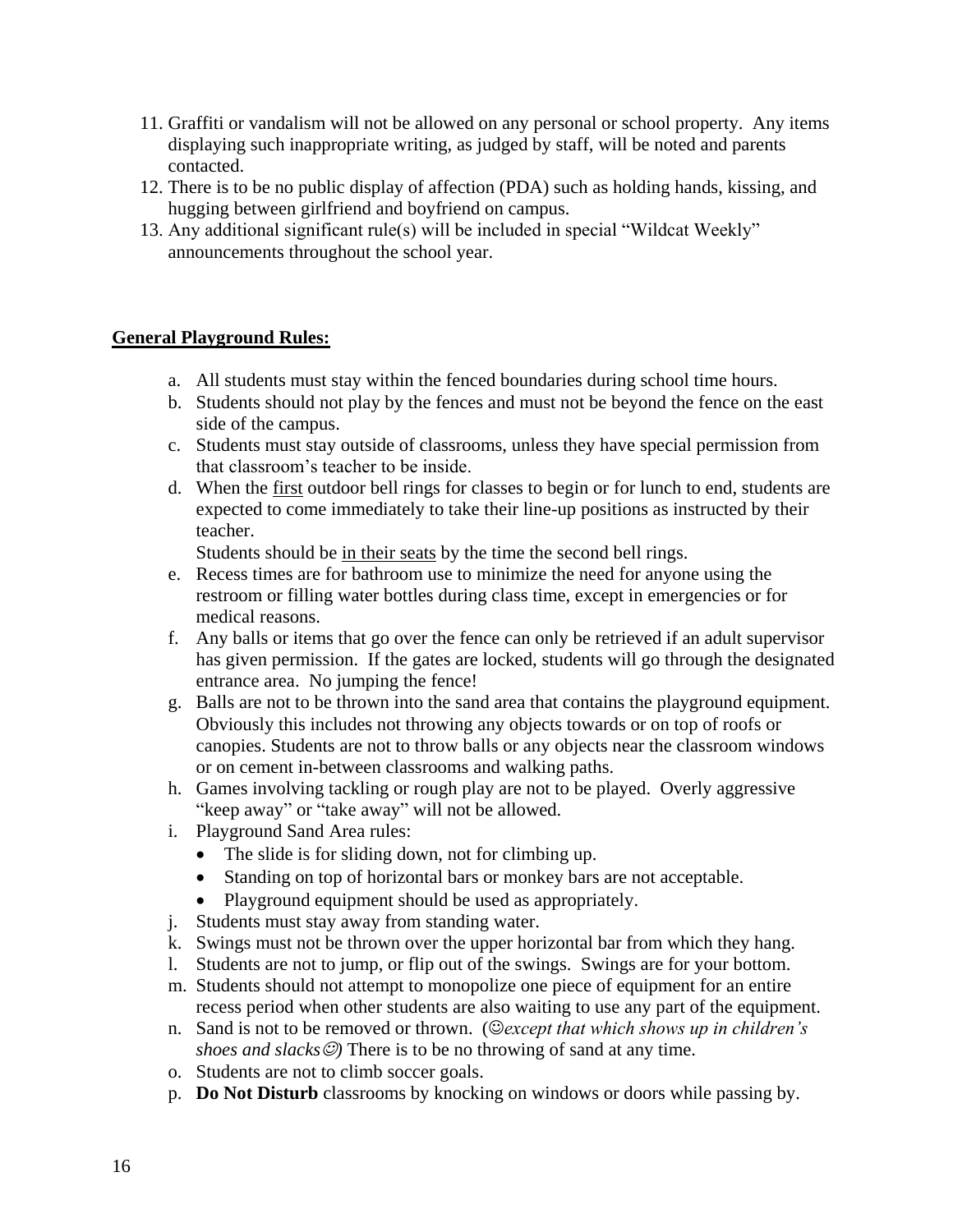### **Disciplinary Actions/Consequences for Problem Behavior:**

**Students who become involved in areas of problem behavior will be subject to disciplinary actions. The Bible commands us to discipline. It is important for us and for our children.**

- **"***Blessed is the man you discipline, O Lord; the man you teach from your law"*   **(Psalm 94:12)**
- *"The fear of the Lord is the beginning of knowledge, but fools despise wisdom and discipline." (Proverbs 1:7)*
- *"Do not withhold discipline from a child."* **(Proverbs 23:13)**
- **"***He who ignores discipline despises himself, but whoever heeds correction gains*  *understanding."* **(Proverbs 15:32)**
- *"No discipline seems pleasant at the time, but painful. Later on, however, it produces*

 *a harvest of righteousness and peace for those who have been trained by it."* **(Hebrews 12:11)**

Therefore, at Phoenix Christian School PreK-8, we make the child aware of our expectations both in schoolwork and in school behavior. We work cooperatively with families to support the program of nurturing children by the Christian home and the Christian church. Together, we believe that we make a significant difference in the life of a child. It is our business to give structure that will guide a child in "*the way to go."*

When students demonstrate mean/hurtful behavior at school they will be documented on the behavior rubric. The goal of the behavior rubric is to curb these behaviors. The definition of mean/hurtful behavior at PCS is any mean look, gesture, word, or action that hurts a person's body, feelings, friendships, or things. The behavior rubric will be shared with parents by the homeroom teacher. There is a slightly different behavior rubric for PreK-4 than for grade 5-8. If you would like a copy of the behavior rubric, please feel free to ask the homeroom teacher or the office. Parents will be notified any time a student is documented on the rubric.

When student behavior becomes a problem and there is repeated disregard for classroom or playground behavior standards any of the following steps may also be taken. Normally, the student's teacher or teacher on duty will handle infractions. However, if after repeated warnings the student chooses not to heed those warnings and continues to disregard the established code of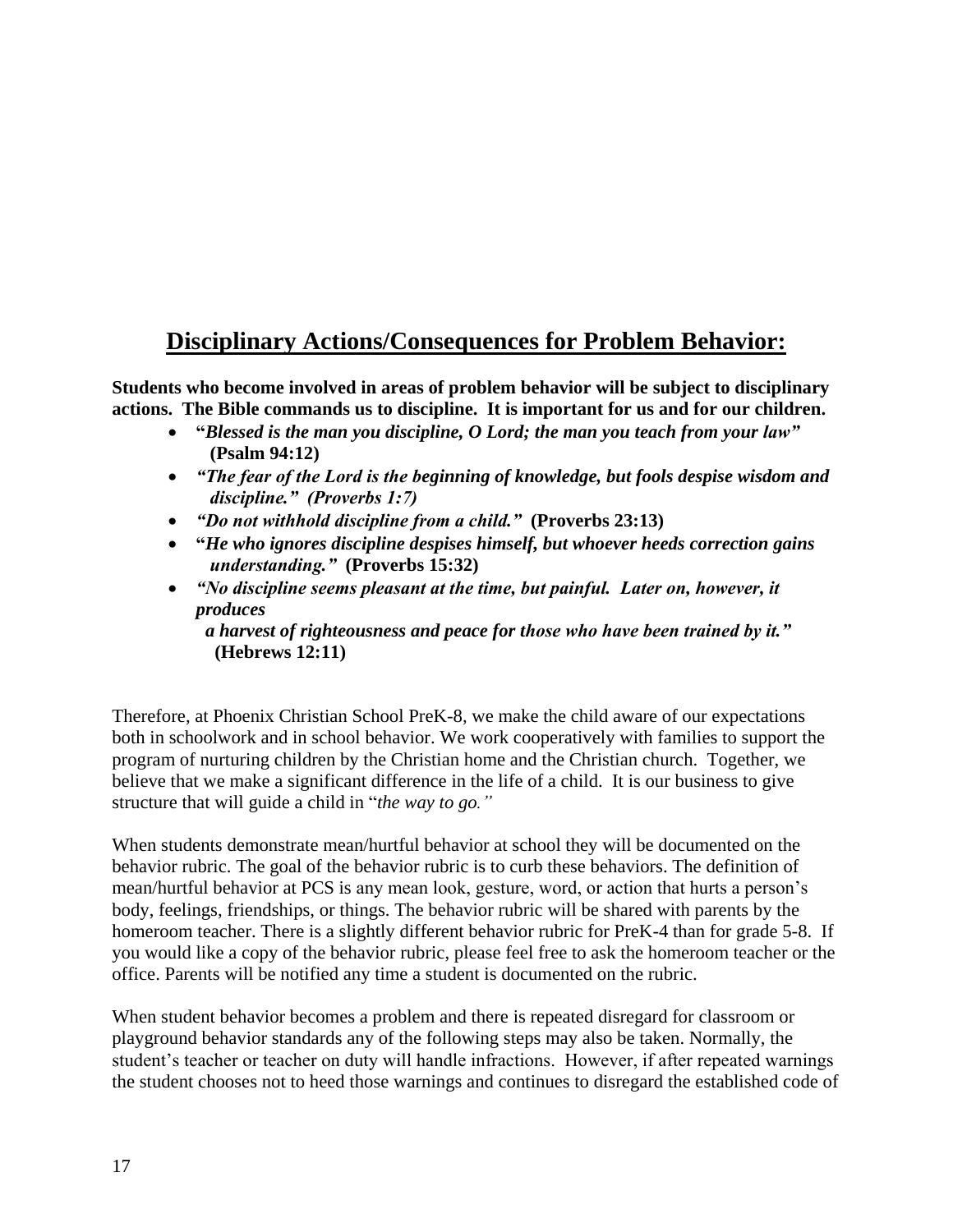conduct and/or dress, the following steps may be taken. Please note: more severe infractions may begin at steps well down the line, even to potential suspension and/or expulsion.

*Step I* - **Initial Reporting:** Misconduct is reported to the principal, who may have a conference with the student to reach an understanding as to how the student should behave. While behavior problems in lower elementary are also obviously addressed, teachers in Grades 5-8 will complete a discipline notice form after each occurrence. The form will be shared with the parents and filed with the principal. After three such notices, the student will be assigned a detention. After three such detentions, the student will have a conference with the principal.

*Step II -* **Informal Talk:** A student meets with the principal to lead the student through his/her pattern of misbehavior and/or the seriousness of violation of the Discipline Code of Student Conduct. This discipline information will be shared with the student to help him/her to see the seriousness of continued misbehavior. *(Parents may or may not be contacted. The purpose of this conference is to trust the student to take his/her own responsibility to change behavior).*

*Step III* **-****Formal Conference: -** More serious discussion occurs between the student, parent and the principal to review specific results of the student's misbehavior. A consequence will be outlined that may range from detention(s) to suspension and/or any discipline measure that fits the behavior. Behavior over which a student has individual control translates into reputation. Growth and learning is our concern, and during the conference the student will be challenged to explain how he/she plans to change behavior to be more positive. Obviously, suspension and/or expulsion is not where the student wants to be.

*Step IV -* **Direct Parent Involvement:** The parent will be notified by telephone, personal contact, or e-mail. A conference will be conducted with the parents, student, and principal at the school office. The teacher or person with whom the violation occurred may be asked to be present as well. A program for solution in correcting the student's behavior will be developed, which may include a short in-school or out-of-school suspension depending on the seriousness of the infraction. (o*utright defiance and disrespect).* The Education Committee of the Board will be notified with documentation that includes results of conference in Step III - Step VII.

**Step V - Suspension:** Repeated misconduct, with little progress towards the agreed upon goals for positive behavior developed in earlier conferences, will result in a suspension (duration determined by principal.) Parents are to be contacted and Education Committee notified regarding the discipline status of the student. Teachers will provide assignment information, but any tests missed during the suspension will be graded as a zero and all extra-curricular activity will be suspended as well during this period of suspension.

*Step VI* **- Indefinite Suspension:** When a student gets to this step (see Steps I – V above), he/she will be suspended from school and from any contact with the school, until the Education Committee can make a decision regarding continued enrollment. (Such decision could result in a recommendation to the School Board that the student be expelled from the school without opportunity to reapply for the privilege of enrollment at Phoenix Christian School PreK-8.) Parents will be given opportunity for input to the Committee. Assignments may be obtained by contacting a classmate, but the teacher will not be responsible to provide any assignments, tests, or makeup work. If the student is offered one last opportunity to correct negative behavior, he/she will receive a zero for missed classroom work or tests during the suspension.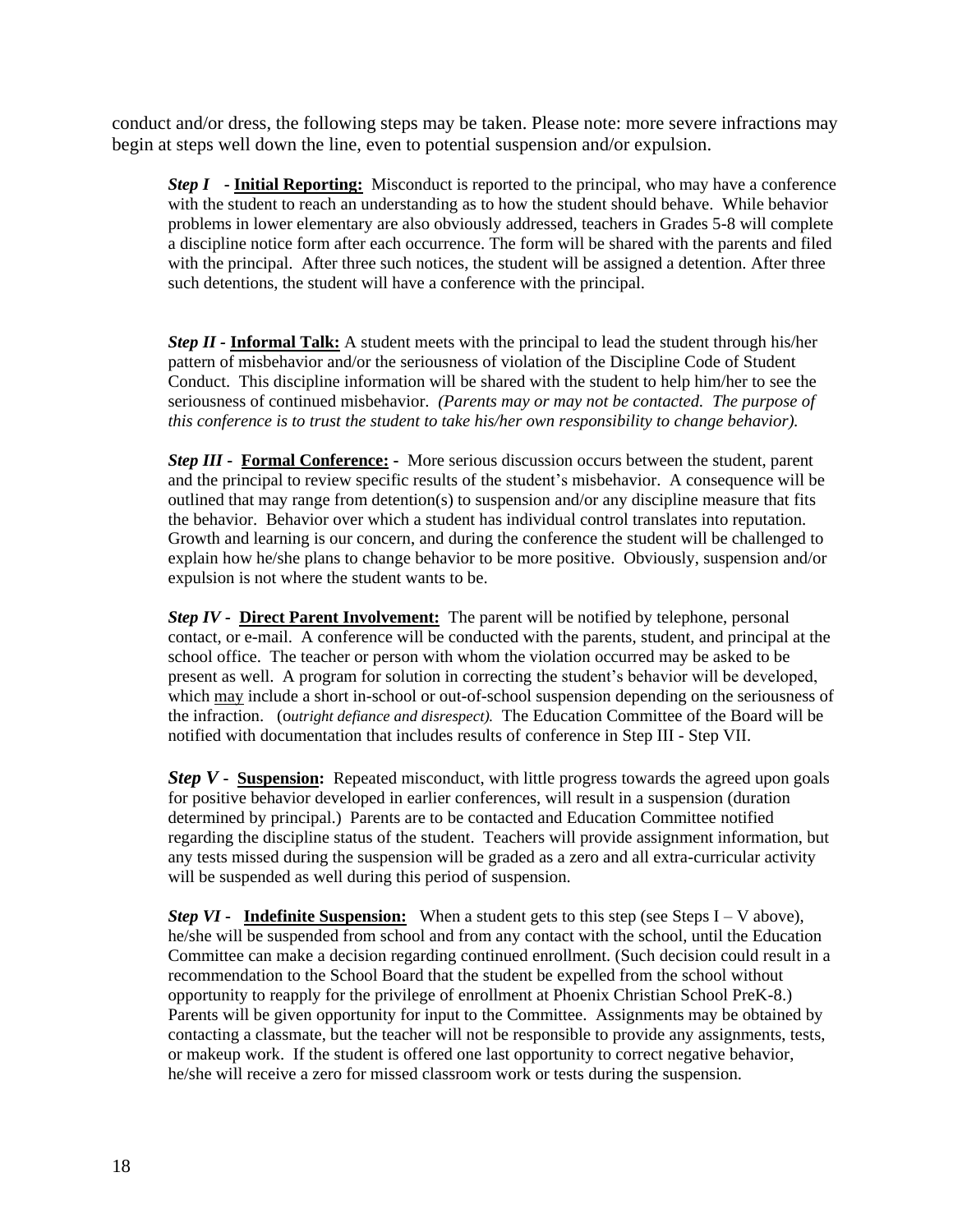*Step VII* **- Expulsion:** The Board of Directors reserves the right to authorize expulsion of any student, which means the permanent withdrawal for that student's attendance at Phoenix Christian School

PreK-8. The student and parents will be informed when the child is subject to expulsion from Phoenix Christian School and that the student's behavior report will be shared with the future school that may request such information, as a matter of record in forwarding our school information.

### **Dress Code (Updated 4/5/2019)**

 **Governing Scripture:** *"Don't let anyone look down on you because you are young, but set an example for the believers in speech, in life, in love, in faith and in purity."* **(I Timothy 4: 12)**

We recognize that each student's mode of dress is an expression of personal style and individual preference. These guidelines are designed to provide a variety of choices and options for both students and parents as they make decisions regarding school clothing. The Bible often refers to modesty as being the rule of thumb to be used in the area of dress. *(When one goes to the beach, he/she dresses appropriately; when one goes for a workout he/she dresses appropriately; when one goes to school, he/she dresses appropriately. There are "normal standards" for each activity.)* On special days, such as spirit week, there will be exceptions, but special information for such occasions will be given. The principal, in consultation with staff members, will determine what is appropriate as current fads and styles may be introduced throughout the school year. The following are given as standards, with the staff and ultimately the school administration having the discretion to decide on anything not addressed below:

- 1. School logo polo shirts are required for Monday through Thursday. Shirts are to be purchased online [\(http://phoenix-christian.fwscart.com\)](http://phoenix-christian.fwscart.com/).
- 2. PCS t-shirts may be worn on Fridays.
- 3. Footwear is to be enclosed in the back or have straps on the heels (flip flops are not appropriate for school). Athletic shoes are to be worn for PE.
- 4. Students may wear any color of jeans, chinos, shorts, skirts to school including florals, stripes, and patterns. Elastic waistbands are permitted for dress code appropriate jeans, chinos, shorts, etc.
- 5. Clothing styles designed specifically for athletics and leisure (for example: basketball shorts, soccer shorts, yoga pants, jogging pants, and sweat pants) are not to be worn to school with PCS polo shirts or PCS t-shirts.
- 6. Shorts and skirts are required to be at least fingertip length.
- 7. Clothing is required to be clean and without holes or patches. Clothing may not have labels or language promoting an industry, a music group, a video game, a TV show, or other slogans. Brand names and specifically Christian messages are permitted. Brand names and logos are to be appropriate and are not draw excessive attention to the buttocks area.
- 8. Clothing is to be appropriately sized (not too baggy and not too tight), and underwear is not to be visible.
- 9. Leggings/jeggings are appropriate for PreK-4 as long as the student's bottom is covered with shorts, a skirt, or a shirt. Leggings/jeggings or other excessively tight pants/shorts are not appropriate for grades 5-8.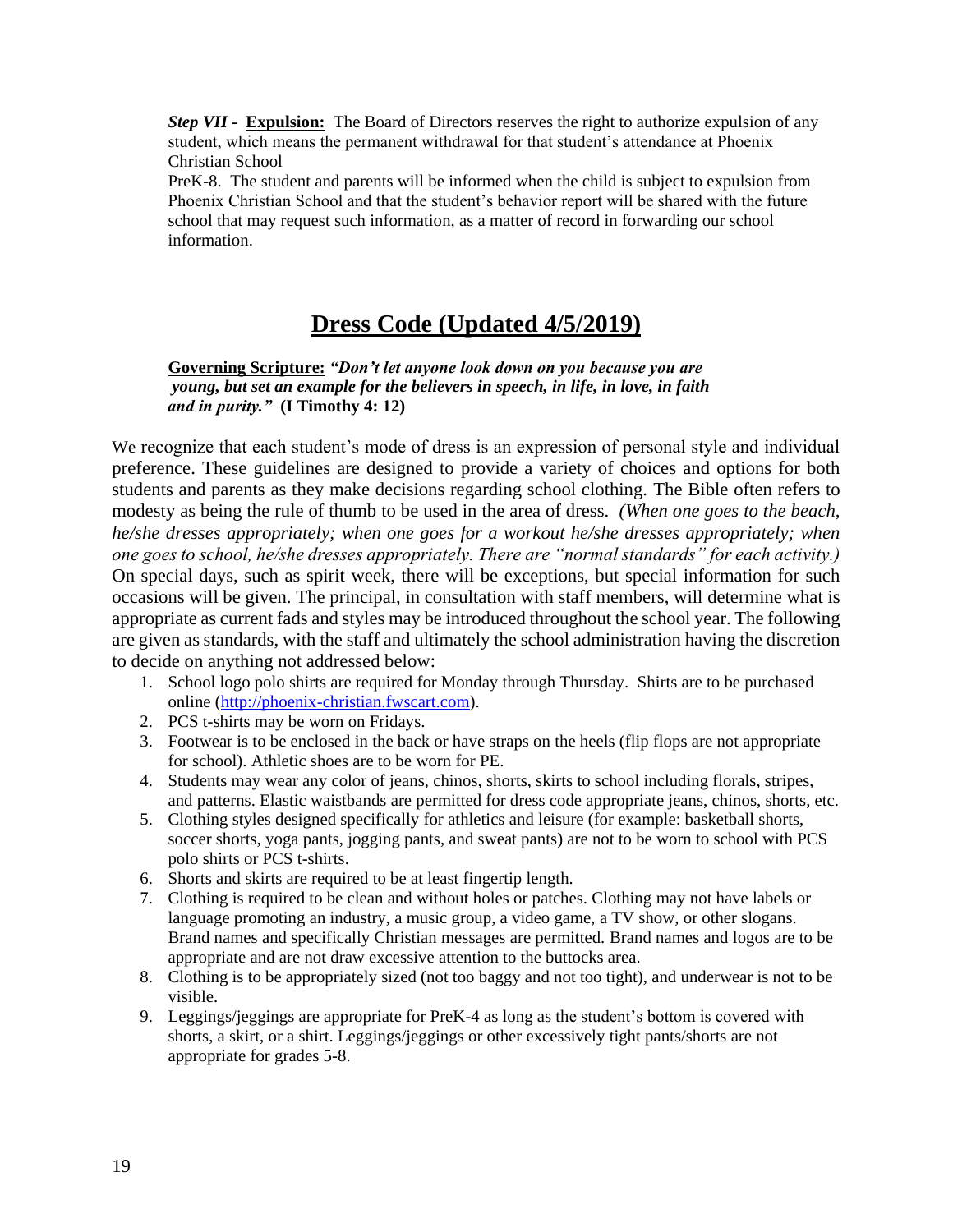- 10. For PE: Students in 5-8 are required to wear the school approved uniform for PE. If the PCS PE uniform shorts do not fit well, students are to wear other similar royal blue athletic shorts with the approved PCS PE t-shirt.
- 11. For Game Days: PCS athletes are allowed to wear their jerseys to school on game days. Blue, black, gray, or khaki pants/ shorts/ jeans/ skirts are to be worn with PCS jerseys for the school day.
- 12. For Special Events: clothing that exposes cleavage, midriff, underwear, or bra straps are unacceptable for school events. Straps are required to be at least two inches wide.
- 13. For Concert and Graduation Attire:
	- a. Boys dress pants, collared shirt, dress shoes with socks.
	- b. Girls dresses must have straps, just above the kneecap is acceptable, dress shoes or sandals with a back strap.
- 14. Hair is to be neat and natural with the emphasis on cleanliness and moderation. Extreme haircuts and unnatural hair colors are not permitted for any grade level.
- 15. Jewelry placed into parts of the body other than a girl's ears is not permitted for any student (boys are not permitted to wear earrings to school or any school events).
- 16. Students in PreK-4 may not wear make up to school. Girls in 5-8 may wear make-up to school with moderation.
- 17. Hats, beanies, or scarves are not to be worn indoors or at any public gathering, except for medical purposes. Hats are welcomed for outside for recess. Hats are required to be worn as intended (for example: brims of hats should be forward and not inside-out).
- 18. Clothing, jewelry, and buttons advertising, promoting, or picturing alcoholic beverages, tobacco, drugs, sexual, or violent behavior are absolutely not acceptable.
- 19. Items related to any gang logos, pictures, gestures, symbols or emblems or related language that may suggest intimidation or threat are absolutely not acceptable.
- 20. If a student has a tattoo it must be kept out of sight for school and school events.
- 21. Chains *(except delicate chain jewelry)* are not permitted at school.
- 22. The School Student Dress Code will be in effect for all school-related activities such as field trips, special events, programs, etc. The only exceptions are members of music, drama, or athletic teams who would be wearing attire that reflects the activity.

### **Consequences for Dress Code Violation:**

- $\triangleright$  If a student violates the dress code, he or she will be referred to the office. The office will keep track of students who come to the office for dress code. The first or second time to the office may be a recorded warning depending on the seriousness of the dress code infraction.
- $\triangleright$  Repeat trips to the office or a more serious dress code infraction will result in the student needing to change clothes. At this point, a set of clothing (PE uniform or used school shirt,) will be given to the student, and he/she will be asked to change into that clothing and bring it back to school cleaned for the following day. Obviously, we will make every attempt to protect the child's dignity and respect in this exchange, but also expect the parent's cooperation for such action. Parents may need to drive to school to provide a change of clothing, if necessary. Part of the correction will be in the child's requirement to change into clothing provided by the school or clothing provided by the parents depending on the situation.
- $\triangleright$  Continued dress code infractions will result in further disciplinary action depending on the severity of the issues involved.
- $\triangleright$  Parents are urged to be consistently aware of what their child is wearing or taking to school.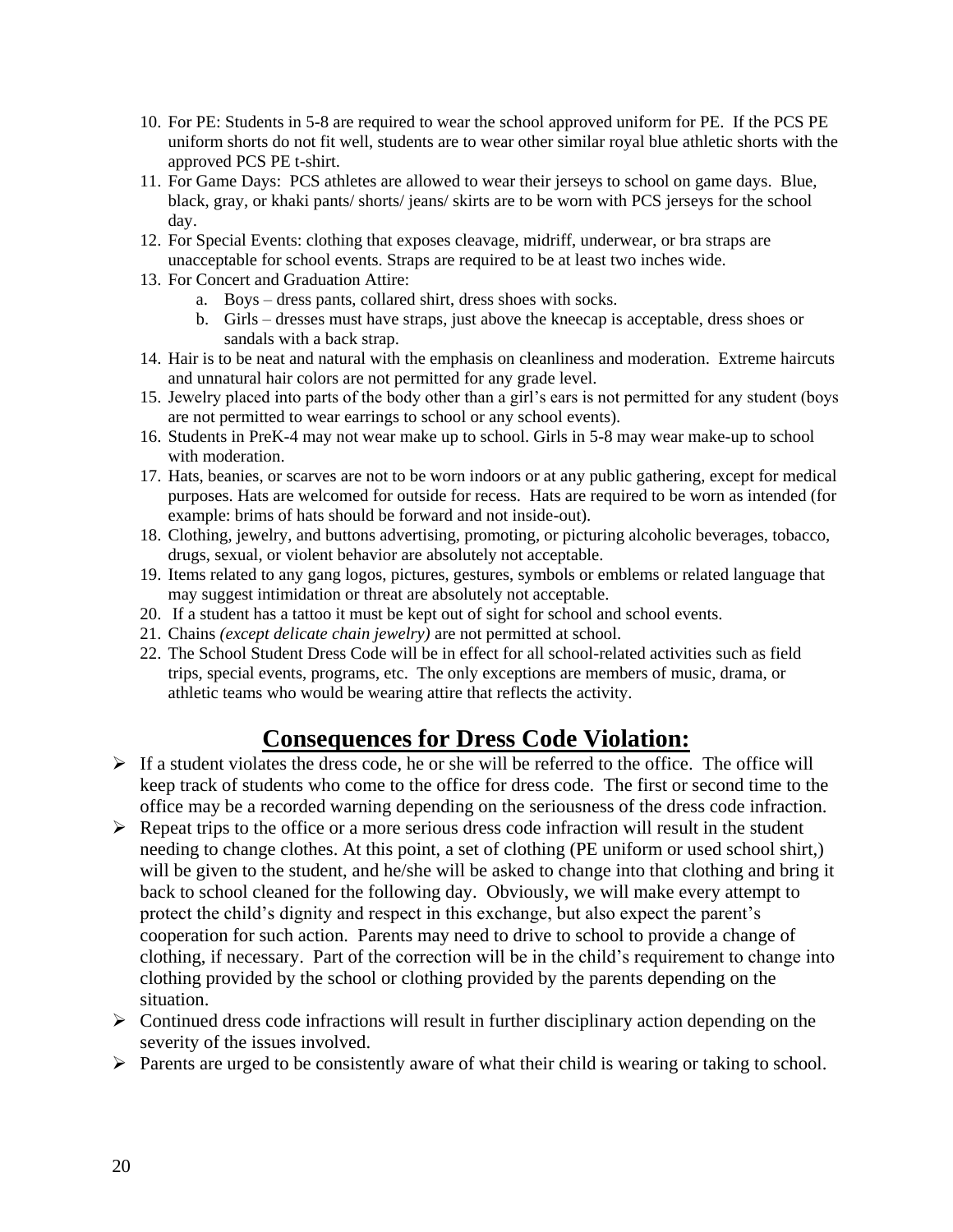### **CHARACTER DEVELOPMENT INCLUDES COURAGE, RESPECT, FAIRNESS, REPSONBILITY, INTERITY, HONESTY.**

### **School Property**

This is private property, and it belongs to all of us. It is our Christian duty to be stewards of the blessings God has given us. Property belonging to the school, teachers, students or our neighbors that is damaged or broken carelessly, accidentally, or intentionally will be replaced or repaired at the cost of the person(s) responsible for such damage. This includes such things as windows, bathroom interior, drinking fountains, student desks, books, fences and such property. Additional disciplinary action may be taken.

### **Definitions Of Disciplinary Problem Areas:**

- **1. BULLYING**: The act of harassment or intimidation in any gesture or written, verbal or physical act that taking place on school property, at any school-sponsored function or on a school bus. Students who feel threatened in any manner should immediately notify a school employee for appropriate measures to be taken.
- 2. **DEFIANCE OF SCHOOL STAFF AUTHORITY:** Refusal to comply with reasonable requests of school personnel.
- **3. DESTRUCTION OR DEFACEMENT OF PROPERTY:** Destroying or mutilating objects or materials belonging to the school, school personnel, or other persons.
- **4. DISORDERLY CONDUCT, INCLUDING OBSCENE BEHAVIOR:** Conduct and/or behavior which is disruptive to the orderly education procedure of the school.
- **5. DRUGS: NON-PRESCRIBED:** Use (including inhalation), possession, or distribution of non-prescribed drugs, narcotics or other noxious substances.
- **6. FIGHTING:** Threatening or engaging in physical contact for the purpose of inflicting harm on another person.
- **7. HARASSMENT:** Bothering or annoying another person physically, verbally, or visually. This includes the use of offensive language, symbols, gestures, touching, or offensive comments/actions that show bias against race, religion, gender or national origin of a student.
- **8. INTIMIDATION:** Engaging in any activity that frightens another student or makes that student uncomfortable.
- **9. PHYSICAL ASSAULT/HARM:** Physical attack of one person, or a group of persons, upon another person.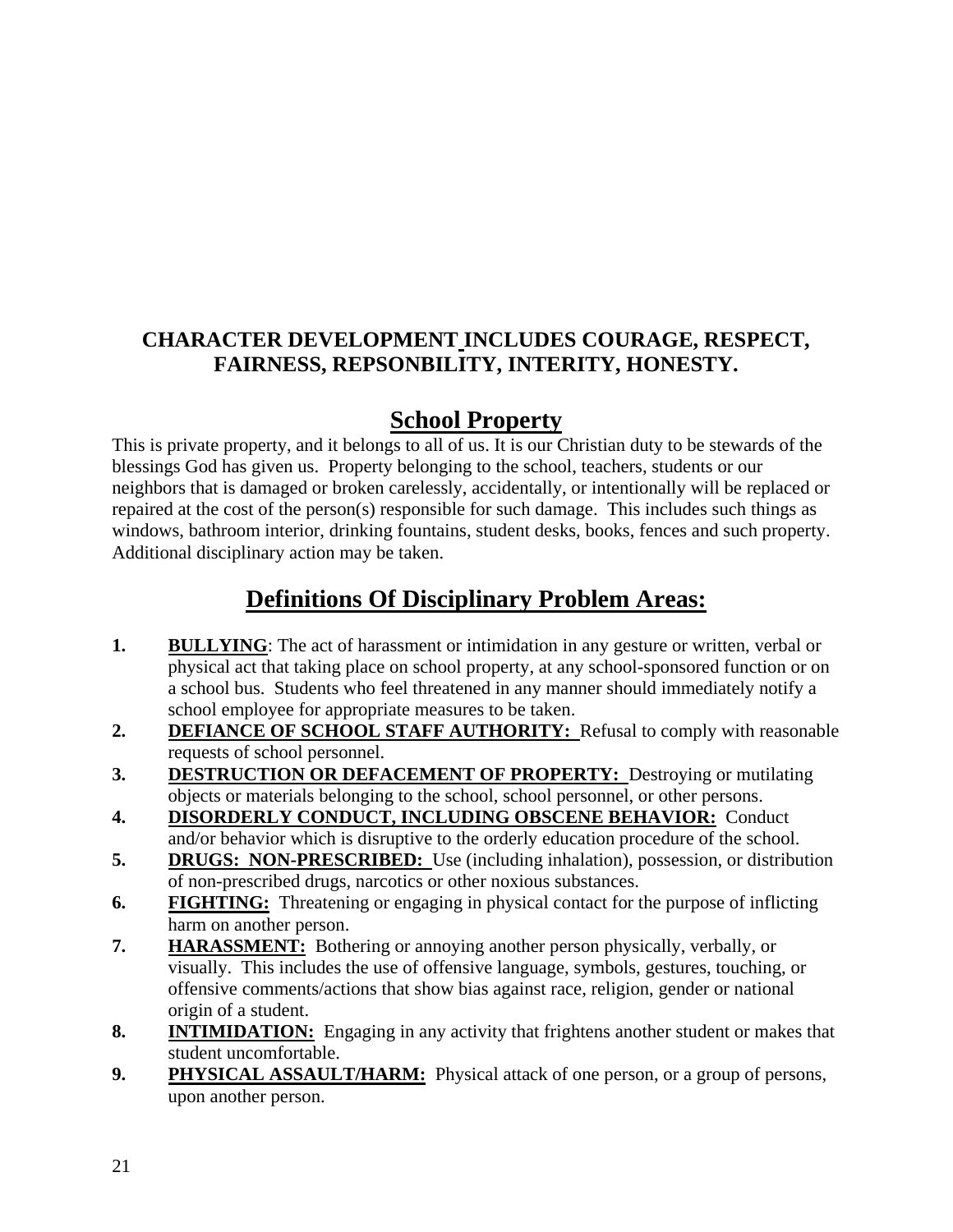- **10. PROFANITY:** Abusive, vulgar or irreverent language. Showing irreverence or contempt toward God or sacred things.
- **11. SEXUAL HARASSMENT/SEXUAL MISCONDUCT:** Sexual harassment includes unwelcome sexual advances, requests for sexual favors, and other verbal, or physical conduct of a sexual nature when made by a member of the school staff to a student or to another staff member, or when made by a student to another student.
- **12. TARDINESS:** Arriving late to class.
- **13. THEFT:** Taking or concealing property belonging to others.
- **14. WEAPONS:** Possession of a dangerous weapon or the use of an object to inflict bodily injury to another person.

### **The Matthew 18 Principle For Solving School Problems**

Our Christian school is made up of people - parents, students, teachers and support personnel. Like any other group of sinners, we have the potential for misunderstanding, disagreement, and wrongdoing. Nevertheless, it is God's will that we live and work in harmony. Jesus said, "By this all men will know that you are my disciples, if you love one another." (John 13:35 NIV)

 Due to our human nature, we sometimes irritate others, resulting in misunderstandings or strong disagreements. In Matthew 18:15-17 Jesus gives His formula for solving person-to-person problems. There are several clear principles that Jesus taught in solving person-to-person problems:

- 1. **Keep the matter confidential**. Sharing the problem only with those directly involved establishes the principle of confidentiality.
- 2. **Keep the circle small**. The first step, and most often the only step needed in solving a person-to-person problem, is for one of the two people involved to initiate a face-to-face dialogue. Most problems are solved at the two-person level.
- 3. **Be straightforward**. Jesus tells us to be forthright and to love honesty. Sometimes it is difficult to be straightforward and tell someone the very heart of the matter, but restoration and improvement can only come when the issues are lovingly yet clearly presented.
- 4. **Be forgiving**. Once the matter is resolved, we should wholeheartedly forgive and restore the person who has offended us. Most school problems can be resolved at the two-person level. Forgiveness and restoration are the normal happy conclusions. But what is the correct Matthew 18 principle if the individual will not listen to you or openly disagrees with your version of the problem?
- 5. The parent and the teacher **should meet with the school principal**. Each person should come to a necessary joint meeting in a spirit of prayer and humility, willing to submit to the Lord's will in the matter and also willing to submit to reproof and correction if needed. An open and honest discussion among people who are sensitive to godly principles will most often reach an amicable solution.
- 6. If any party is not satisfied with the handling of the matter following the administrative conference, the matter is referred to the Education Committee or Executive Committee. The committee will then determine how best to proceed. Depending on the complexity of the problem, it may be appropriate for the committee to request that all persons involved be present at a special meeting. The goal of such a high-level meeting is:
	- a. to provide a clear understanding of the problem,
	- b. to solve the problem, if that is possible,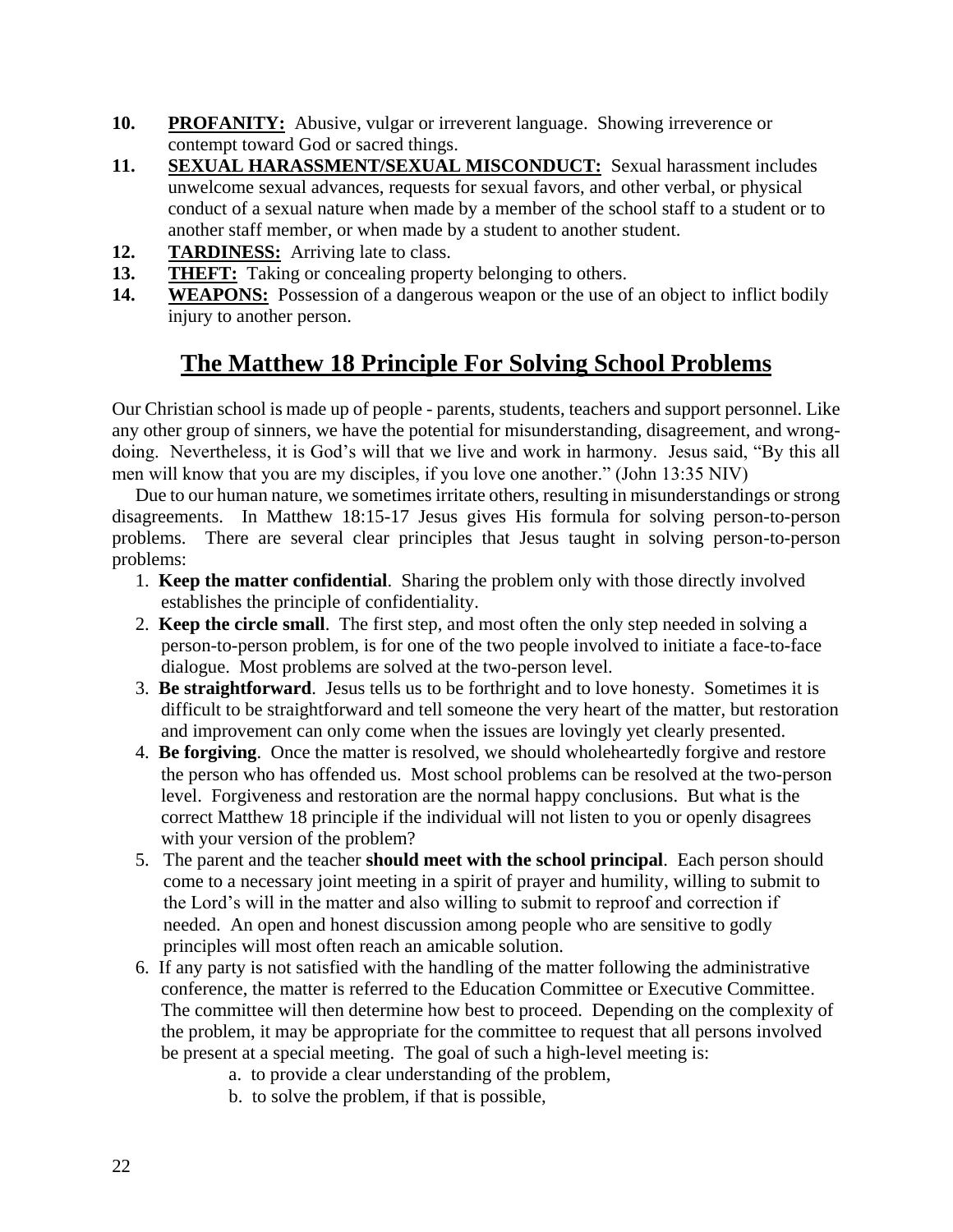- c. to give reproof and correction if necessary, and
- d. to allow for forgiveness and wholehearted restoration.

In summary, the Matthew 18 principle requires that parents talk to teachers about student problems before they talk to the principal. If unresolved at the two-person level, the matter is prayerfully and in an orderly fashion moved upward in the school organizational structure.

### **School Transportation**

Bus Transportation: School transportation is available to some parts of the valley. Need for bus transportation must be indicated on your registration form. School buses are equipped with cell phones with phone numbers listed in the school directory. If you have "telephone block option" please dial in the cell phone number of your bus, so the driver can access your number. The monthly fee is included with the tuition billing. Riding the school bus is a privilege provided by the constituency and is not a right of a student. Students riding school transportation to athletic events, field trips or on other school-sponsored activities are under the direct supervision of the bus driver in cooperation with that activity's sponsors. It is the student's responsibility to do the following:

- Be on time for the bus, which means five minutes earlier than the designated time for the bus stop. Parents will be responsible for transporting children who miss the bus.
- Respect private property at bus stops *(no littering, trespassing or vandalism).*
- Practice safety at all times; stay off the road while waiting for the bus.
- Permit the bus to come to a complete stop before attempting to enter the bus.
- Conform to the same behavior/rules as required on the school campus. The bus is school property.
- Respect bus property *(no littering or vandalism).* Parents/students will be charged for bus damage caused by students.
- Enter and leave the bus in an orderly manner. That means, no running, pushing, shoving, yelling, or boisterous behavior.
- Keep the bus aisle clear at all times.

### **School Transportation Conduct Rules**

 The following rules will be enforced any time students are transported by a Phoenix Christian School PreK-8 vehicles:

- 1. Follow the bus driver's directions.
- 2. Stay in your seat at all times, facing the front (*assigned seating is now required by the State Department of Transportation).*
- 3. Keep hands, feet, books and objects to yourself.
- 4. No loud voices, yelling, offensive language, obscene gestures, teasing or abusive language is permitted.
- 5. Always keep arms, legs and head inside bus. Window opening/closing is controlled by the bus driver and can be done by a student only with driver's permission.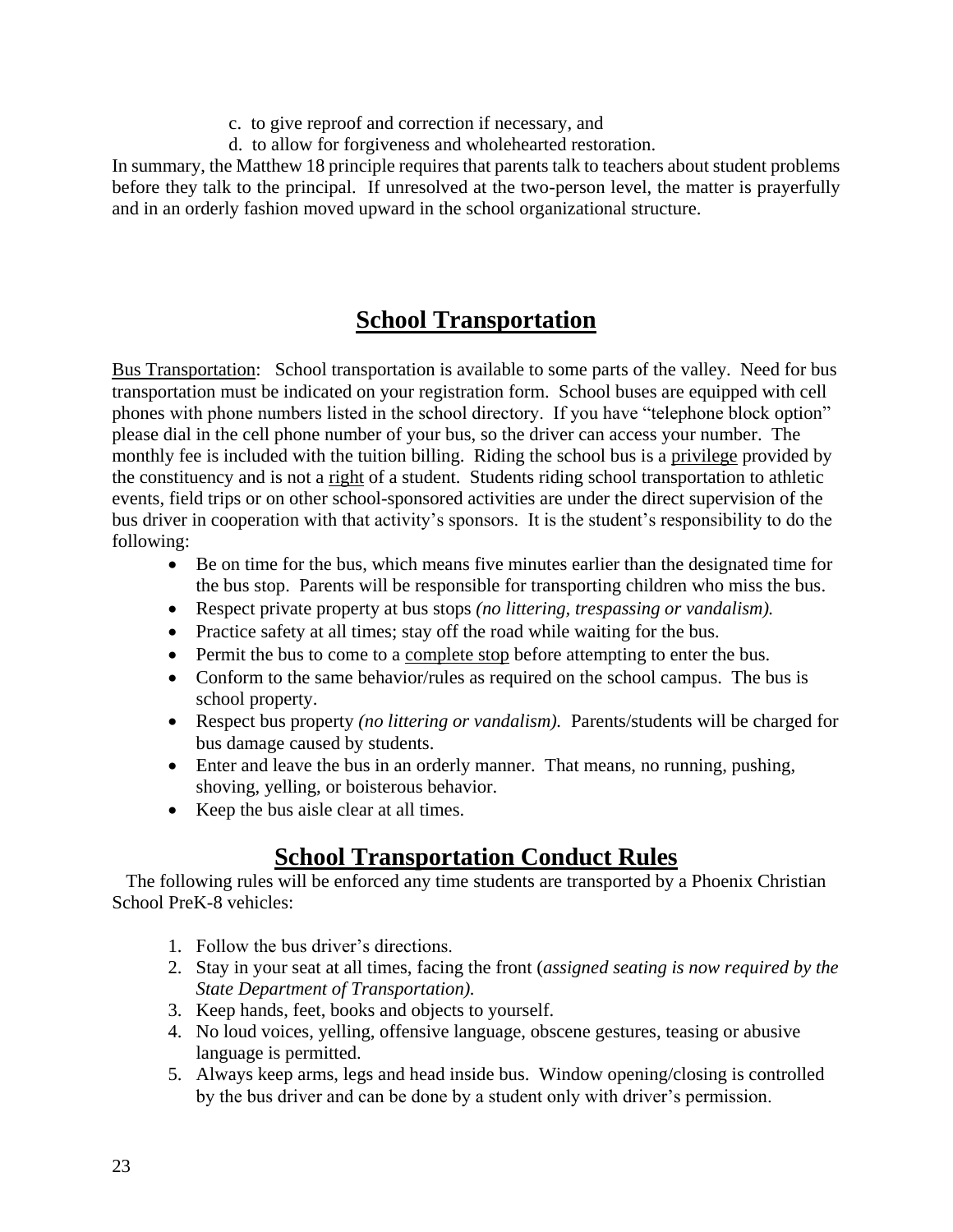- 6. No littering on the bus or throwing any objects out of the bus at any time. It is your job to assist in keeping the bus clean.
- 7. Eating on the bus is not permitted. Water may be consumed on the bus.
- 8. Any act *(i.e., fighting, teasing, harassment, abusive language, throwing objects)* that endangers the safe transport of students in route to or from their bus stop is not permitted.
- 9. Books, packages, backpacks, coats and other objects must be kept out of the aisles.
- 10. Bus riders are expected to be courteous and respectful to fellow-students and the bus drivers.
- 11. In case of an emergency, students are to remain on the bus and follow instructions.
- 12. ANIMALS, REPTILES, INSECTS OR ANY PETS ARE NOT PERMITTED ON THE BUS AT ANYTIME.
- 13. No glass or glass containers are permitted on the bus at any time.
- 14. Use the most direct route to and from the bus stop.
- 15. Any item that could, in the opinion of the bus driver, cause a safety hazard cannot be transported on the bus (i.e. large bulky items, sharp metal objects, skateboards, scooters, etc.)
- 16. Severity of consequences of misbehavior will vary depending on the offense.
- 17. Transportation rules and regulations will govern all bus passengers.
- 18. Permission from parents, which the school office has approved, is needed to get on the bus or off the bus at any location other than a student's regular bus stop.
- 19. Students arriving at school by bus must return home by bus unless there is a parent's written or telephone permission to do otherwise. Parents are responsible for contacting the bus driver if their child will not be returning home by bus. Students not signed up for bus transportation will not be permitted to ride the bus unless prior agreement is made between the parent, the principal, and the bus driver.

### **When Leaving The Bus, These Instructions Also Apply:**

- $\triangleright$  Leave the bus with caution, alert to your surroundings.
- $\triangleright$  When crossing the road, cross the road at least ten feet in front of the bus, only after looking to be sure that no traffic is approaching from either direction.
- $\triangleright$  Help younger children cross the street.
- $\triangleright$  Be alert to danger signals given by the bus driver.
- $\triangleright$  The bus driver, by law, is not permitted to discharge riders at places other than the designated stops, unless proper authorization is given from the parent and school official.
- $\triangleright$  The bus driver will never leave a child stranded. Cell phones will be used to insure the safe delivery of the child, if that is in question.

### **CONSEQUENCES FOR BUS MISCONDUCT:**

All students eligible for transportation have the right to safe and efficient service. Disciplinary measures will be handled as appropriate. Should revocation of bus privileges be required, parents will be responsible for transporting the student to and from school. Specific disciplinary and revocation processes will be discussed with the principal and the Transportation Committee. **(***Disciplinary Consequences/Actions To Problem Behavior in the Parent/Student Handbook may apply.*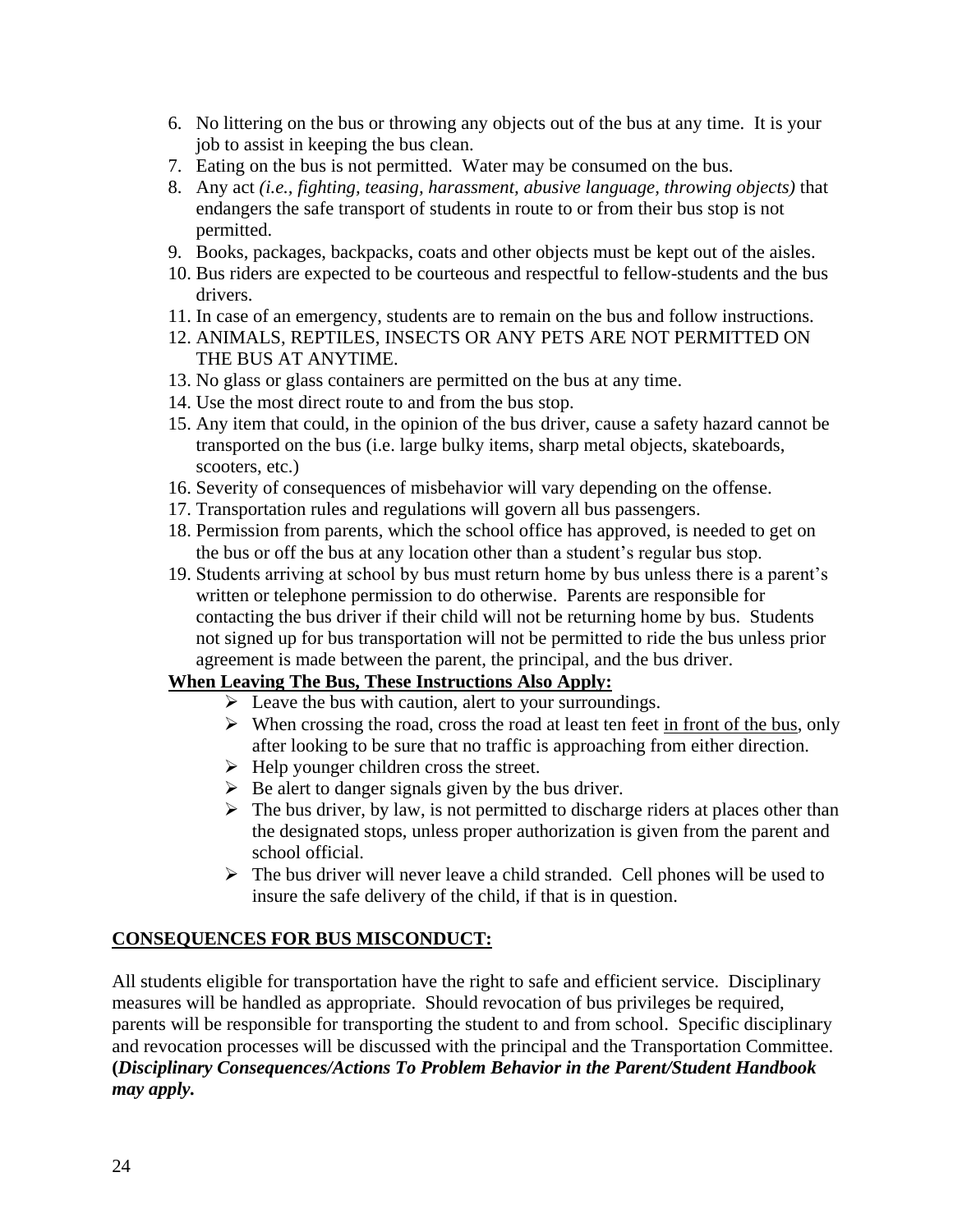### **Other Transportation:**

- ◆ *Car Pools* All students that are being brought to school or picked up from school must be dropped off in the front parking lot, on the north side of Sheridan Street, or at the curb on the east side of  $26<sup>th</sup>$  street with car traveling north (*At no time should a child be dropped off on the west side of that street as it creates a crossing hazard).*  Please be aware of Arizona Revised Statute Section 28-901B which states: *"No person who is a driver of a vehicle carrying children to and from school shall, in receiving or discharging children at the school, fail to stop on the side of the highway upon which the school is located."*
- *Bicycle Riders* Any student who may be riding a bike to and from school is required to practice safety rules at all times. The bike must be walked, not ridden, onto campus and placed in the appropriate space. Students may not loiter outside the school grounds with their bikes and may never ride them inside the fenced boundary areas of the school campus.
- *Transporting Students to School Events And/or Activities:*For special events, athletic events, etc., parent/staff transportation may be needed along with any schoolprovided transportation. The coach or sponsor in charge, along with the athletic director or other staff involved in planning, will coordinate the transportation to and from the event. Specific instructions and a detailed map will be available in the office. The driver will provide the office with a list of students riding in his/her vehicle, so that the school has full knowledge of who is riding with whom, in case of any emergency.

*Those riders must be returned in the same vehicle in which they rode to that event.* *(Exceptions will be when parents of children are at the event and want to take their child home with them. In such cases, the "responsible driver to the event" must get direct verbal confirmation from the parent or driver who is taking that child. IF another child also rides with that parent, the "responsible driver to the event" must be totally assured that such decision has the okay of that child's parent to be released to that parent-driver.*

 All conduct rules and transportation rules will apply to any vehicle that is transporting students to and from school-sponsored events. The driver can expect and demand that student riders follow his/her vehicle rules. Any misconduct should be reported to the athletic director, coach or staff member in charge of the event.

### **Student Services**

### *EXTENDED DAY CARE* **(Alpha and Omega)** *PROGRAM*

PCS PreK-8 provides a before-and-after-school Extended Day Care Program for children enrolled in the school. Day Care is provided from 7:00 to 8:00 a.m. and 3:30 to 6:00 p.m. on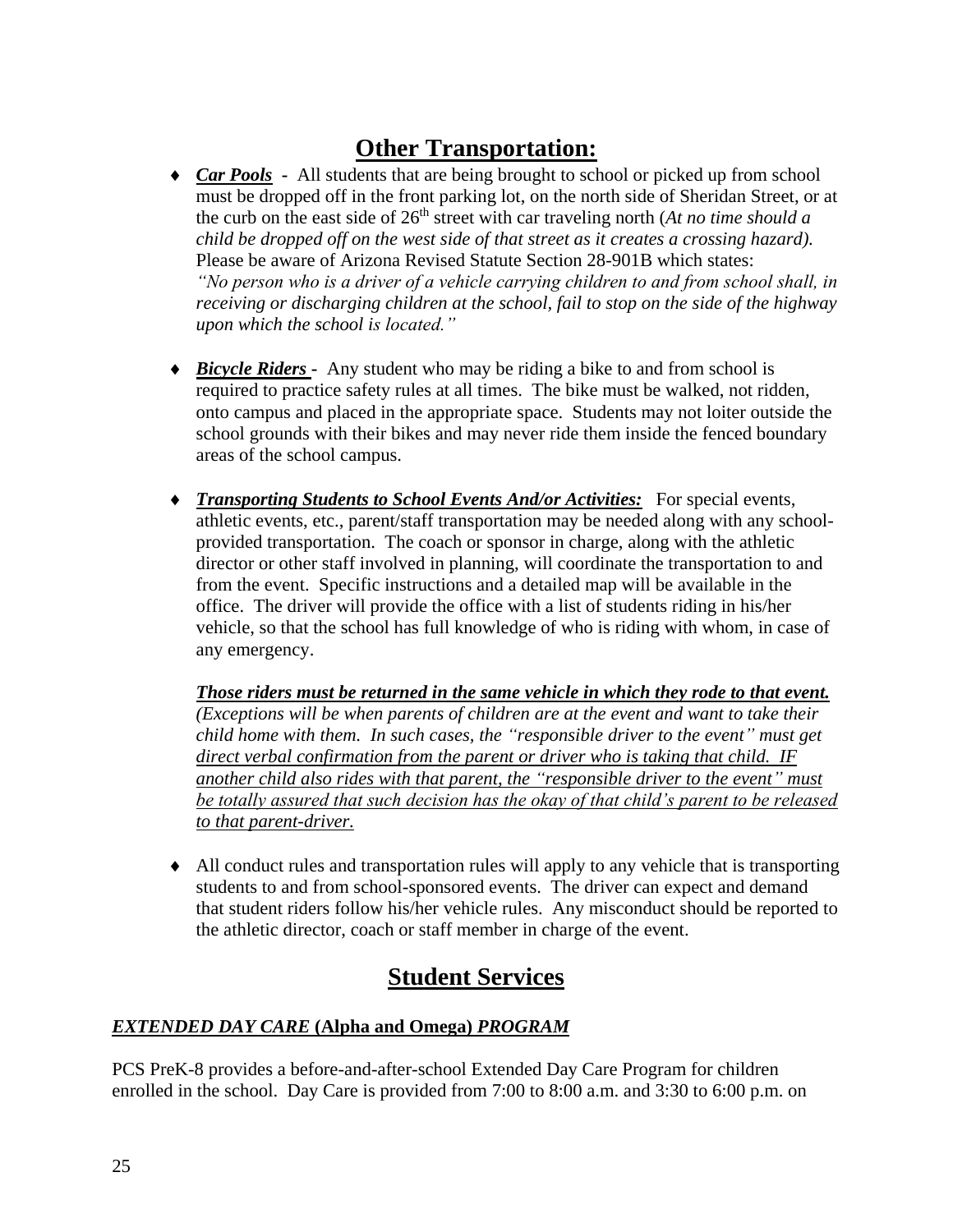school days only. **If there is early dismissal, there is no After School Day Care**. Parents who have a child ARRIVING ON THE SCHOOL CAMPUS PRIOR TO 8:00 are required to personally register that child at Day Care (*Safety Purposes)* as required by Arizona State Department of Child Care Licensure. A student on campus at 3:30, except for athletics or such student activity, must report to Day Care. Day Care students in grades 5-8 must report to Study Hall, to be specifically used for the purpose of study under a teacher's supervision. They must be signed in by that teacher at 3:30. All school rules that are outlined in this Parent/Student Handbook, apply for Extended Day Care also.

#### **Lunch Program**

 We will be offering a lunch special on Friday for families to purchase. An order form for the lunch will be placed in the Wildcat Weekly. Lunches range in price from \$1.00 - \$3.50. **Telephone**

 Limited phone calls are permitted by students. Necessary phone calls should be made during lunch, before or after school.

#### **Pictures**

 Individual pictures are taken twice in the school year. An announcement with several weeks' notice will be given. There is no obligation to purchase these pictures.

#### **Yearbook (The Echo)**

 Each year the Junior High students assemble and publish a yearbook with class pictures, candid shots of students and school activities, and other photos. The Echo is sold during the school year and is distributed at the end of the school year.

#### **Insurance**

 All parents are urged to have their own health and accident insurance for their children. **Individual student accident insurance is not offered by the school.** While the school carries insurance for our total student population, your own insurance would be desirable, since it is always referenced first as the Primary Carrier.

### **School Schedule**

#### **Arrival and Dismissal**

 Students must not arrive at school before 8:00 a.m. Students not involved in school activities must be picked up or leave by 3:30 p.m. Students must wait for their ride in the designated area. Any students on campus before or after these hours must go to Extended Day Care or Study Hall for supervision.

#### **Parents picking up students**

Parents should wait near the gates. To maintain traffic flow, waiting near classrooms windows is disruptive to the classroom activity, unless after 3:30. *Parents should not leave vehicles unattended in the front parking lot to find their student.*

#### **Visitations to the Classroom**

Visitation is permitted for parents upon prior permission by the teacher. Grandparents or others must make such arrangements through the office. These times are to remain limited. Children not enrolled must be accompanied by a parent and under the parent's, not the teacher's, direct supervision.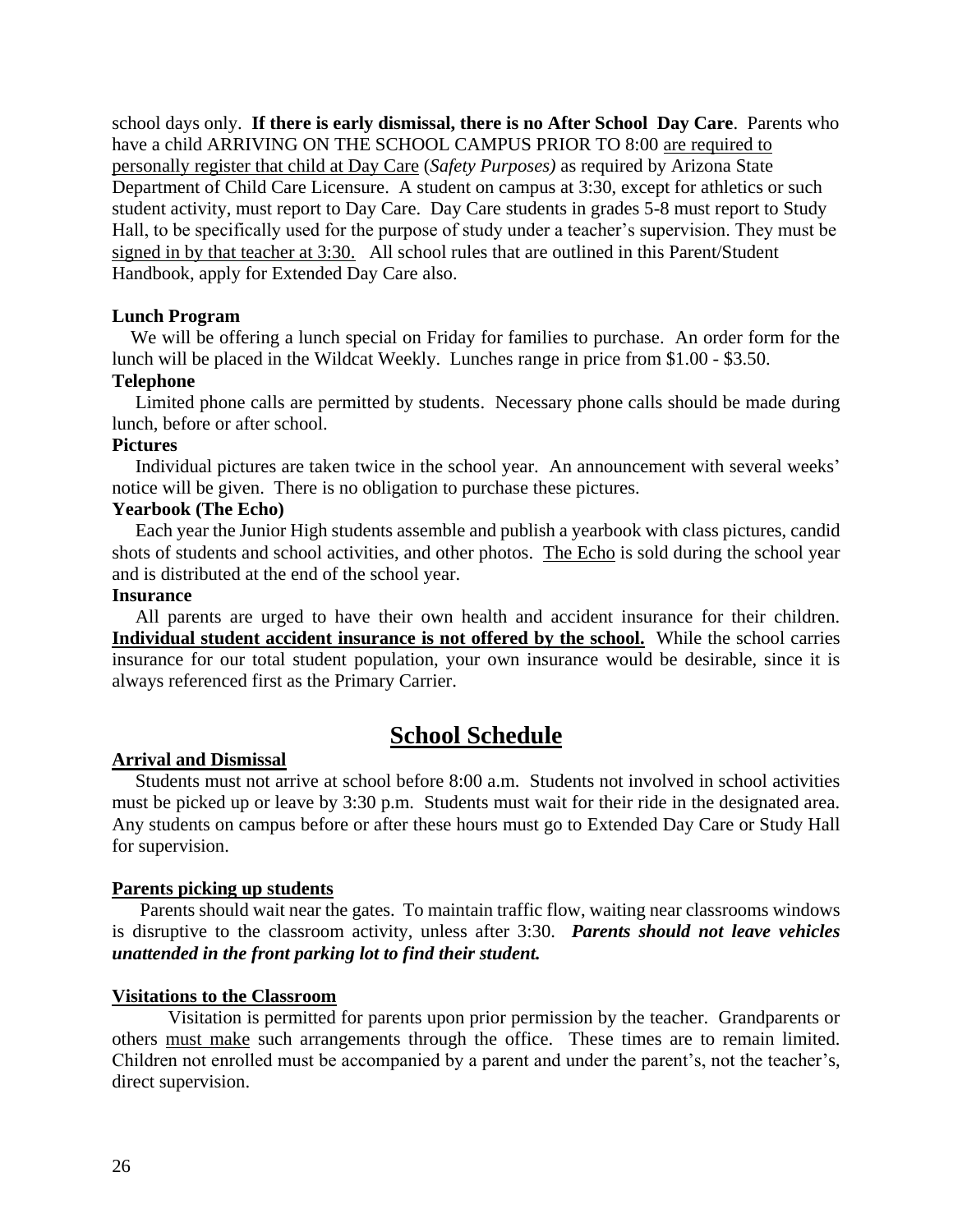### **Daily Schedule**

| Grades $K - 4$          |                            | Grades $5-8$         |                   |
|-------------------------|----------------------------|----------------------|-------------------|
| <b>First Bell</b>       | $8:35$ am                  | <b>First Bell</b>    | 8:35 am           |
| School Begins           | 8:40 am – Gates are locked | <b>School Begins</b> | 8:40 am           |
| <b>Morning Recess</b>   | $10:15 - 10:30$ am         | <b>Morning Break</b> | $11:00-1$         |
| Lunch Hour              | 11:45 am $-$ 12:25 pm      | Lunch Hour           | $12:30-1$         |
| <b>Afternoon Recess</b> | $1:45 - 2:00$ pm           | School Ends          | $3:20 \text{ pm}$ |
| School Ends             | $3:20 \text{ pm}$          |                      |                   |

Grades  $5 - 8$ ed School Begins 8:40 am Morning Break  $11:00-11:10$ Lunch Hour  $12:30-1:00$  pm School Ends 3:20 pm

### **Attendance**

**ARIZONA COMPULSORY ATTENDANCE LAW:** A child must be five (5) years of age prior to September 1 in the year that the child begins kindergarten, six (6) by September 1 of the first grade, etc. (*Phoenix Christian School PreK-8 enforces that policy; exceptions are not at all encouraged, but the Board does reserve the right to consider an early enrollment if the child's birthday falls within only a few days of the kindergarten deadline).*

Students must be in school at least until they reach the age of 16 or successfully complete the  $10<sup>th</sup>$  grade (A.R.S. 15-802). Students are required to be on time and present at school unless they are ill or there is an emergency. Students may not participate in after school activities or athletic events unless they have been at school for at least half of that school day.

### **Procedure for informing school of student absence:**

- **Parents should call the school before 9:00 a.m. if a child will not be at school**. Each child must be accounted for. This is a safety precaution to ensure that no unauthorized person takes any child.
- **If a child is tardy for any reason, the child must stop at the office to get a tardy slip**. This tardy slip will admit the child to class*. (A child is tardy after 8:40 a.m.)*
- **After 5 tardies per quarter, students in grades K-8 will receive a Disciplinary Referral to be signed by a parent.**
- $\triangleright$  If a child is picked up or dropped off during the school day, he/she must be signed out or signed in by a responsible adult.
- $\triangleright$  No student will be released from school to any person other than the parent or legal guardian, unless the school has positive proof through the principal's office that the parent having custody or legal guardianship has given permission for the release. This also refers to Extended Day Care. In the event parents are legally separated, the school shall release the student only with the consent of the parent who has custody (*court order may be required to be on file)*.
- $\triangleright$  At the close of the school day, students are expected to leave campus unless they are staying for some athletic event or activity with a supervising adult. Non-participants are under the supervision of their parents and should not be in the courtyard area or in/near any classrooms.

4. Planned Absence: If parents must take their child out of school for vacations, they should contact the office indicating the days of anticipated absence and the reason for the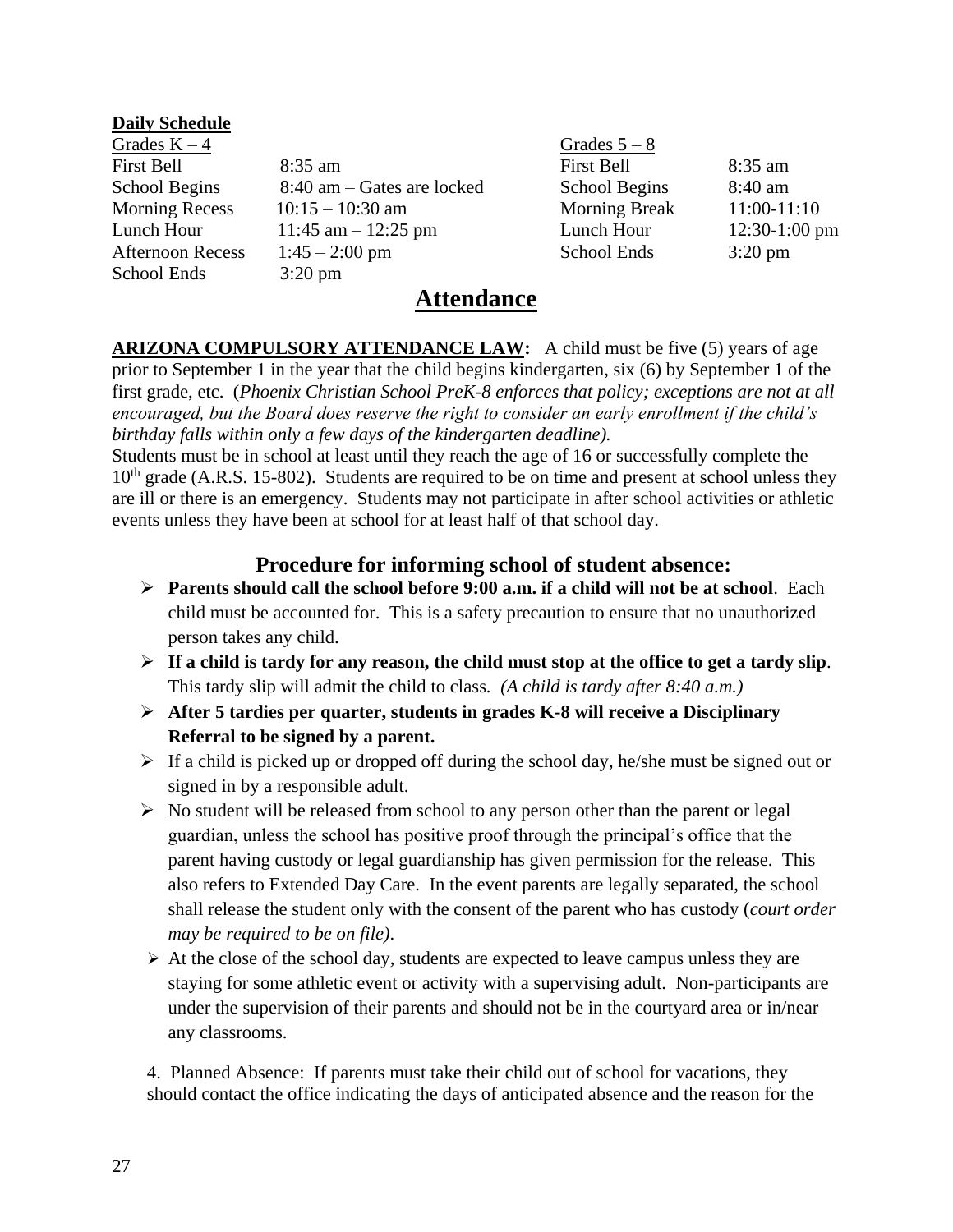absence well in advance of the departure time. The principal is the one to decide whether the absence is excused or unexcused. Planned absences for part or all of the day before or after school calendar vacation times is strongly discouraged. If the absence is excused, the student should ask the teacher for the assignments. If possible, assignments should be completed before the student leaves school. If that is not possible, the assignments are expected to be completed when the student returns to class. If an absence is unexcused, there will be no makeup work available, and the assignments will receive a grade of zero.

- 5. Regular attendance: **There is a limit of 10 absences allowed per semester for any reason**. If that is exceeded, the principal will arrange a conference with the homeroom teacher, the parents, and the principal. Retention in the present grade will also be considered any time this limit is exceeded.
- 6. Attendance at Special School Events: Student participation in scheduled music concerts and Track Day is mandatory. **Lack of attendance may result in a lowering of the grade for that quarter**. If for some reason a student is not able to attend an event, the following guidelines must be honored:
	- a. All requests for excused absences are to be considered on an individual basis by the specific teacher and principal.
	- b. All requests for excused absences must be submitted in writing to the appropriate teacher at least 2 weeks prior to the concert.
	- c. Parents will be notified by the specific teacher when a decision has been made regarding the validity of the request.

### **Visitors to The Campus**

Phoenix Christian School PreK-8 welcomes and encourages parents and other family members and guests to visit the school. We ask that you be sensitive to classroom interruptions and talk to the classroom teacher or call the school office to inquire as to a best time to make a visit. **All visitors must report and check in at the school office before entering the school campus.**  Children who are not enrolled in PCS PreK-8 must remain under the direct supervision of the parent. Dropping off a non-enrolled child in the classroom to be with a brother, sister or friend while a parent is doing something else at the school is NOT PERMITTED. As a courtesy to the teacher and for the benefit of the other children in the classroom, we ask that parents take this matter seriously and not be offended when a teacher says that the rules of the school do not permit him/her to be responsible for that child.

### **Safety And Security Of Students**

**NO TRESPASSING** signs are installed at different locations around the campus to discourage individuals from walking on campus. Although such signs may be intimidating to parents and others with legitimate reason for visiting school, the safety of children is foremost in our minds. We want to assure parents and others that they are always welcomed and valued. The faculty and staff have discretion to prohibit any suspicious individual or items that may jeopardize the safety and security of students. Teachers and staff have practiced procedures for a lock-down in the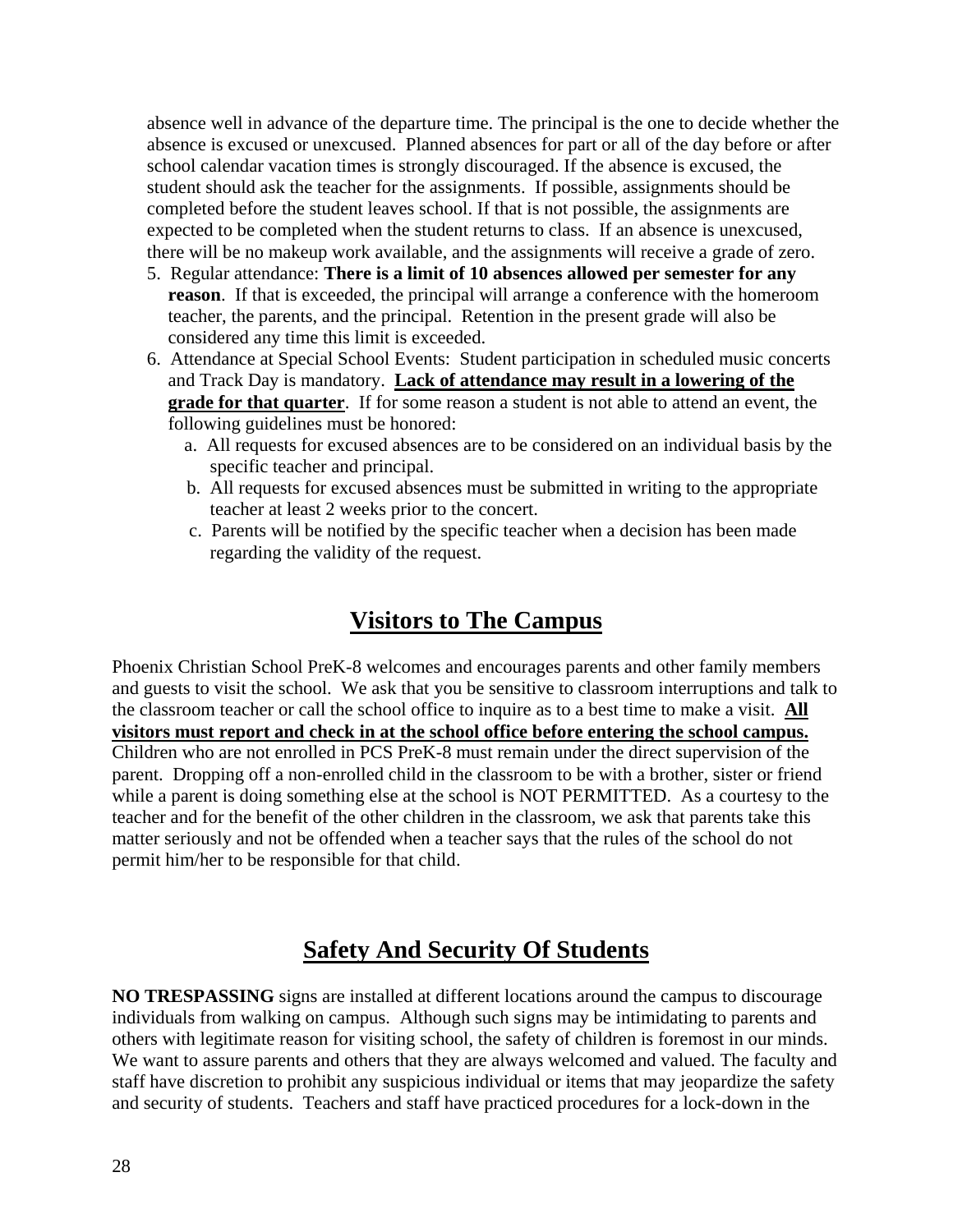event that such a process is necessary. The main front gate and restrooms have security pads for entry. All students are given the code to activate restrooms. Parents who use before and afterschool day care will be given the code to enter the main school entrance as well.

In case of any emergency, we ask that parents remain patient and calm and take directions from staff in charge, as well as any public official. *(i.e. policeman and fireman)* IT WILL BE THE PRAYERFUL INTENT TO ACCOUNT FOR EACH CHILD AND NOT TO RELEASE ANY CHILD EXCEPT TO A PARENT OR A RESPONSIBLE PERSON THAT IS SPECIFICALLY KNOWN TO THAT CHILD AND FAMILY AND WOULD HAVE THAT PERMISSION.

### **Drug Free School Zone**

School campus and the surrounding 300 feet are covered under the Drug-Free School Zone Act. This Act is part of Arizona Revised Statue 13-341. The Legislature has revised this law to insure that criminal gang activity and drugs in our community will not be tolerated. The non-medical use, possession, distribution or sale of drugs on school property or at school events is strictly prohibited. *Non-medical* is defined as "*a purpose other than the prevention, treatment, or cure of an illness or disabling condition".* Any student who violates this policy will be subject to suspension and/or expulsion, in addition to other civil and criminal prosecution pursuant to A.R.S. 15-345.

## **W. E. L. L. – Working Equally Lightens the Load**

The W.E.L.L. being of PCS is closely related to the lives invested in it. We know God has gifted each of us so we can serve others. We have some unbelievably faithful servants at PCS who go above and beyond the call of duty by offering a wide variety of gifts that help us keep down expenses. The need is too great for just a few...we don't want service to become a burden; we need to lighten the load.

One great illustration of this principle is found in Exodus 18. The story speaks of the overwhelming burden Moses had once Israel emerged from slavery. Jethro, Moses' father-inlaw, saw that the pace and pressure was too much for Moses. Moses was at his limit; alone he couldn't effectively handle the load, and as a result, the patience of the people was being taxed. Jethro advised him to delegate the workload. Moses applied this wisdom, chose able men, put them to work, and was then able to endure the strain and do things in a timelier manner. (Exodus 18:14-25)

Taking this same principle, which began in the 05-06 school year, we are asking all of our families to participate in W.E.L.L. Each family's contribution will be 20 hours for the school year; 10 hours if you are a single parent without support or a grandparent/guardian...not much over the course of a school year. There is a fee of \$20 per hour if you do not participate in the W.E.L.L. program.

### **I am interested in:**

- $\Box$  Greet parents and students when they arrive before school / August (8:00am 8:45am)
- $\square$  Welcome families at "Meet the Teacher" night
- $\Box$  Supervise AM Recess for K 4 (10:15 10:30)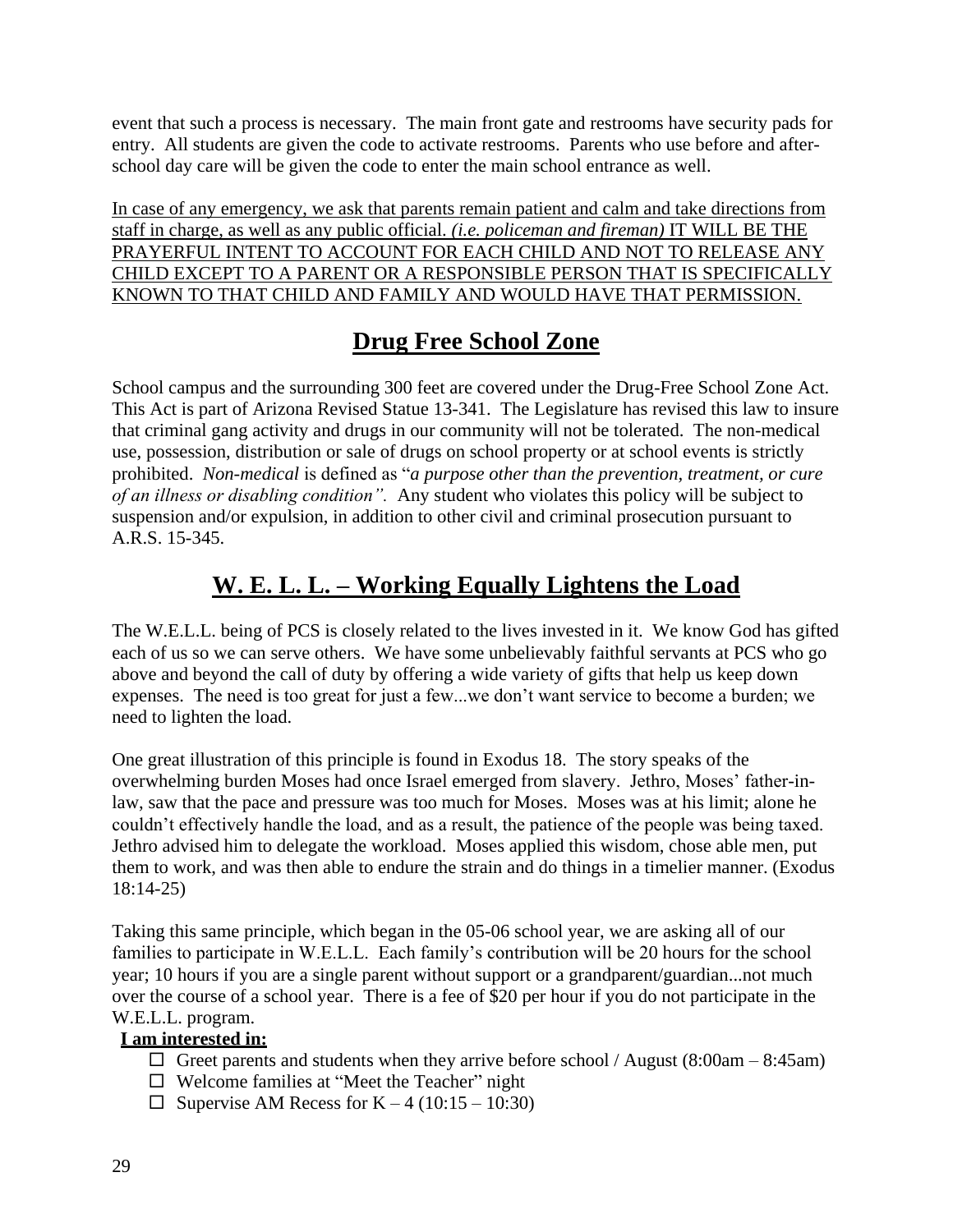- $\Box$  Supervise AM Recess for  $5 8$  (11:00 11:10)
- $\Box$  Supervise Noon Recess for K 4 (12:00 12:25)
- $\Box$  Supervise Noon Recess for  $5 8 (12:30 1:00)$
- $\Box$  Supervise PM Recess for K 4 (1:45 2:00pm)
- $\Box$  Assist with vision and hearing testing / normally about 2 hrs for 3 or 4 days
- $\Box$  Willing to receive training for hearing testing through a local agency
- $\Box$  Help pass out lunch ordered by students during Friday's lunch (11:45 12:00 & 12:30 –

12:45)

- $\Box$  Go on field trips with your child's class when needed
- $\Box$  Be In the Driver's Seat Drive athletes to sporting events off campus
- $\Box$  Interested in being a bus driver
- $\Box$  Help coach 5 8 grade teams
	- □ Boy's Soccer
	- $\Box$  Girl's Volleyball
	- $\Box$  Cross Country
	- $\Box$  Boy's Basketball
	- $\Box$  Girl's Basketball
	- $\Box$  Boy's Baseball (possibly in 18-19)
- $\Box$  Be a Parent Community member for:
	- $\square$  Buildings/Grounds/Transportation Committee (meets once a month)

 $\Box$  Promotions Committee / help us get our schools name out there (meets once a month)

 $\Box$  Ways and Means Committee / helps to organize fundraisers (meets once a month, <Bean Bag Tournament> February, <Golf Tournament>April)

- $\Box$  Substitute teach when a teacher is absent
	- $\Box$  Grades 1 4
	- $\Box$  Grades  $5 8$
	- $\Box$  All Grades
- $\Box$  Joining the parent booster organization / Wildcat PAC (Parents in Action Committee)
- $\Box$  Be a room parent
- $\Box$  Volunteering to help with Fall Festival (fundraising event)
	- $\Box$  Steering Committee (oversees the event)
	- $\Box$  Silent Auction (procure, set up, assist, run)
	- $\Box$  Live Auction (procure, set up, assist, run)
	- $\Box$  Dinner (set up, catering, center pieces, serve)

 $\Box$  Anything else I can help with for Fall Festival (volunteer for whatever is needed)

 $\Box$  Photography – taking pictures at school events, field trips, sports (yearbook & Wildcat Weekly)

- $\Box$  Kindergarten Graduation (set up, decorate, serve refreshments, clean up)
- $\Box$  8<sup>th</sup> Grade Graduation (set up, decorate, serve refreshments, clean up)
- $\Box$  Any jobs I can do at home to help the school or teachers

Plus much more - - - give us a call!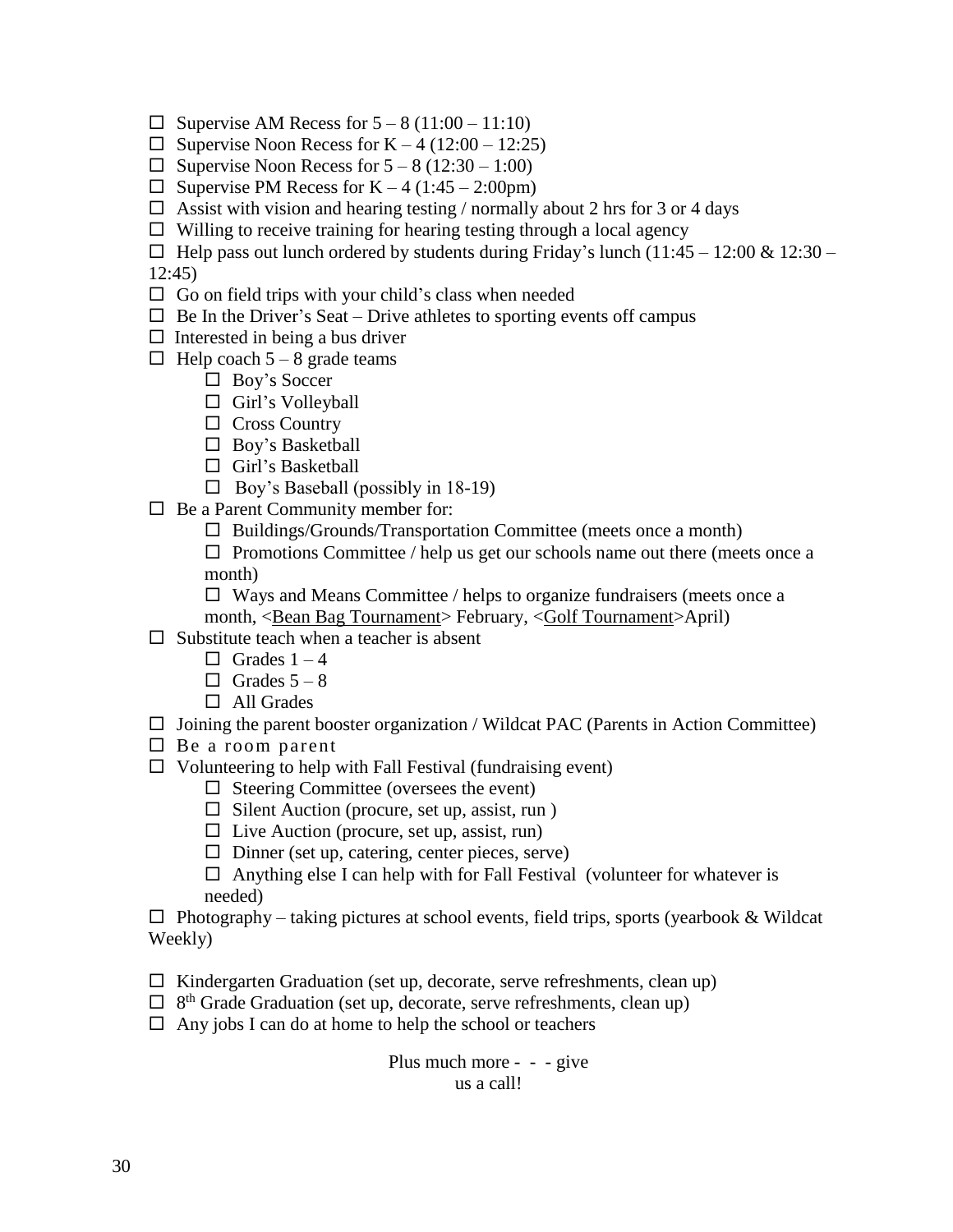### **Supplies**

Phoenix Christian School maintains a policy of providing books, workbooks and such materials within the cost of tuition for the students. Parents/Students are responsible for all books and school property assigned to students and will be charged if items are lost, stolen, or damaged. If a pupil for any reason requires a second copy of any textbook, subject matter materials, or a supplementary book, the parents will reimburse the school for the cost. A Replacement Fee Will Be Charged For School Materials Lost, Stolen Or Damaged.

### **Student Information**

Please notify the school office immediately when there is a change of address or telephone number, change of employment or a change in the emergency telephone number used when unable to reach a parent's primary number. Even though you may have an unlisted telephone number, the school MUST have the phone number to call in case of emergency.

Normally, all emergency information has been completed with the registration form when the child(ren) is enrolled. If not, the school secretary will call the parents.

During the school year, Phoenix Christian School PreK-8 may keep on file non-confidential student information containing students' names, photographs, grade placement, extracurricular participation, and achievement awards or honors. These files may also include monthly school newsletters, graduation programs, activity programs, newspapers and the yearbook. Student information will be released without prior parental consent for school publications and to recognized news media. If, however, you DO NOT wish any of the above listed information released about your child/children, please submit written notification to the school office. If such notification is not received, it is assumed that your permission is given to use directory information as described above.

The youngest child in each family will be designated the "*Family Courier"* and will be responsible for delivering most family notices. Please emphasize the importance of receiving these notices, as it is imperative that we establish and maintain good communication.

### **Tuition & Fee Payment Policy**

PCS PreK-8 offers several options for your tuition payments.

- Full payment prior to July  $1<sup>st</sup>$  (3% discount)
- 10-month plan (August May)
- $\bullet$  12-month plan (June May) For students enrolling after June 1, all tuition from June 1 to the point of enrollment must be paid with the student enrollment fee. No late charges will be assessed.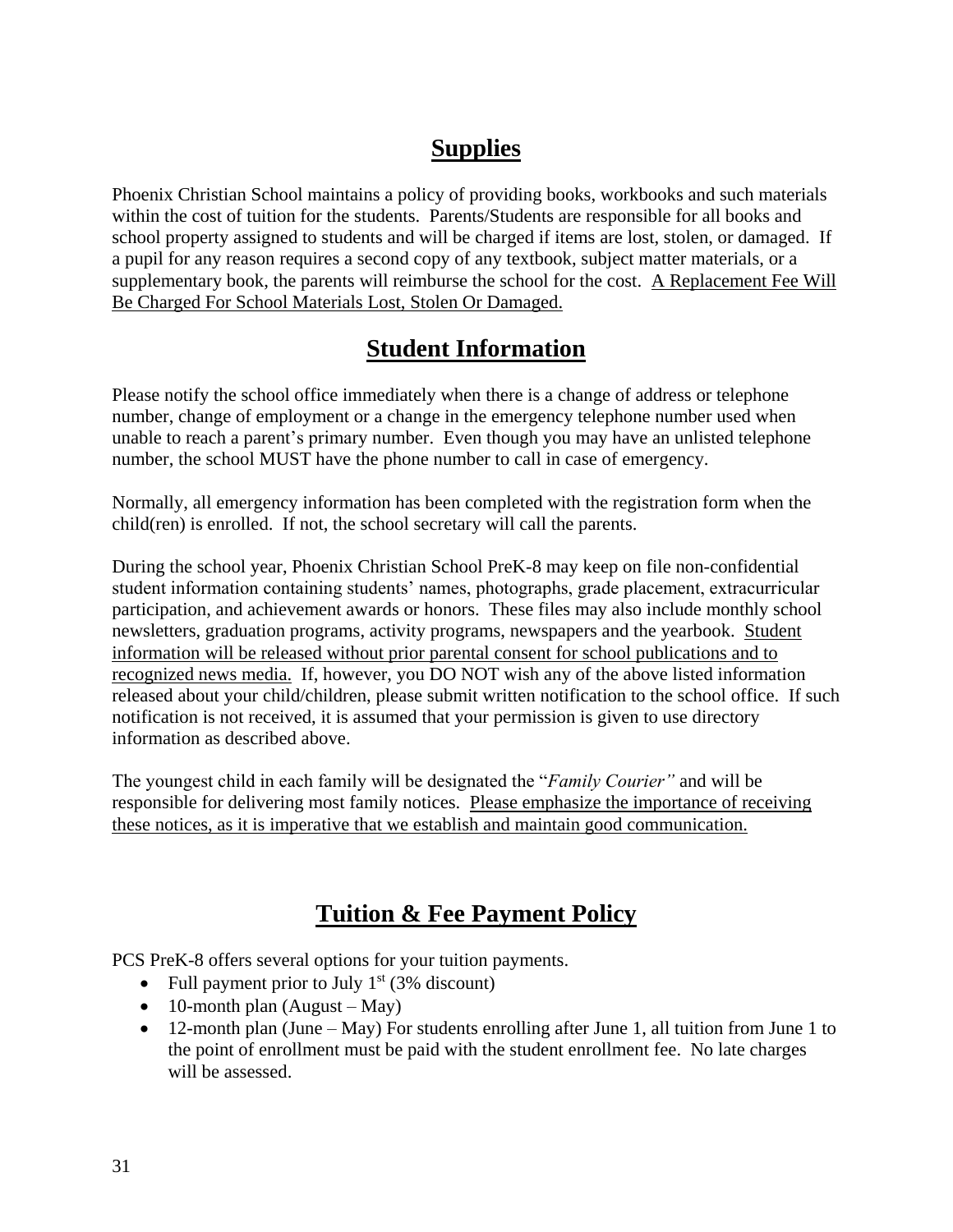Each month PCS PreK-8 will send you a tuition and fee statement. Tuition will be billed to you prior to the end of each month for the following month. Full payment is due on the  $1<sup>st</sup>$  of the month, payment is late after the  $10<sup>th</sup>$  of the month. Tuition may be paid with cash, check, credit card or state tuition tax credit monies. There will be a returned check fee based on what the bank charges for insufficient fund checks.

**Delinquent Accounts** – Account will be charged a \$20.00 late fee each month the payment is received after the  $10<sup>th</sup>$  of the month. Tuition is recorded as income when it is invoiced. The accountant will prepare a monthly aging report to present to the Finance Committee at the monthly meeting. The following action may be taken for past due accounts:

- If a tuition account becomes more than 60 days late, the student may not be allowed to attend class until the account is brought current.
- If a tuition account becomes more than  $60$  days late, the student's parent(s) will be required to meet with the finance committee and agree to a written plan to bring the tuition account current.
- If a tuition account becomes more than 60 days late, the payments for the tuition account for the rest of the school year will be set up on an automatic payment draft to be taken from the account holder's checking or credit card account on the 1<sup>st</sup> of the month.
- Future ACSTO or other tuition scholarships cannot be used or counted on for current tuition payments.

### **Tuition Tax Credit Policy**

We encourage all of our families to participate in the Arizona State Private School Tuition Tax Credit. This is just one way to reduce your tuition obligation. ACSTO *(Arizona Christian School Tuition Organization)* is one state tuition organization that manages these tax credits, and the one most parents at PCS PreK-8 use. Information about other organizations may be obtained through the school office. Once the school receives the designated funds, they are held for your child's tuition, and credit is applied to your account each month. It is our policy to credit as much of the tax credit toward each month's tuition as is possible until all of the tax credit is utilized. Tuition payments cannot be deferred until the next tuition tax credit distribution. It is important to also note that these dollars by law can only be used for tuition. Full details are available from the school office. Other tax credit organizations are listed below:

Arizona Private Education Scholarship Fund, Inc., Arizona School Choice Trust, Arizona Scholarship Fund, Institute for Better Education, Arizona Leadership Foundation, AAA Scholarship Foundation

### **Re-enrollment Procedure and Policy**

Each spring you will receive re-enrollment information. We ask that you take the time to make changes to each child's forms. Up-to-date records are important for the office and teachers, and they keep us in compliance with state and county laws. Please return the packet along with the student re-enrollment fees. **Your school account must be current for your student to be enrolled for the next school year.**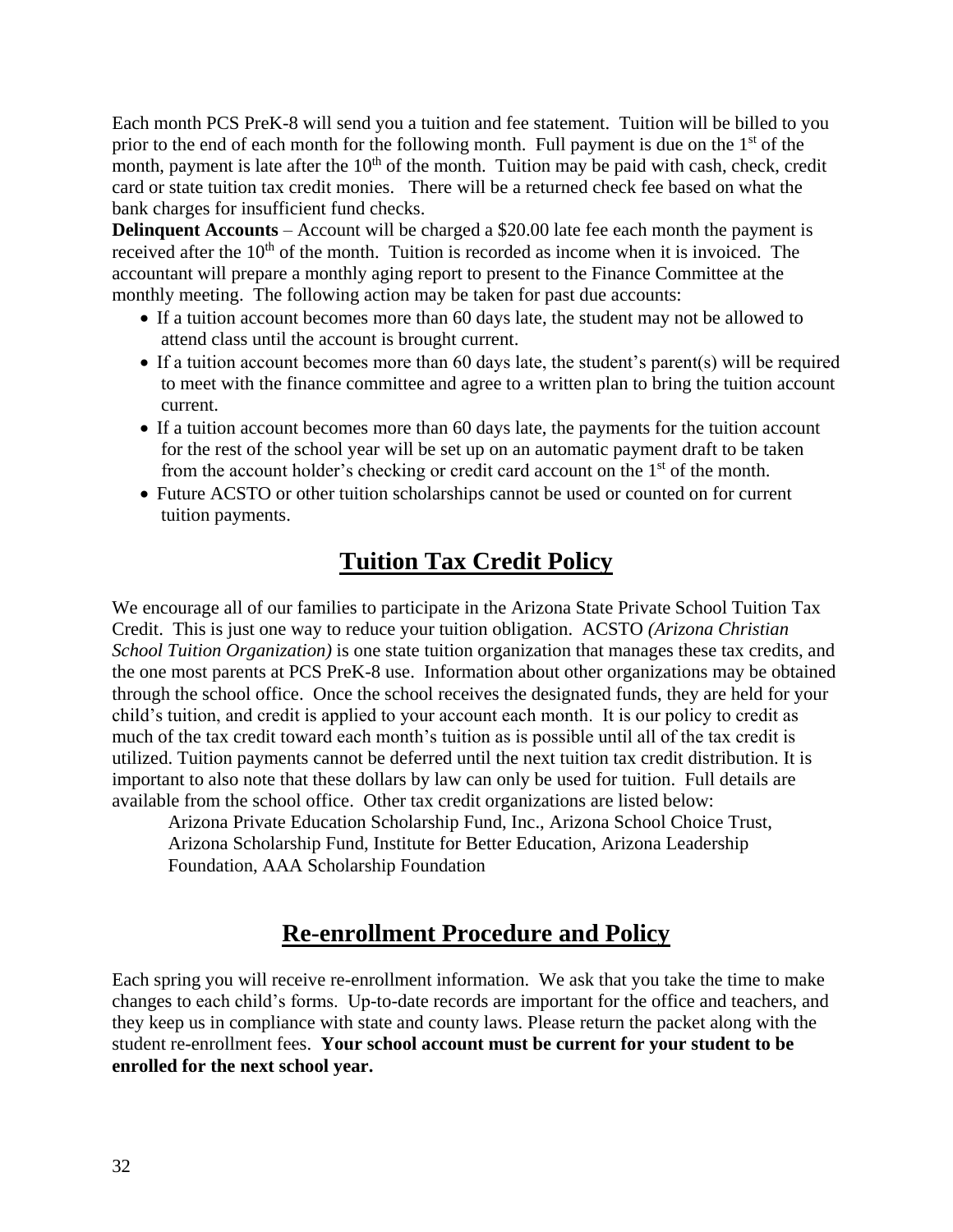### **Health Information**

Phoenix Christian School PreK-8 is grateful to have volunteers with medical backgrounds. These volunteers are called on frequently for medical advice regarding student health concerns. They are responsible for developing necessary health information and forms, as well as to inform parents of necessary immunizations required for school attendance. First Aid supplies are maintained in a safe environment, with appropriate instructions to staff for use. Also, there are appropriate policies and forms for administering medicines to students. This is closely monitored with parents.

### **Vision and Hearing Screening**

Vision and hearing screenings for specific grade levels are diligently tried to be performed each year on the date announced in the *Wildcat Weekly* and/or the school calendar. They are done on a minimum-screening basis with volunteers, and therefore not all problems are detected. These screenings should not take the place of recommended medical screenings. If your child should fail the school screening, a referral will be given to you, which should

be completed by a medical professional and returned to the school. Your child should also be examined by an appropriate medical professional if he/she complains of any problems with vision or hearing.

### **Immunization Requirements**

 Immunizations are an important part of each child's health. The State of Arizona has established the following law for children entering/attending school. All students attending PCS must meet the following immunization requirements before starting school:

• Three polio vaccines must be administered. One more dose is necessary if the third dose was

given before the fourth birthday.

• Five DTP doses must be given. One more is necessary if the fourth dose was given before the

fourth birthday. A Td booster is required ten years after the DTP series has been completed.

- Two MMR doses must have been given.
- Three doses of Hepatitis B vaccine must have been given.
- One dose of Meningococcal

 The school law allows exemptions for medical reasons or if immunizations are contrary to the religious or personal beliefs of the parent or guardian. A form is available at the school for such an exemption.

 Phoenix Christian School PreK-8 adheres to this state law. If you know that your child has not had his/her complete set of immunizations, please see your local health care provider to ensure your child's health and the health of his/her classmates.

 Each child attending Phoenix Christian School PreK-8 must have met the legal requirements for immunizations or have an exemption form on file.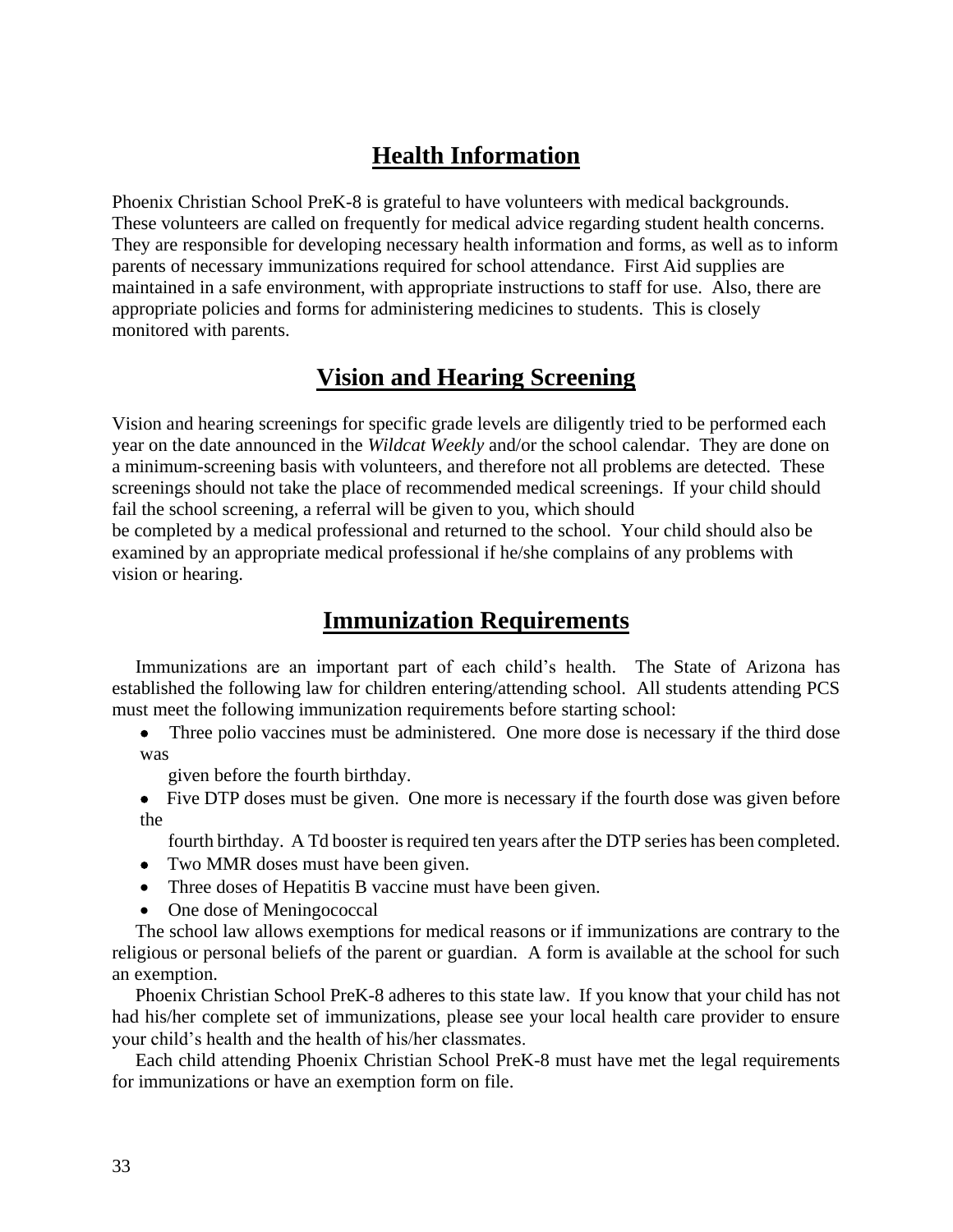### **Administration And Dispensing Of Medication**

Basic Goal: In order to provide a legal and safe method of medication control and recording, Phoenix Christian School PreK-8 has established this policy:

Prescription Medications

- $\triangleright$  Each separate medication must have a parent/guardian permission form completed, signed and on file in the school health office.
- RX (*Doctor Prescribed)* medication must be locked in the school health's designated area IN THE ORIGINAL RX BOTTLE; administration of medication will be recorded (*documented)* for each medication dose (*giving date and time administered).*
	- All prescription medication will include the following information:
		- $\checkmark$  Name of child
		- $\checkmark$  Name of medication
		- $\checkmark$  Dosage of medication
		- $\checkmark$  Frequency of administration
		- $\checkmark$  Direction for administration
		- $\checkmark$  Name and telephone number of prescribing doctor
		- $\checkmark$  Name/Telephone/Address of pharmacy
		- $\checkmark$  Date prescribed

 (*Please note that this must be accompanied by the school's parent consent form)*

#### Over-The-Counter Medication

- $\triangleright$  In order for any child to receive additional Tylenol, cough medication, or decongestants, a consent form must be signed by the parent on an as-needed-basis:
	- $\checkmark$  Any Over-the-Counter medication must be in a locked central area at the school with appropriate administration and recording of dose/date of all medications. *Note: All Over-the-Counter meds must be in the original package with directions available; child's name on package with parent/guardian's written permission/request/dosage form.*

Exceptions to the special permission: asthma inhalers, allergy medication (e.g. Epinephrine.)

### **Communicable Disease**

Any student with, or recovering from, a communicable disease will not be permitted in school until the period of contagion has passed or until a physician recommends a return, in accordance with A.R.S. 36-629 and A.R.S. 36-629-01, appropriate regulations of the State Department of Health Services, and policies of the County Health Department. Parents are asked to keep children home if a student exhibits any of the following symptoms: skin rashes, sore throat accompanied by fever, fever over 100<sup>o</sup>. Please call the school office to inform us if one of these is the reason for your child's absence. Parents are asked to provide a history of communicable diseases for each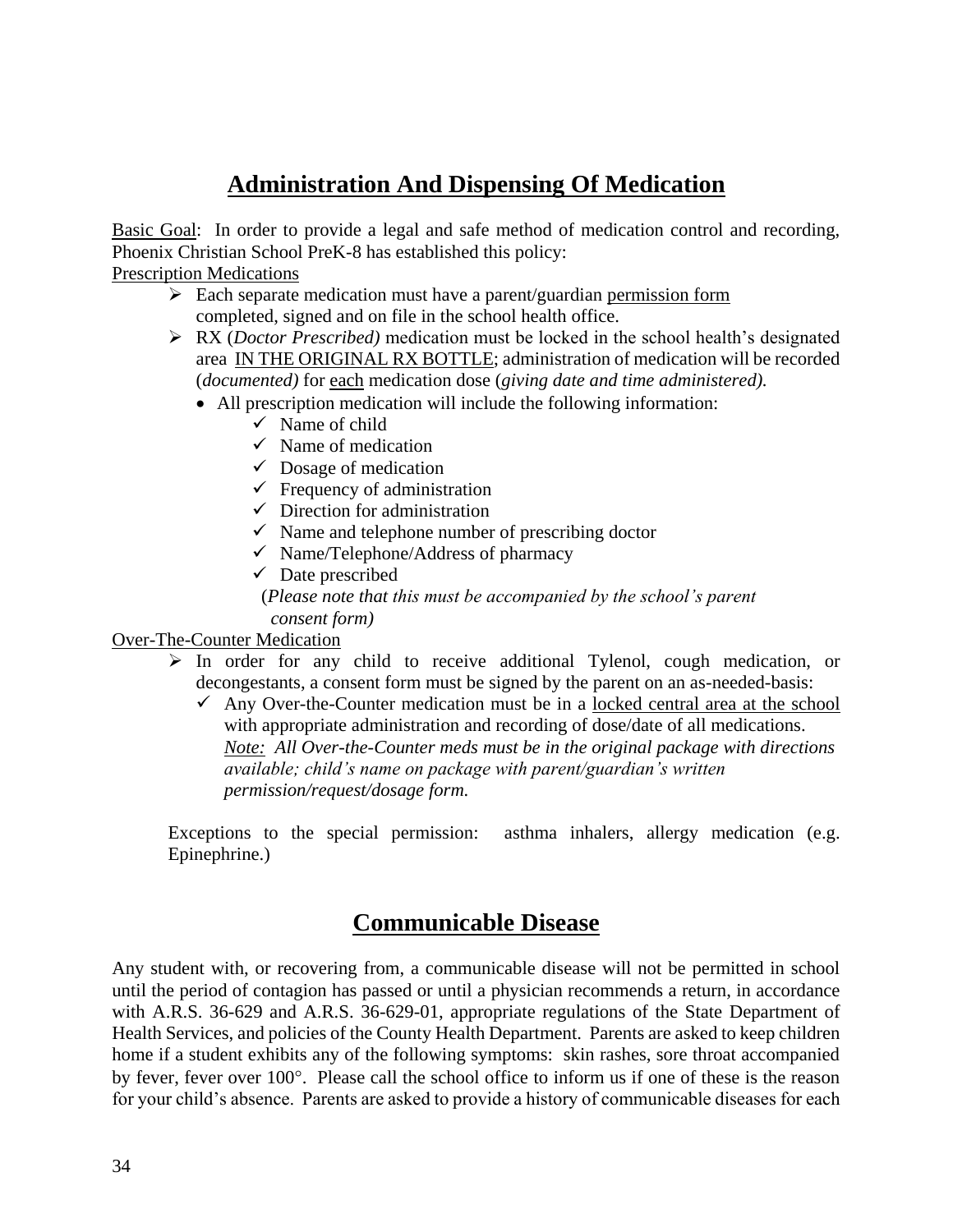child when completing the enrollment registration forms, and such records will be kept and maintained by the school's office.

### *Administrative Procedures:*

- Any student excluded from school under the aforementioned health regulations must receive clearance from your doctor before being readmitted to class.
- All diagnosed and suspected communicable diseases considered to be reportable under appropriate Arizona Department of Health Services rules and regulations and A.R.S. 36-621, are to be reported to the Maricopa County Health Department by the school principal or his designee.
- Any student exhibiting symptoms of illness such as skin rashes, inflamed eyes, fever and the like will be referred to the school health committee. The parents/guardians will be contacted. Depending upon the condition of the student, the school may request physician clearance before the student is allowed to return to class.

### PEDICULOSIS (*Lice Infestation)*

Teachers and support staff as well as medical professionals may need to examine an entire classroom to check for pediculosis (*lice)* and will notify a child's parent/guardian if the examination is positive. Students with pediculosis shall be excluded from school until treatment specific for pediculosis has been initiated, there are no nits in the hair, and the student has been cleared to return to school.

### ACQUIRED IMMUNE DEFICIENCY SYNDROME (AIDS)

Decisions regarding the type of educational setting suitable for a child infected with HIV shall be based on the behavior, neurological development and physical condition of the child. The administration, along with the Education Committee and Board of Directors, shall determine appropriate educational placement after reviewing the recommendations of a physician, a clergy member, and the Health Committee. The recommendation shall be formulated after consultation with Public Health officials, the child's physician and the parents.

### **Mandated Child Abuse Report**

In accordance with Arizona Mandatory Reporting Law, A.R.S.13-3620, school personnel, having responsibility for the care of children, are MANDATED to make an immediate report to a peace officer or Child Protective Services when by observation of disclosure they have reasonable grounds to believe that a minor has been the victim of child neglect, physical abuse or sexual abuse.

Phoenix Christian School PreK-8 is committed to being in compliance with this statute. The law is very clear that school personnel have the responsibility to make an immediate report and there is no legal alternative except to report to the proper authorities for their investigation. School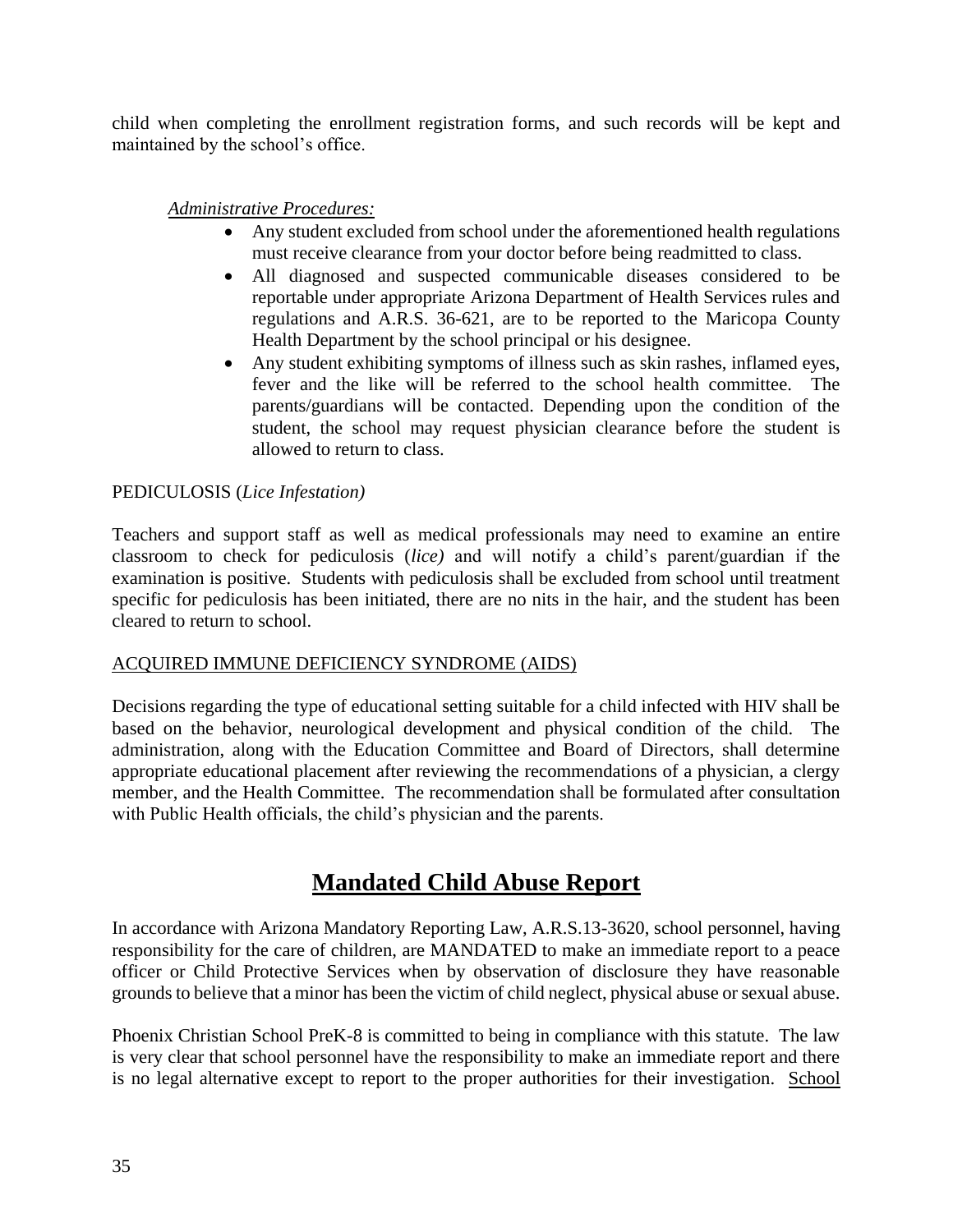personnel will not contact parents or guardians in advance of making the report to authorities, as would be the normal procedure for other situations.

A complete copy of the law and the reporting procedure is kept in the administration office and is available for you to read.

Other Provisions:

- When a suspected child abuse incident is reported, mandatory reporters must call police/CPS to report the alleged abuse immediately.
- After that, mandatory reporters must file a written report with the CPS on the Mandatory Child Reporting Form.
- State of Arizona Abuse Hot Line #888.767-2445. The local Phoenix number for Crime Stop is 602-262-6151.

### **Personal Property: Lost and Found**

All personal property worn or brought to school should be properly labeled. Items left at school will be placed in a designated "Lost & Found" area. Anything not picked up will be donated at the end of the year.

### **Personal Vehicles**

This school is not responsible for vehicles parked on campus or incurring damage while left on property. Neither will the school be liable in any way for vehicle accidents that may occur in the parking lots of the school.

### **Extended Day Care and Study Hall Rules for Use**

### **PARENTS**

### 1. **A Parent or guardian is required to sign the student into and out of day care/study hall each day a student uses the program as follows**:

- If the student arrives on campus prior to  $8:00$  a.m.
- If a student is on campus after 3:30 p.m. and is not involved in a sports program
- Lower elementary students  $(K-4)$  may be picked up from the day care room.
- Upper elementary students (5-8) may be picked up from a designated classroom if student is picked up prior to 4:30. After 4:30, they will be asked to go to the day care room.

#### **STUDENTS**

- 1. Upon arrival, the student is to place backpack, coat, and lunch box in the area designated by the supervising adult.
- 2. Any student in the morning day care may eat any breakfast items they have brought.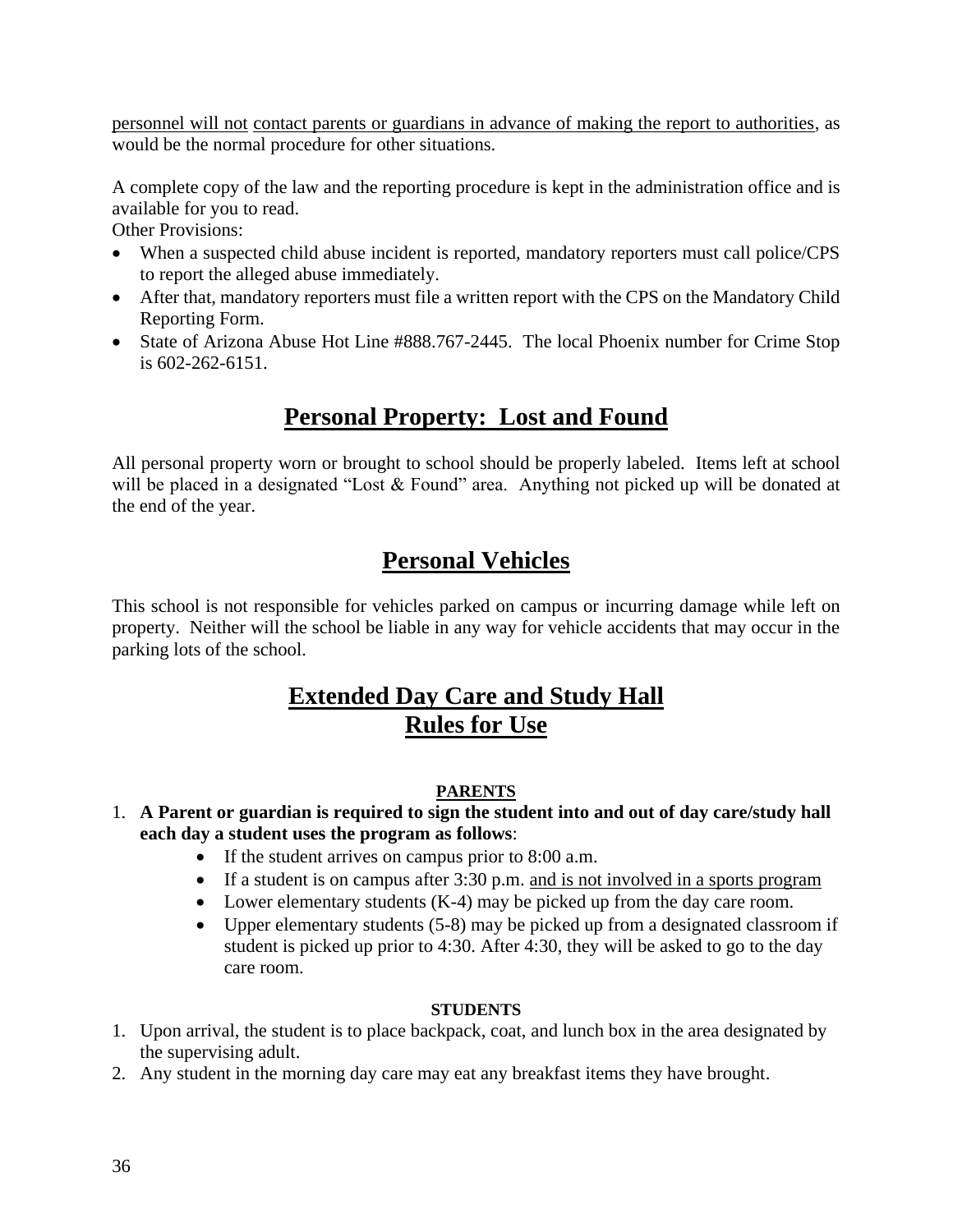- 3. If using day care or study hall after school, the students will wait in an orderly manner outside the school office until asked to go to those assigned rooms at 3:30.
- 4. Study hall is for studying. If a student does not have homework, they are expected to read or be engaged in a quiet activity such as drawing, coloring or handwriting. Students are not to disturb other students.
- 5. No student is to be in the kitchen.
- 6. If a student has an after-school snack, they are expected to clean up their own food mess once finished.
- 7. Students are to let the day care supervisor know when they need a drink or the bathroom. Students are to stay within the playground/field area when outside. Students are not to roam the campus. The courtyard is off limits except to use the bathroom and get a drink.
- 8. Students may use designated materials and games located in the day care room
- 9. On PCS PreK-8 home game days, the students may attend the game only if the entire group and supervising adult attend. Otherwise, all students will remain on the playground equipment or in the day care/study hall room.
- 10. Students may use the telephone, with permission, only for necessary calls to an adult.
- 11. All school rules and disciplinary measures apply during day care/study hall. Students are to respect the supervising adult and school property.

### **THANK YOU FOR HELPING MAKE THIS PROGRAM A SUCCESS!**

### **DAY CARE AFTER 4:00 P.M. CALL: 602-956-9330 ext. 303 STUDY HALL AFTER 4:00 P.M. MONDAY –THURSDAY CALL: 602-956-9330 ext. 108 PHOENIX CHRISTIAN SCHOOL PreK-8**

### **Before-and-After-School Care - 2019 – 2020 Statement of Services**

 $\blacklozenge$  We provide child care to children, ages 4 by Dec. through  $8<sup>th</sup>$  grade, limited to students enrolled at Phoenix Christian School PreK-8.

Before and After School Care is open for all ages from 7:00 a.m. to 8:00 a.m. and 3:30 p.m. to 6:00 pm

**Before School**: 7:00 – 8:00 am - \$5.00/day per child

**Study Hall & After School:** 3:30 – 4:30 pm - \$5.00/day, 3:30 – 6:00 pm - \$10.00/day per child

Preschool operates from 8:45-11:45 am @ \$254/mo. for 3 days and \$338/mo. for 5 days 8:45-3:30 pm @\$422/mo. for 3 days and \$591/mo. for 5 days

### **Please pick up your child on time. The day care charges are computed monthly on the tuition statement e-mailed to the home. There is no refund of tuition or fees.**

The school is open Monday through Friday except for holidays.

- All children enrolled in the school are entitled to use the before and after school care.
- In the morning, each child is signed in by the parent or adult designee upon arrival. At the end of the session, the child is released to the school. In the afternoon, the child care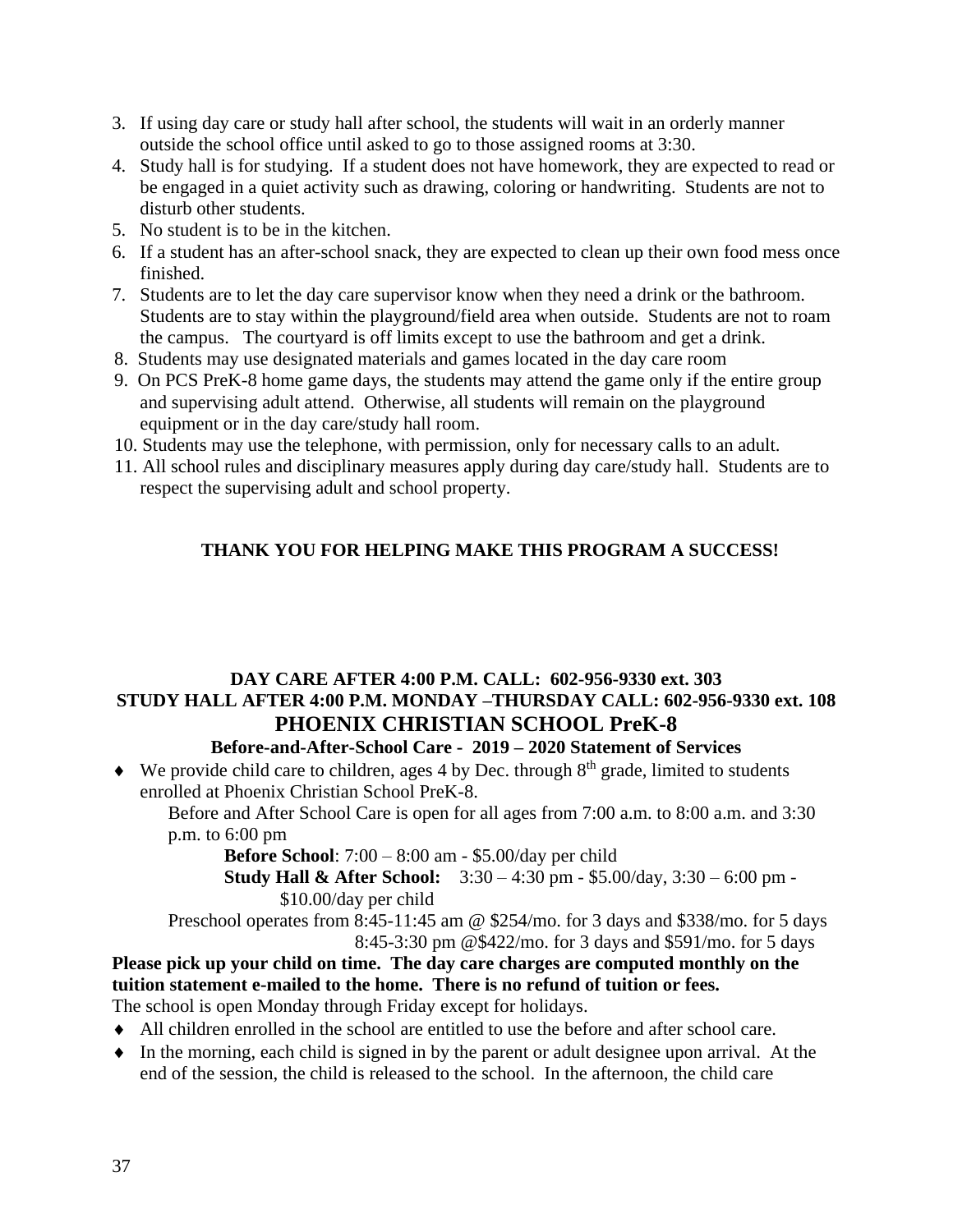supervisor signs in each child upon arrival. The child is released to the parent or designated adult when he/she signs the roster.

**NOTE:** An adult (18 yr. or older) MUST sign in or sign out the child or will jeopardize the daycare service.

- Discipline is administered in compliance with the student handbook which is updated annually and distributed to each enrolled family.
- The school has breakfast available for students in Before-School Care and a snack is provided to those in After-School Care. A menu is posted in the child care room.
- Parents are not required to participate in facility activities.
- Before-and-After-School children receive care and supervision of play and study activities. This includes the availability of outdoor playground activities, indoor games, books, and puzzles. Preschool age children's activities comply with State required curriculum. Lesson plans for both are posted in the child care room
- Liability insurance as required by the Arizona Department of Health Services is provided by Wright Ins. Co., with the Certificate of Insurance on file with them and in the school office.
- Medication (in original prescription container) will be administered only with receipt of signed medical consent form supplied by the school office.
- If a child has an accident, injury, or emergency that requires medical treatment while in child care, the staff will notify the child's parent immediately after the accident, injury or emergency. Staff may call 911 in emergencies. The date, time and location of the incident, the time and method of parental notification will be documented via a Student Injury Report Form. This documentation will be retained for 24 months from the time of the child's exit from school.
- $\bullet$  Inspection reports are available upon request.
- $\blacklozenge$  This center is regulated by the Arizona Department of Health Services, 150 North 18<sup>th</sup> Ave., $4<sup>th</sup>$  Floor, Phoenix, AZ 85007, phone number 602-364-2536.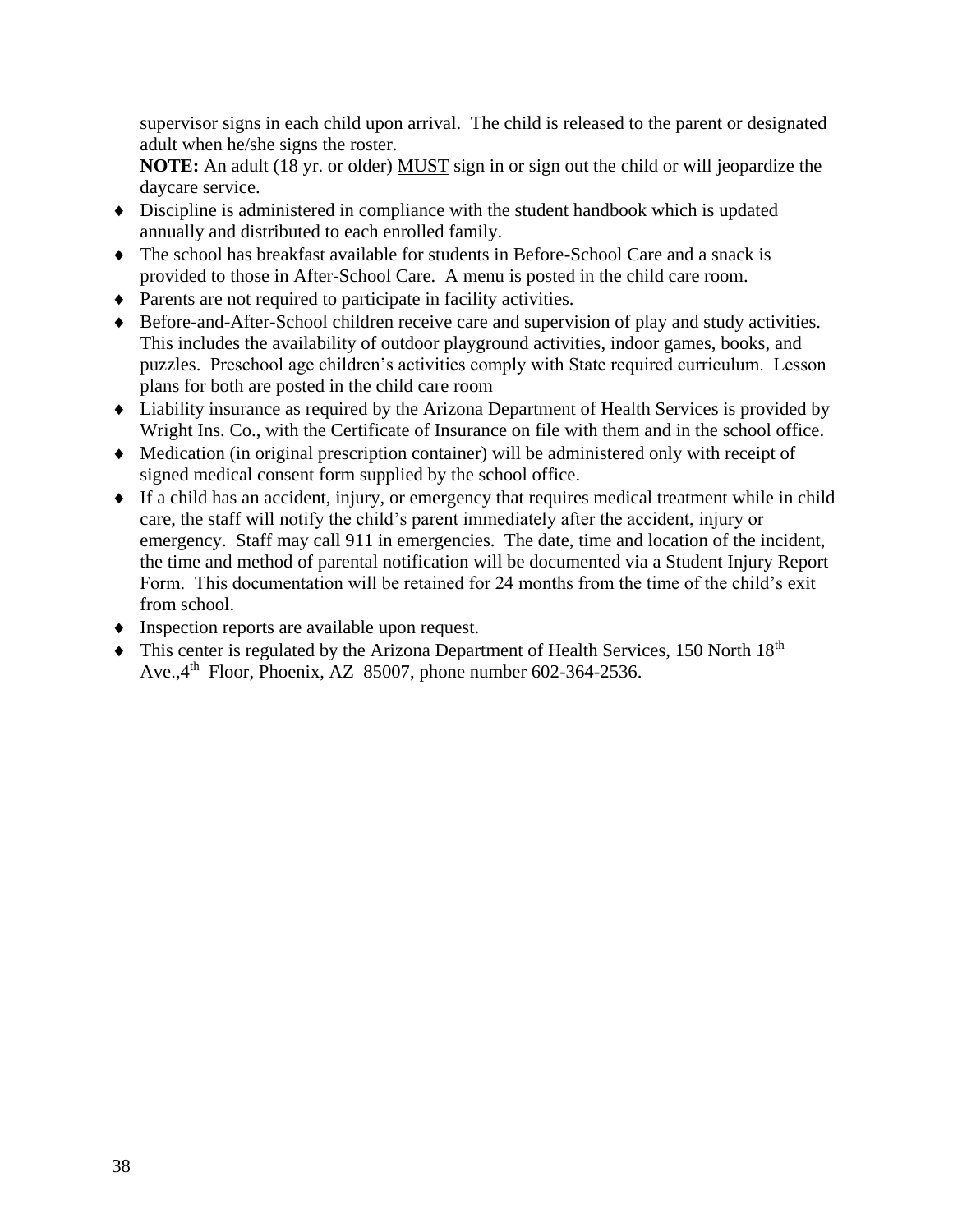**(this page is intentionally left blank)**